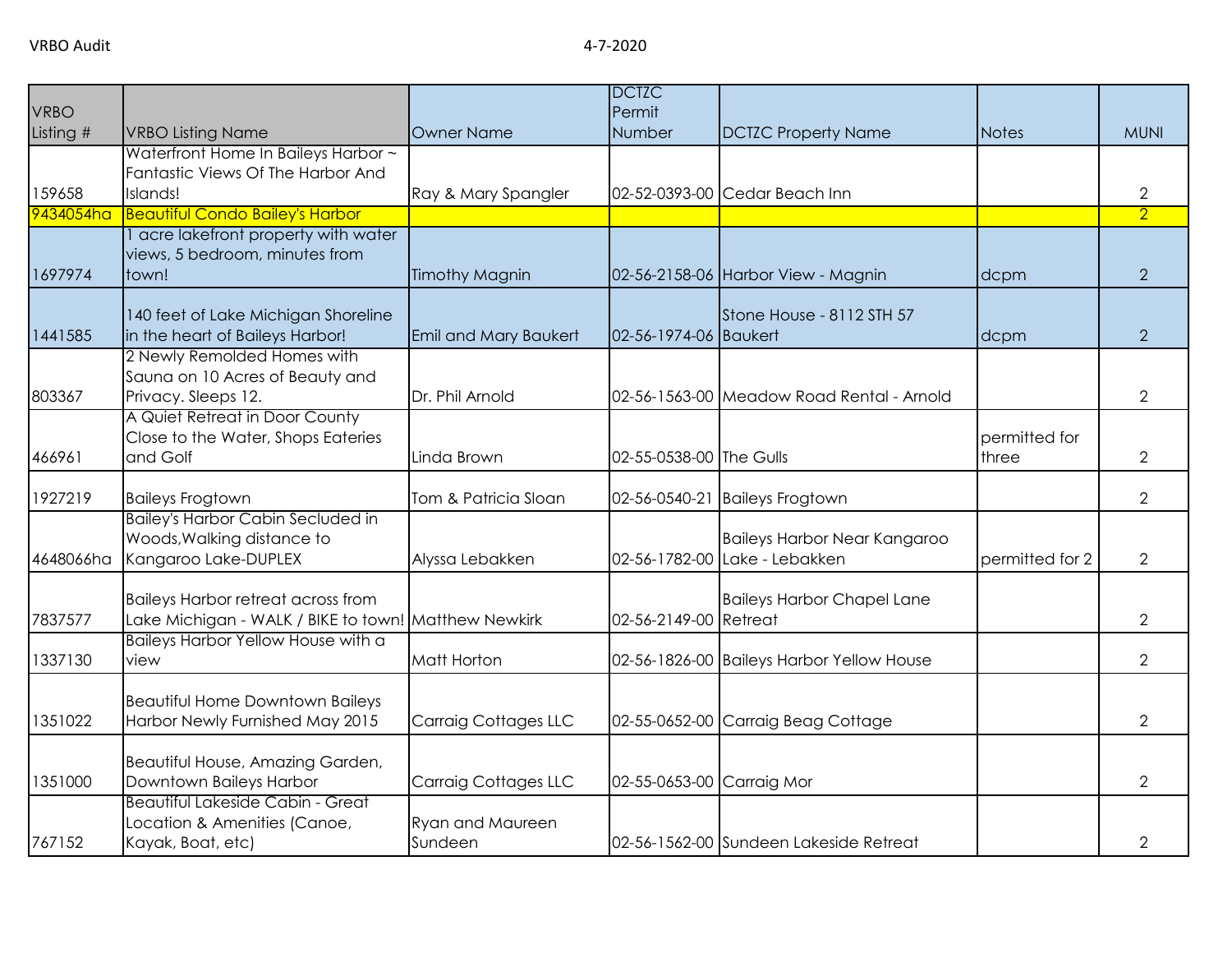|         | Bella Villa Log Home, One of a Kind                                                 |                                                    |                      |                                                                         |                                  |                |
|---------|-------------------------------------------------------------------------------------|----------------------------------------------------|----------------------|-------------------------------------------------------------------------|----------------------------------|----------------|
| 69122   | Secluded Retreat                                                                    | Saturnino Jauregui                                 |                      | 02-56-1058-00 Bella Villa Log Home                                      |                                  | $\overline{2}$ |
| 294539  | Century Old Door County in-Town<br>Farmhouse with Shore Access                      | Joan Holliday                                      |                      | 02-56-0542-00 Orchard House                                             |                                  | $\overline{2}$ |
| 510375  | Charming 100yr. log home with<br>upscale modern conveniences.                       | <b>David Hass</b>                                  |                      | Sunset Shores Resort - Kangaroo<br>02-56-1953-00 Kabin Unit #6          |                                  | $\overline{2}$ |
| 221533  | Comfort and Beauty tucked<br>between the Trees                                      | <b>East Shorewood Cottage</b><br>Homeowners Assoc. |                      | 02-55-0130-00 East Shorewood Cottages                                   | permitted for<br>10              | $\mathbf{2}$   |
| 663478  | Cozy waterfront living at bargain<br>price!                                         | <b>Sunset Shores Resort</b><br>Condo Assoc         |                      | 02-56-1952-00 Sunset Shores Resort - Tiger Lily                         | permitted for<br>five            | $\overline{2}$ |
| 1436478 | Door County Baileys Harbor Large<br>Home for Families and Groups                    | Pelican Bay LLC                                    | 02-56-2016-00 Nguyen | Baileys Large Home for Families -                                       |                                  | $\overline{2}$ |
| 824979  | Door County Cabin in the Woods,<br><b>Baileys Harbor</b>                            | Karen Berndt                                       |                      | Door County Cabin in the<br>02-56-1564-00 Wooods & Tranquil Condo       | permitted for 2                  | $\overline{2}$ |
| 221526  | Enjoy the Quaint Lakefront Cottage                                                  | <b>East Shorewood Cottage</b><br>Homeowners Assoc. |                      | 02-55-0130-00 East Shorewood Cottages                                   | permitted for<br>10 <sup>°</sup> | $\overline{2}$ |
| 661048  | Enjoy the Quiet Die of the Door<br>County Peninsula, 165' of Lake<br>Michigan Shore | Janet Batzli                                       |                      | 02-55-0557-00 The Haven on North Bay                                    |                                  | $\overline{2}$ |
| 221540  | Enjoy the True Get-Away at<br>Evergreen                                             | <b>East Shorewood Cottage</b><br>Homeowners Assoc. |                      | 02-55-0130-00 East Shorewood Cottages                                   | permitted for<br>10              | $\overline{2}$ |
| 1913205 | Escape to Kangaroo Lake with 300<br>feet of private shoreline!                      | William and Heather<br>Anderson                    |                      | 02-56-2259-06 Kangaroo East Shore Lodge                                 |                                  | $\overline{2}$ |
| 1046385 | Executive vacation home on<br>Kangaroo Lake                                         | Anne Tretinyak                                     |                      | Tretinyak - Blue on Roo-7571<br>02-56-1829-00 South Kangaroo Lake Drive |                                  | 2              |
| 230613  | Fabulous Log Cabin on Kangaroo<br>Lake in Door County WI                            | William Andersen                                   |                      | 02-55-0394-00 Log Cabin on Kangaroo Lake                                |                                  | $\overline{2}$ |
| 1351028 | Fabulous New Two Bed, Two Bath<br>Cottage On Kangaroo Lake                          | Carraig Cottages LLC                               |                      | 02-56-1052-00 Carraigeen Cottage                                        |                                  | $\overline{2}$ |
| 221452  | Get away at this Quaint Cottage<br><b>Tucked Behind Beautiful Fern Bed</b>          | <b>East Shorewood Cottage</b><br>Homeowners Assoc. |                      | 02-55-0130-00 East Shorewood Cottages                                   | permitted for<br>10 <sup>°</sup> | 2              |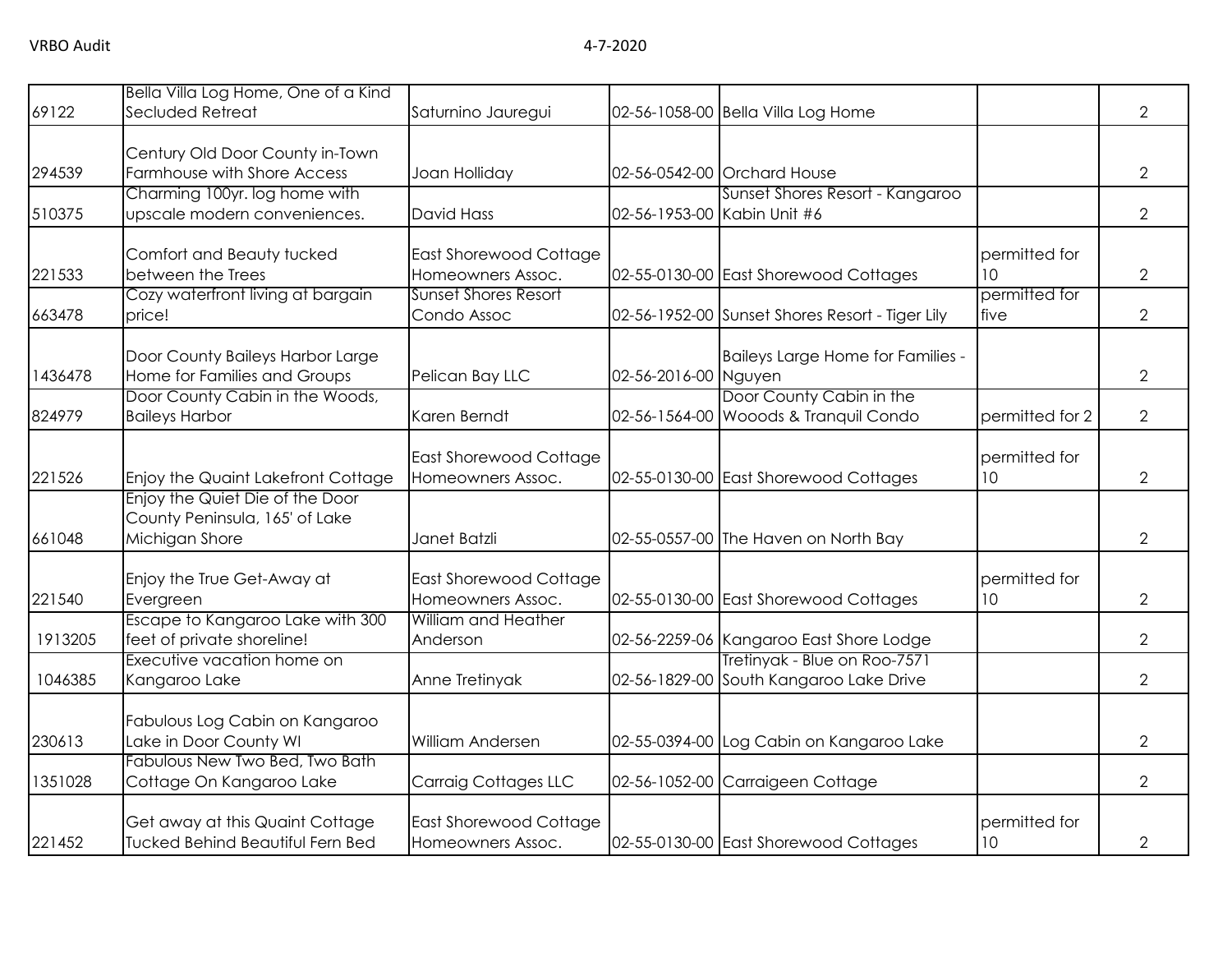| 221542    | Get Away from it all at this Rustic<br>and Romantic Cottage                         | <b>East Shorewood Cottage</b><br>Homeowners Assoc. |                         | 02-55-0130-00 East Shorewood Cottages      | permitted for<br>10 <sup>°</sup>     | $\overline{2}$ |
|-----------|-------------------------------------------------------------------------------------|----------------------------------------------------|-------------------------|--------------------------------------------|--------------------------------------|----------------|
| 1623317   | Havngård House- a historic and hip<br>house in the center of Door County<br>action! | Kurt Heggland                                      |                         | 02-56-2104-00 Havngard House               |                                      | $\overline{2}$ |
|           |                                                                                     |                                                    |                         |                                            |                                      |                |
|           |                                                                                     |                                                    |                         |                                            | Esposito-<br><b>DOCO</b><br>Vacation |                |
| 1891001   | <b>Howard House</b>                                                                 | Jacinda Dufin                                      |                         | 02-56-1935-20 Howard House                 | Rentals                              | $\overline{2}$ |
|           | Kangaroo lake water frontage                                                        |                                                    |                         |                                            |                                      |                |
| 1270494   | opening June 2018                                                                   | Michael Servais                                    |                         | 02-56-1893-00 Island View Lake House       |                                      | $\overline{2}$ |
|           |                                                                                     | <b>Sunset Shores Resort</b>                        |                         | Sunset Shores Resort - Chalet Unit         |                                      |                |
| 93251     | Lake Living at its best                                                             | Condo Assn                                         | 02-56-1950-00 #3        |                                            |                                      | $\overline{2}$ |
|           | Lake-house With The Best View Of<br>Cana Island And It's Lighthouse You             |                                                    |                         |                                            |                                      |                |
| 1190668   | Can Find!                                                                           | Stephen Clemnti Jr.                                |                         | 02-56-1820-00 Boreal Beach House           | permitted for 2                      | $\overline{2}$ |
| 4924765ha | Lakeview Cottage in Downtown                                                        | Pamela Schmitz                                     |                         |                                            |                                      | $\overline{2}$ |
|           | <b>Baileys Harbor</b><br>Large Beautiful 6 bedroom home                             |                                                    |                         | 02-56-1876-00 Baileys Harbor Beach House   |                                      |                |
|           | right on the lake sleeps 30 in Baileys                                              | Cana Cove LLC - Kevin                              |                         |                                            |                                      |                |
| 1368115   | Harbor, WI                                                                          | Kleinert                                           | 02-56-1694-00 Cana Cove |                                            |                                      | $\overline{2}$ |
|           |                                                                                     | <b>William and Heather</b>                         |                         |                                            |                                      |                |
| 723507    | Large Home on Kangaroo Lake                                                         | Andersen                                           |                         | 02-56-1543-06 Kangaroo Lake Retreat        | dcpm                                 | $\overline{2}$ |
|           |                                                                                     |                                                    |                         | Lakeside Cottage Sunset Shores             |                                      |                |
| 82233     | Million Dollar View, Affordable Price                                               | <b>Judy Stang</b>                                  | 02-56-1949-00 Resort    |                                            |                                      | $\overline{2}$ |
|           | New Million Dollar Property, 250'                                                   |                                                    |                         |                                            |                                      |                |
| 640511    | Private Shoreline on 3.5 Acres                                                      | Chris Warecki                                      |                         | 02-56-1312-00 All Creatures Lane - Warecki | permitted for 3                      | $\overline{2}$ |
|           | Newly remodeled, 2 Acres W/200'                                                     |                                                    |                         |                                            |                                      |                |
|           | Private Waterfront, Huge Deck, 5                                                    |                                                    |                         |                                            |                                      |                |
| 467927    | <b>Star Rating</b>                                                                  | Chris Warecki                                      |                         | 02-56-1312-00 All Creatures Lane - Warecki | permitted for 3                      | $\overline{2}$ |
| 1357038   | Newly renovated with over 250 feet<br>of Shoreline!                                 | Eva McKee                                          | 02-56-1850-06 North Bay | Secluded Waterfront Home on                | dcpm                                 | $\overline{2}$ |
|           |                                                                                     |                                                    |                         |                                            |                                      |                |
|           | North Unit Cabin Bailey's Harbor                                                    |                                                    |                         | <b>Baileys Harbor Near Kangaroo</b>        |                                      |                |
| 4706534ha | Door County Near Kangaroo Lake                                                      | Alyssa Lebakken                                    |                         | 02-56-1782-00 Lake - Lebakken              | permitted for 2                      | 2              |
| 460436    | Peace in the Pines                                                                  | Ricardo M Ochoa                                    |                         | 02-56-1297-00 Peace in the Pines           |                                      | $\overline{2}$ |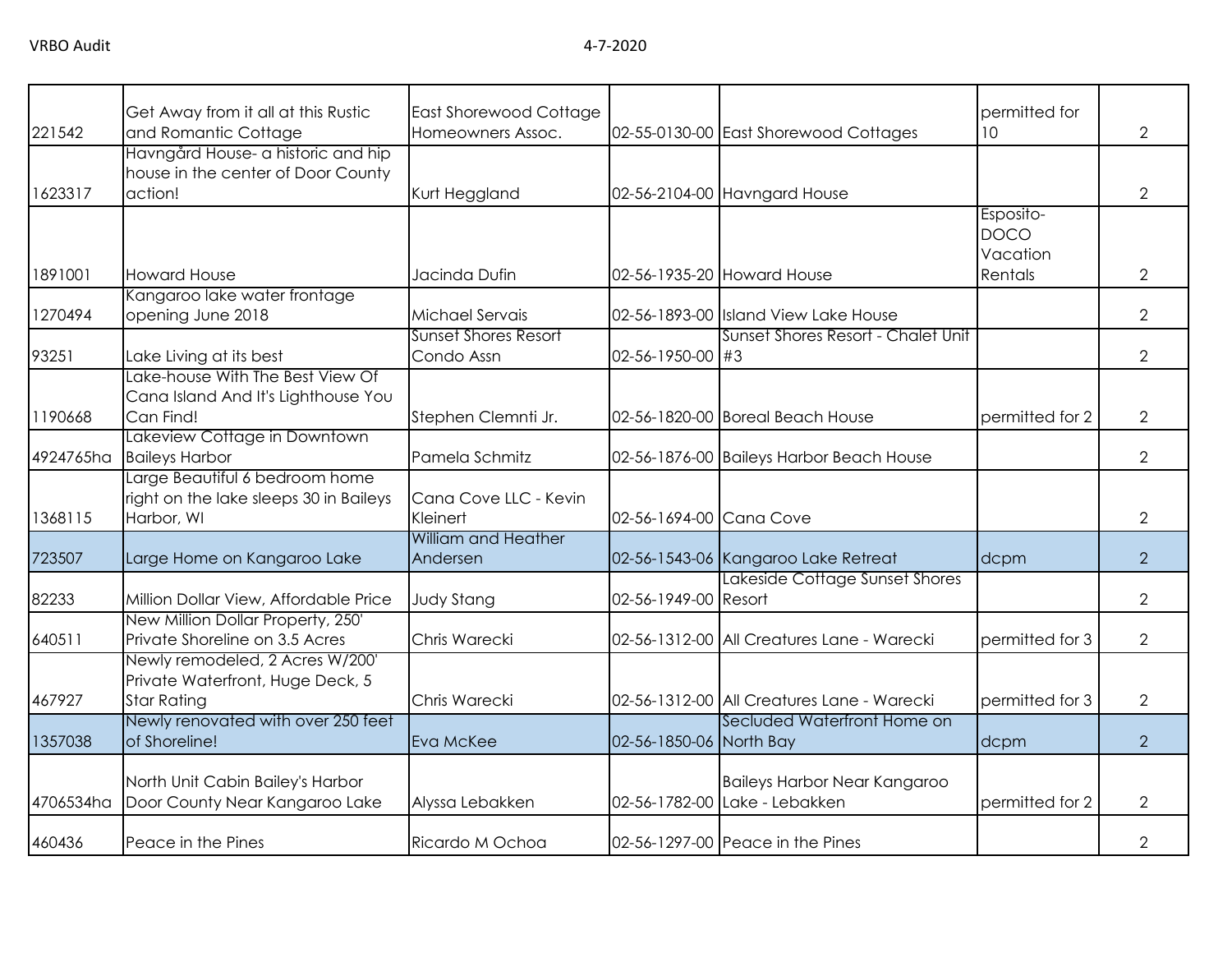|           | Private Cottages situated on a rock<br>bluff located in downtown baileys                       |                                                    |                         |                                                | Permitted for<br>two - temp 4             |                |
|-----------|------------------------------------------------------------------------------------------------|----------------------------------------------------|-------------------------|------------------------------------------------|-------------------------------------------|----------------|
| 968606ha  | harbor                                                                                         | Pam Schmitz                                        |                         | 02-56-2178-00 Baileys Harbor on the Rocks      | listings                                  | $\overline{2}$ |
| 7968596ha | Private Cottages situated on a rock<br>bluff located in downtown baileys<br>harbor             | Pam Schmitz                                        |                         | 02-56-2178-00 Baileys Harbor on the Rocks      | Permitted for<br>two - temp 4<br>listings | $\overline{2}$ |
| 220857    | Private Peninsula                                                                              | Dennis & Jeff Hickey                               |                         | 02-56-0200-06 Heggland House                   |                                           | $\overline{2}$ |
| 854909    | Private Water front estate!                                                                    | Cole Family LLC                                    |                         | 02-56-1607-06 Schook Shack                     | dcpm                                      | $\overline{2}$ |
| 1077847   | Quintessential Door County cottage<br>just steps from the water!                               | Jeffrey & Tamara Wiswell                           |                         | 02-56-1696-06 Kangaroo Lake Road Cottage       | dcpm                                      | $\overline{2}$ |
| 699521    | Remodeled, 250' waterfrontm 6<br>wooded acres, huge deck with view<br>of Cana Island           | Chris Warecki                                      |                         | 02-56-1312-00 All Creatures Lane - Warecki     | permitted for 3                           | $\overline{2}$ |
| 1279183   | Sand, Sand, and More Sand on Lake<br>Michigan!                                                 | Alexandra Pape                                     |                         | 02-56-1903-00 Lyons Woods                      |                                           | $\overline{2}$ |
| 1596072   | South Lane Cottage #1, with a living<br>room view of Lake Michigan.                            | Matt Horton                                        |                         | 02-56-1826-00 Baileys Harbor Yellow House      | permitted for 3                           | $\overline{2}$ |
| 221546    | Spring, Summer or Fall, Great Place<br>to Get Away from it All                                 | <b>East Shorewood Cottage</b><br>Homeowners Assoc. |                         | 02-55-0130-00 East Shorewood Cottages          | permitted for<br>10 <sup>°</sup>          | $\overline{2}$ |
| 219987    | Stay at this cozy cottage perfect for<br>couples!                                              | <b>East Shorewood Cottage</b><br>Homeowners Assoc. |                         | 02-55-0130-00 East Shorewood Cottages          | permitted for<br>10 <sup>°</sup>          | $\overline{2}$ |
| 1209428   | Stone Cottage, Nestled In The<br>Woods in Door County - Call for rates William & Lesley O'Kane | Dennis & Tamara Zee/                               |                         | 02-56-1824-00 Stone Cottage                    | charnetski                                | $\overline{2}$ |
| 791464    | Stone Ridge on 4.2 Wooded<br>Acres/Firepit, 4 Bedrooms, 2.5 Baths,<br>Sleeps 14 & Pets         | Stone Ridge                                        | 02-56-0272-13 Mel Fogel |                                                | dreamland                                 | $\overline{2}$ |
| 1435263   | The Oaks at Baileys Bluff                                                                      | Tom and Michele<br>Schaefer                        |                         | 02-56-1983-00 Oaks at Baileys Bluff - Schaefer |                                           | $\overline{2}$ |
| 418647    | Three Bedroom Lake House with<br><b>Boat Dock</b>                                              | <b>Family Style Contractor</b><br><b>LLC</b>       |                         | 02-56-0339-06 Our Place on Kangaroo Lake       | dcpm                                      | $\overline{2}$ |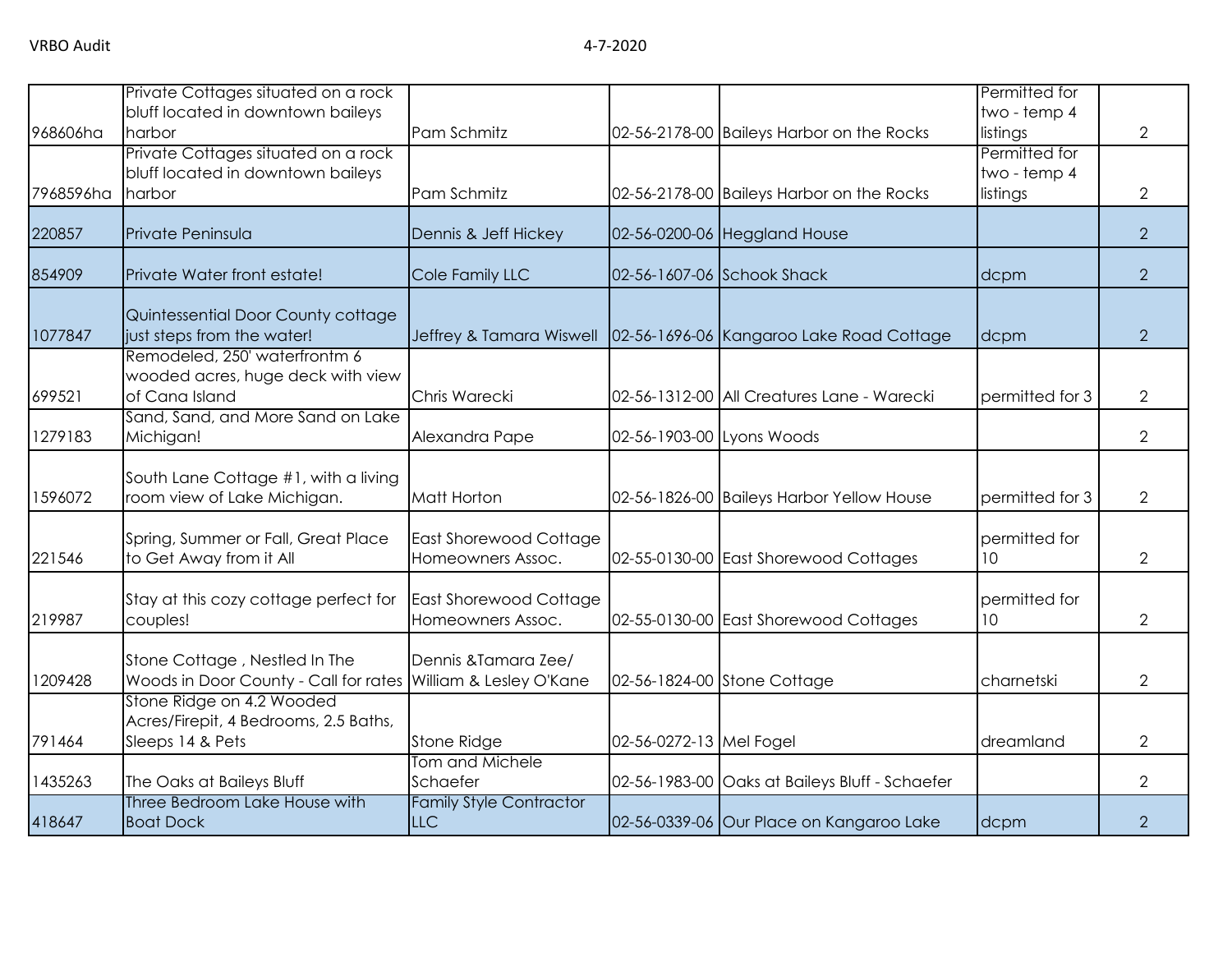| 160403    | Updated interior, perfect getaway!                                                     | <b>Sunset Shores Resort</b><br>Condo Assn          | 02-56-1951-00 Sunset Shores Resort Sunflower |                                 | $\overline{2}$ |
|-----------|----------------------------------------------------------------------------------------|----------------------------------------------------|----------------------------------------------|---------------------------------|----------------|
| 221528    | Watch the Amazing Door County<br>Sunsets from Hickoy's Porch                           | <b>East Shorewood Cottage</b><br>Homeowners Assoc. | 02-55-0130-00 East Shorewood Cottages        | permitted for<br>10             | 2              |
| 400026    | Waterfront 2-Story Log Cottage,<br>Decks, Beach, Canoe & Firepit                       | Donna & Peter Steffen                              | 02-56-0899-00 Steffan Log House              |                                 | $\overline{2}$ |
| 4840107ha | Waterfront Baileys Harbor Studio on<br>Lake Michigan!                                  | James Dillenburg                                   | 02-56-1257-00 Shalom Stone                   |                                 | $\mathbf{2}$   |
| 221358    | Waterfront Log Cabin with Boat<br>House and Pier                                       | Natalie & Terry McAllister                         | 02-56-0885-06 Rocky Bottom Ledge             | dcpm                            | $\overline{2}$ |
| 309037    | Water's Edge Cottage                                                                   | <b>Tim Hodkiewicz</b>                              | 02-55-0497-00 Water's Edge Cottage           | Part of Sunset<br><b>Shores</b> | $\overline{2}$ |
| 1563963   | Wild Cedars - Cana Island - Lake<br>Michigan - Distinctive New Home                    | Stephen Clemnti Jr.                                | 02-56-1820-00 Boreal Beach House             | permitted for 2                 | $\overline{2}$ |
| 882335    | Wildwood Beach House Has A Large<br>Private Sandy Beach On The Shore<br>Of Lake Michig | Laura Thometz                                      | 02-56-1640-06 Wildwood Beach Home            | dcpm                            | $\overline{2}$ |
| 1102901   | You Won't Want To Leave -- +                                                           | Deb Homan                                          | 02-56-1468-00 Merlin's Lake House - Homan    |                                 | $\overline{2}$ |
| 221522    | Your Family will Love the Beautiful<br>Lake View at This Comfortable<br>Cottage        | East Shorewood Cottage<br>Homeowners Assoc.        | 02-55-0130-00 East Shorewood Cottages        | permitted for<br>10             | $\overline{2}$ |
| 343303    | <b>Beautiful Lakefront Home in</b><br>Southern Door County                             | Robert & Mary O'Neil                               | 06-56-1147-00 O'Neil - 290 Clar Lin          |                                 | 6              |
| 1244408   | Door County Retreat                                                                    | Door County Clay Banks<br>Retreat                  | 06-56-1866-00 Darelynn M Louscher            |                                 | 6              |
| 754723    | Enjoy your own secluded beach                                                          | Mark Ciepluch                                      | 06-56-0901-00 White Sands Hideaway           |                                 | 6              |
| 1206658   | 2 Bedroom, 1 Bath Home Away From<br>Home - Overlooks the lake                          | Jonathon Pesek - Pesek<br>Realty                   | 08-53-1856-00 Landmark Resort - Pesek        |                                 | 8              |
| 1400614   | <b>Bay View Bungalow</b>                                                               | Dean Hellwing                                      | 08-53-1984-00 Landmark Bay View Bungalow     |                                 | 8              |
| 1457421   | <b>Bay View Escape In Door County</b>                                                  | Zanky Properties LLC                               | 08-53-2007-00 Ladmark Zanky                  |                                 | 8              |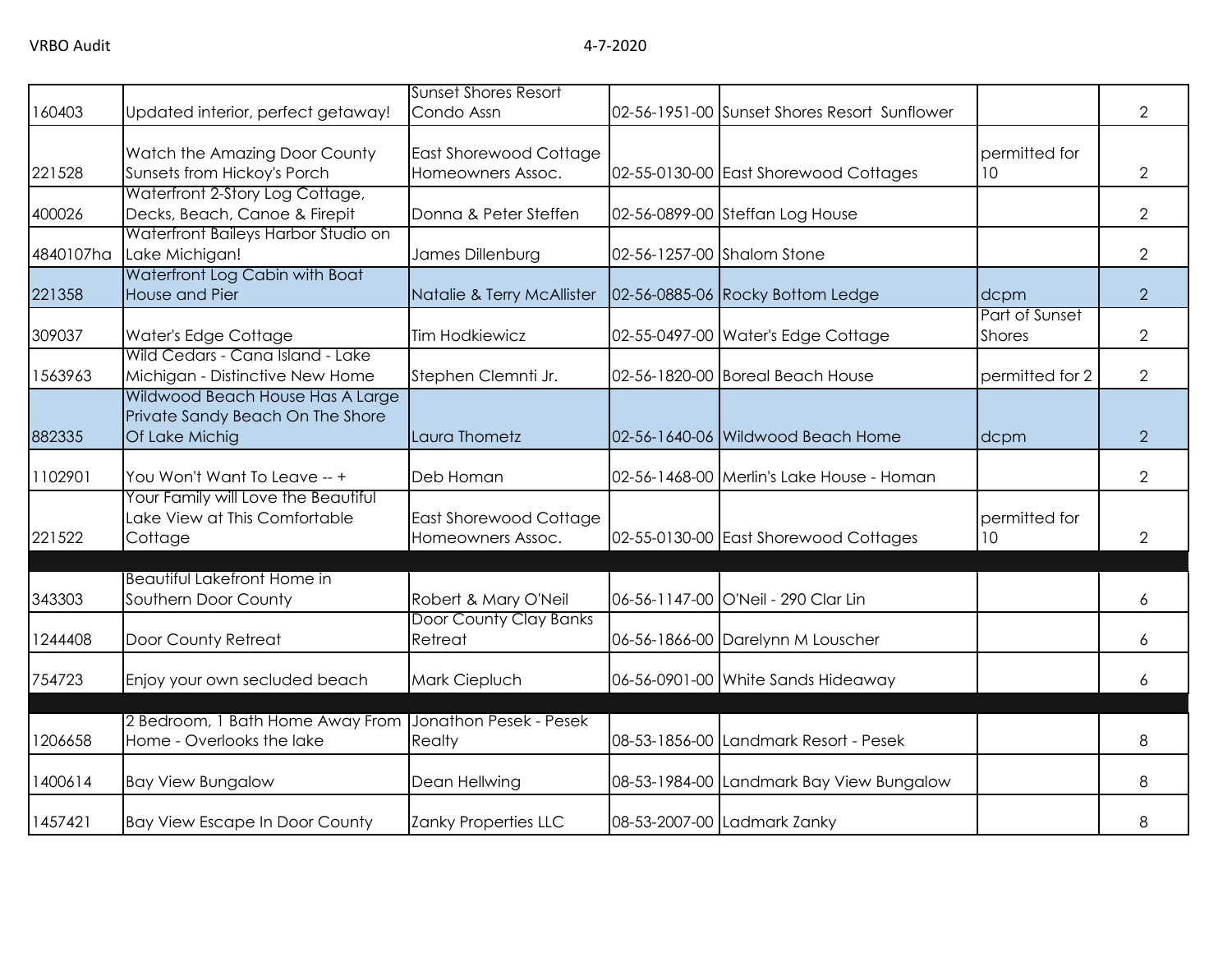|           | Blue Skies Bungalow at the                            |                                       |                         | Landmark Resort - Blue Skies                                     |                 |   |
|-----------|-------------------------------------------------------|---------------------------------------|-------------------------|------------------------------------------------------------------|-----------------|---|
| 1684505   | Landmark Resort!                                      | Lucille and Todd Baker                |                         | 08-53-2156-00 Bungalow #4213                                     | moving to 00    | 8 |
|           | <b>Breathtaking Water View Condo -</b>                |                                       |                         |                                                                  |                 |   |
| 751221    | Almost Everything New!                                | Michael & Leigh Dicks                 |                         | 08-53-1554-00 Landmark Dick's Rental                             |                 | 8 |
|           | Cozy 1br Woodview! Landmark                           |                                       |                         | Landmark Resort - Door County                                    |                 |   |
| 963491    | Resort                                                | <b>Brian Wiegand</b>                  | 08-53-1688-00 Getaweays |                                                                  | permitted for 4 | 8 |
|           | COZY WOODVIEW! Landmark                               |                                       |                         |                                                                  |                 |   |
|           | Resort, EGG HARBOR - Updated,                         |                                       |                         | Landmark Resort - Door County                                    |                 |   |
| 1050857   | Cozy, 1 Bdrm Woodview C                               | <b>Brian Wiegand</b>                  | 08-53-1688-00 Getaweays |                                                                  | permitted for 4 | 8 |
|           | Door County Getaway @Landmark                         |                                       |                         | Landmark Resort #2230 & #2308 -                                  |                 |   |
| 1696273   | Resort                                                | Michal & A. Monika Chiu               | 08-53-2031-00           | Chiu                                                             | permitted for 2 | 8 |
|           |                                                       |                                       |                         | Landmark Resort #2230 & #2308 -                                  |                 |   |
| 1629282   | Door County Happy Place                               | Michal & A. Monika Chiu               | 08-53-2031-00           | Chiu                                                             | permitted for2  | 8 |
|           |                                                       |                                       |                         |                                                                  |                 |   |
|           | Door County Paradise-2 Bedroom At                     | Jerold and Jennifer                   | 08-53-2267-             | Landmark Resort - Schuetz - Unit                                 |                 |   |
| 1880751   | The Landmark Resort #2332                             | Schuetz                               | 00                      | 2332                                                             |                 | 8 |
| 1065393   | overlooking Green Bay                                 | Matt Pidgeon                          |                         | 08-53-1754-00 Landmark Pidgeon                                   |                 | 8 |
|           |                                                       |                                       |                         |                                                                  |                 |   |
| 1737228   | Hotel Condo with Great Water Views Dennis Joyce       |                                       |                         | 08-53-2231-00 Landmark Resort - Joyce #2317                      |                 | 8 |
|           |                                                       |                                       |                         | Landmark - Rudy - Units 1303,                                    |                 |   |
| 423455    | Landmark 2-BR King Beds, 2-Bath                       | Curtis Rudy                           |                         | 08-53-1346-00 4218 and 2332                                      | permitted for 2 | 8 |
|           | Landmark Resort, 2 bedroom, 1 bath                    |                                       |                         |                                                                  |                 |   |
| 7083628ha | sleeps 6. Lowest rates.                               | Harry & Sharon Achino                 |                         | 08-53-1140-00 Achino - Landmark                                  |                 | 8 |
|           |                                                       |                                       |                         | Landmark Resort - Nomad                                          |                 |   |
| 7521534ha | Light & Bright Bay View Retreat                       | Nomad Ventures LLC                    |                         | 08-53-1990-00 Ventures LLC - #1110                               | permitted for 3 | 8 |
|           | <b>Magnificent Water View Condo-</b>                  |                                       |                         |                                                                  |                 |   |
| 843029    | Completely Remodeled!                                 | Jeffrey Petsinger                     |                         | 08-53-1617-00 Landmark Resort - Petsinger                        |                 | 8 |
|           | Modern, newly updated condo in                        |                                       |                         |                                                                  |                 |   |
|           | scenic Egg Harbor! Heart of Door                      | David and Carrie                      |                         | Landmark Resort - #3202-                                         |                 |   |
| 1183567   | County<br>NEW! 'The Landmark' Resort Condo -          | Counihan                              | 08-53-1783-00 Counihan  | Landmark Resort -                                                |                 | 8 |
| 9264023ha | 1 Mi to Beach!                                        |                                       |                         |                                                                  |                 |   |
|           |                                                       | Whitefishbayside IIc<br>Mister Kaplan |                         | 08-53-2224-00 Whitfishbayside LLC - Unit 2224                    |                 | 8 |
|           |                                                       | Investments LLC - John                |                         |                                                                  |                 |   |
|           | NEW! Condo w/Resort Amenities,<br>1Mi to Beach + Golf | Jordan                                |                         | Landmark Resort- Mister Kaplan<br>08-53-2212-00 Invest Unit 1220 |                 | 8 |
| 9254419ha | NEW! Landmark Resort Condo w/                         |                                       |                         | Landmark Resort Good Faith                                       | evolve          |   |
| 7692101ha | Spectacular Views!                                    | Good Faith Financial                  |                         | 08-53-1970-00 Financial Unit #2324                               | <b>Evolve</b>   | 8 |
|           |                                                       |                                       |                         |                                                                  |                 |   |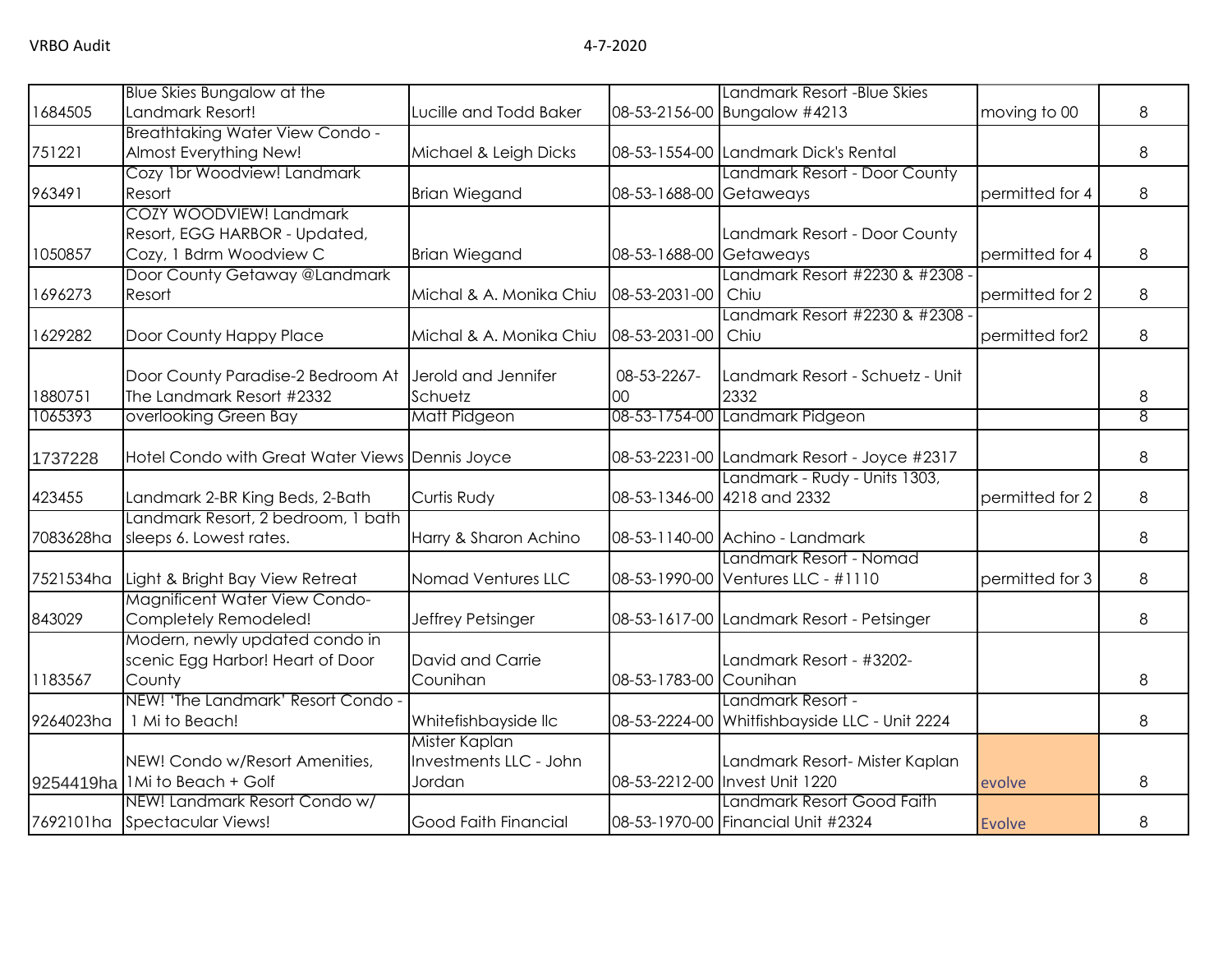| 7849217ha | Newly Updated Lake View Escape                                                 | Nomad Ventures LLC                                                          |                            | Landmark Resort - Nomad<br>08-53-1990-00 Ventures LLC - #1110 | permitted for 3 | 8 |
|-----------|--------------------------------------------------------------------------------|-----------------------------------------------------------------------------|----------------------------|---------------------------------------------------------------|-----------------|---|
| 809045    | OFFSEASON special Nov to mid-May<br>book 2 get 1; book 3 get 2.                | Landmark Resort- Callen                                                     |                            | 08-53-1623-00 John and Sue Callen                             |                 | 8 |
| 1281266   | Landmark Resort (Family-friendly<br>Condo)                                     | Mark Lorenzo                                                                |                            | Quaint Door County Haven-<br>08-53-1832-00 Landmark Lorenzo   |                 | 8 |
| 1497704   | Seas the Bay in Egg Harbor - the<br>perfect summer getaway!<br>Landmark condo! | Michael White                                                               | 08-53-1834-07 1102         | Landmark Resort - White - Unit                                | simple life     | 8 |
| 7849206ha | Serene Lake View Condo                                                         | Nomad Ventures LLC                                                          |                            | Landmark Resort - Nomad<br>08-53-1990-00 Ventures LLC - #1110 | permitted for 3 | 8 |
| 1452844   | Spectacular Water View Condo, at<br>The Landmark Resort                        | Tod & Kathleen Kerscher                                                     |                            | 08-53-2013-00 Landmark Resort - Kerscher                      |                 | 8 |
| 513963    | Stunning waterview condo at the<br>Landmark Resort in Egg Harbor               | <b>Curtis &amp; Carrie Downes</b>                                           |                            | 08-53-1344-00 Landmark Downes #2207                           |                 | 8 |
| 476628    | Updated 1 bedroom king, book now<br>for winter fun in door county              | <b>Michael Kostiuk</b>                                                      |                            | 08-53-0676-00 Landmark Resort -MJK Rentals                    |                 | 8 |
| 1212725   | Wonderful place to relax for your<br>family in the heart of Door County        | Ditched LLC -Izabela<br>Ditchen Sims                                        |                            | 08-53-1822-00 LandmarkDitched                                 |                 | 8 |
| 1646828   | 4 bedroom sunset views!                                                        | Brian & Krista Callaghan                                                    |                            | 08-56-2056-06 Chateau Sunset                                  | dcpm            | 8 |
| 1507889   | 5 bedroom waterfront home with<br>stunning views!                              | Aymee and David<br><b>Balison - Balison Joint</b><br><b>Revocable Trust</b> |                            | 08-56-2034-06 White Cliff Landing                             | dcpm            | 8 |
| 822530    | A newly renovated cottage on the<br>green bay waters                           | Daniel & Wanda Kupsco                                                       |                            | 08-56-1566-06 Sunset Sanctuary                                | dcpm            | 8 |
| 375676    | overlooking green bay close to<br>beach                                        | Tim & Mary Kelley                                                           | 08-56-0305-00 Kelley House |                                                               |                 | 8 |
| 403451    | Bayside Log Home Waterfront, WiFi,<br>3 bedrooms, Direct TV, Fire Pit          | Laurel Key                                                                  |                            | 08-56-1037-07 Bayside Log Home                                | simple life     | 8 |
| 1518746   | <b>BRAND NEW CUSTOM BUILT HOME -</b><br>Egg Harbor Retreat                     | John and Susie Plumb                                                        |                            | 08-56-1895-00 Secret Meadow                                   |                 | 8 |
| 1454913   | Charming Door County Cabin on<br>the Bay!                                      | <b>Jeff Garber</b>                                                          | 08-56-1396-07 Stones Throw |                                                               | simple life     | 8 |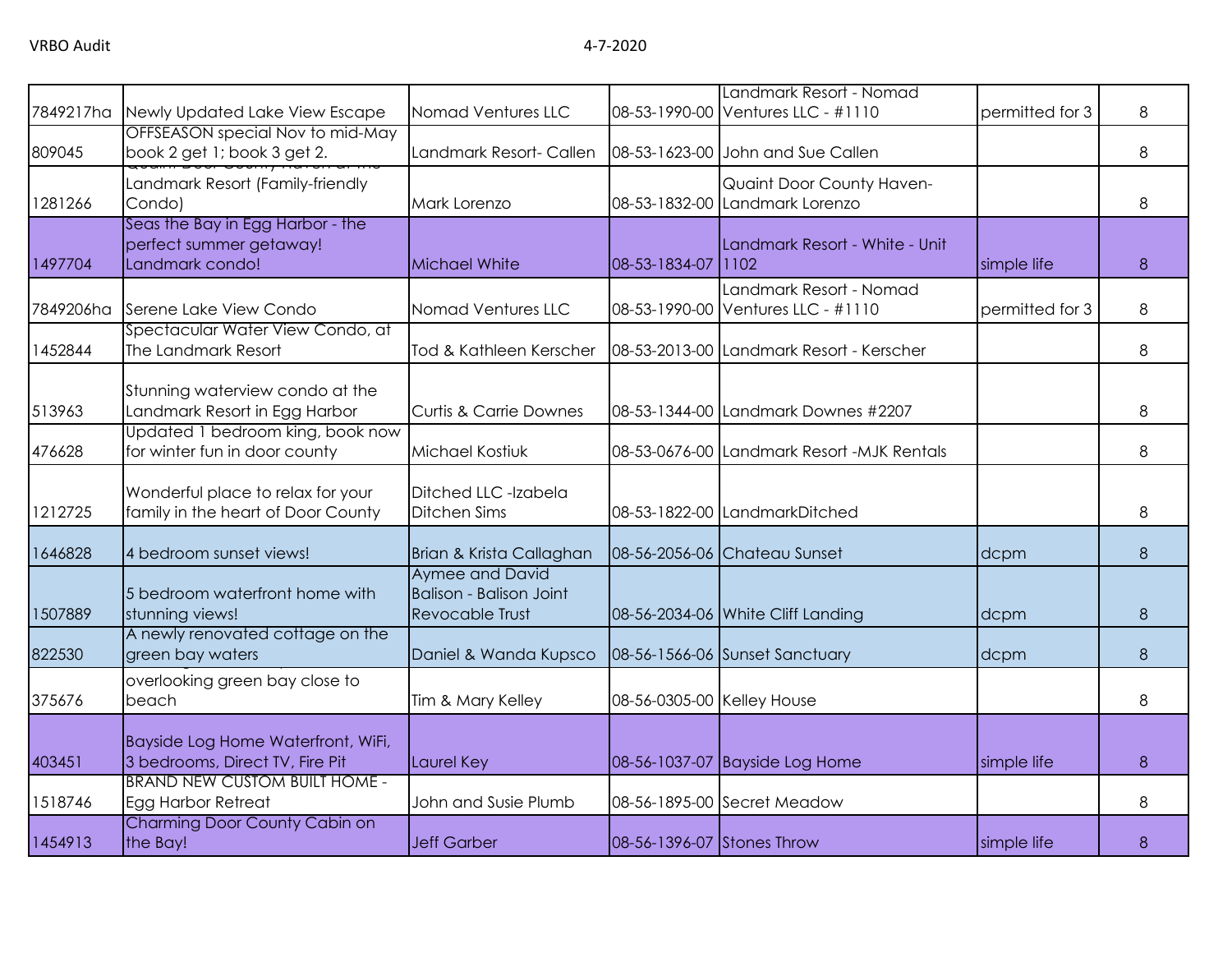| 1603674   | Close To It, Far From It                                                                                                            | Lane Samuelon                                      |                             | 08-56-2053-00 Samuleson - 5707 Hyline Trail |             | 8 |
|-----------|-------------------------------------------------------------------------------------------------------------------------------------|----------------------------------------------------|-----------------------------|---------------------------------------------|-------------|---|
| 1024755   | Contemporary 3 Bed 2.5 Bath Hand-<br>Hewn Log Cabin in Wooded Setting<br>of Egg Harbor                                              | Patrick and Shari Hayes                            |                             | 08-56-1711-00 Hazy Hideaway                 |             | 8 |
| 1276892   | Diamond in the Wooods                                                                                                               | Elaine DeMarb                                      | 08-56-1860-00               | Diamond in the Woods                        |             | 8 |
| 677495    | Door County Egg Harbor Private<br>waterfront beautiful sunsets, sleeps 6                                                            | <b>Ricky &amp; Susan Kwaterski</b>                 |                             | 08-56-0806-13 Ski Shore Retreat             | dreamland   | 8 |
| 1214889   | Door County Log Cabin - Egg<br>Harbor on 40 Acres; July 4th week<br>still open!                                                     | <b>Blue Chair Capital, Mike</b><br>and Becky Boyer |                             | 08-56-1821-00 Boyer Log Home                |             | 8 |
| 1810674   | Enjoy Waterfront Seclusion in Classic<br>Cottage, sleeps 12 in 6 bedrooms                                                           | <b>Robert Cowles</b>                               |                             | 08-56-1375-00 Cherry Lodge                  |             | 8 |
| 1814709   | Experience real Door County in<br>waterfront, secluded classic<br>cottage-sleeps 12!                                                | <b>Robert Cowles</b>                               | 08-56-1376-00 The Annex     |                                             |             | 8 |
| 7080871ha | Gray Gull Cottage-Waterfront Home                                                                                                   | Monument Point Lane LLP 08-55-0797-00 Grey Gull    |                             |                                             |             | 8 |
| 1453926   | <b>JUST LISTED! Renovated Bay home</b><br>w/200 feet of waterfront - 3.3 acres.<br>Sleeps 10!                                       | Kurt Schmelter                                     | 08-56-2033-00 Lulus Bayside |                                             |             | 8 |
| 1740861   | NEW LISTING - Egg Harbor SUNSETS!<br>Idyllic Bay House, Peaceful, Views<br>For Miles!                                               | <b>Becky and Mike Boyer</b>                        |                             | 08-56-2203-00 Boyer Bay House               |             | 8 |
| 1454914   | NEW LISTING! Go back in time to<br>Grandmas cottage! Quaint Door<br>County Cabin with sunset views over<br>the shores of Green Bay! | <b>Jeff Garber</b>                                 | 08-56-1395-07 Stoney Shore  |                                             | simple life | 8 |
| 1876974   | New Listing! Secluded Cabin in the<br>Woods, centrally located to Door<br>County attractions                                        | David and Lynn Zawojski                            |                             | 08-56-2148-07 Cabin in the Woods - Zawojski | simple life | 8 |
| 4647662ha | NEW! 2BR Egg Harbor House on 2<br>Acres!                                                                                            | Kerri Zergoski                                     | 08-56-1768-00 Lodge 42      |                                             |             | 8 |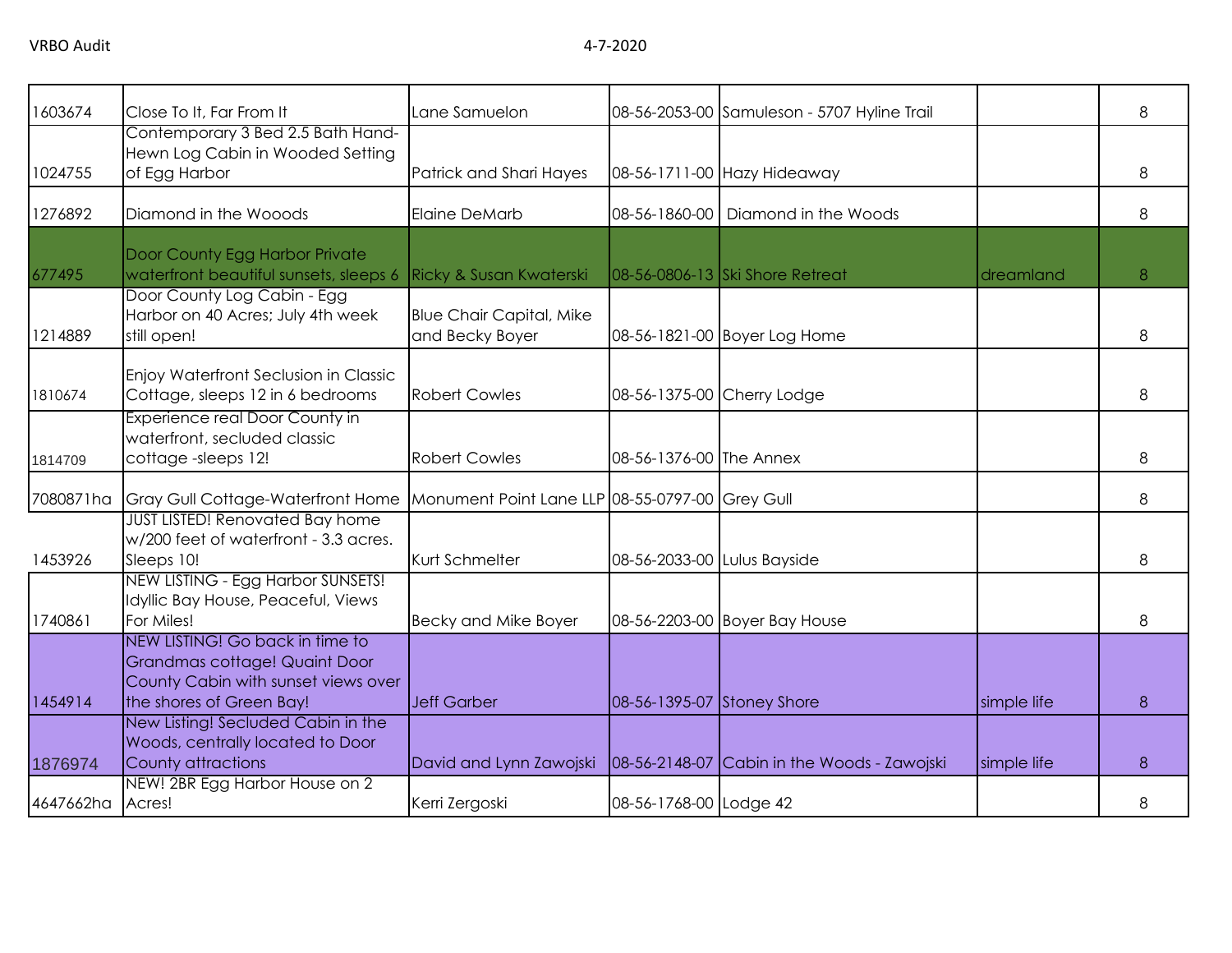|           | NEW! Be One Of The First to Stay In    |                                                        |                            |                                            |      |   |
|-----------|----------------------------------------|--------------------------------------------------------|----------------------------|--------------------------------------------|------|---|
| 1891588   | This Magnificent Lakefront Home.       | Andrew & Brenda Werth                                  |                            | 08-56-2246-00 Sunny Side Up                |      | 8 |
|           | Panorama Waterfront Guest House        |                                                        |                            |                                            |      |   |
| 57138     | North of Sturgeon Bay                  | Margaret Koenen                                        |                            | 08-55-0155-00 Koenens Panorama Guest House |      | 8 |
|           | Perfect vacation house for friends     |                                                        |                            | Perfect Vacation House for                 |      |   |
| 1863022   | and family getaway                     | Cindy and Keith Renaud                                 |                            | 08-56-2248-00 Friends or Family - Renaud   |      | 8 |
|           | Pet Friendly Private Cottage on 10     | Applewood Cottage                                      |                            |                                            |      |   |
| 78867     | Acre Farm in Fish Creek                | Property Managment LLC 08-55-0093-00 Applewood Cottage |                            |                                            |      | 8 |
| 655760    | All The Fun!                           | <b>Butterfly House - Blosser</b>                       |                            | 08-56-1580-00 Robert Blosser               |      | 8 |
|           | Relax In Our Nostalgic Log Home        |                                                        |                            |                                            |      |   |
| 1001072   | (3BR/2ba)                              | Patricia Culliton                                      |                            | 08-56-1715-00 Green Apple Lodge            |      | 8 |
|           | Stunning Door County Cabin in the      |                                                        |                            |                                            |      |   |
|           | Woods, Wi-Fi, firepit, fireplace, game |                                                        |                            |                                            |      |   |
| 230079    | room                                   | Charles Ireland                                        |                            | 08-56-0925-00 Hidden Bear Cabin            |      | 8 |
|           | <b>SUNSETS ON THE BLUFF! NEW</b>       |                                                        |                            |                                            |      |   |
| 1319701   | CONSTRUCTION! WATERVIEW!               | Gail Bergman                                           |                            | 08-56-1874-00 Bluff Cottage Sunset LLC     |      | 8 |
| 1445907   | The Cabin at Shady Grove               | Maureen Gribble                                        |                            | 08-56-1925-00 Shady Grove - Gribble        |      | 8 |
|           |                                        |                                                        |                            |                                            |      |   |
|           | The Gull Cottage: New Construction,    |                                                        |                            |                                            |      |   |
| 1115406   | Waterfront Home With Private Pier      | Anne Neuhaus                                           | 08-56-1773-00 Gull Cottage |                                            |      | 8 |
|           |                                        |                                                        |                            |                                            |      |   |
|           | The Honey Dew Log Lodge at Egg         |                                                        |                            |                                            |      |   |
| 341406    | <b>Harbor Door County Wisconsin</b>    | Kim Bell                                               |                            | 08-56-0702-00 The Honey Dew Lodge          |      | 8 |
|           | Unique Distinctive Cottage on the      | Sara Steinharted/Jon                                   |                            |                                            |      |   |
| 595501    | Shores of Green Bay                    | Chapman                                                |                            | 08-56-1316-06 Whitestone at the Water      | dcpm | 8 |
|           |                                        | David Ohlson/ Charles                                  |                            |                                            |      |   |
| 566840    | Views of Green Bay and Egg Harbor      | Chilcote                                               |                            | 08-56-0729-06 Ohlson Chateau2              | dcpm | 8 |
| 7045122ha | Villa Royer - Waterfront home          | Villa Royer                                            |                            | 08-56-1029-00 Barbara-Widder Lowry         |      | 8 |
|           |                                        |                                                        |                            | Cousins Cottage - Your key to              |      |   |
| 468335    | Your key to the door                   | <b>Bryan Troutman</b>                                  | 08-56-1322-00 the Door     |                                            |      | 8 |
|           |                                        |                                                        |                            |                                            |      |   |
|           | Awesome Bluff Views of Green Bay       |                                                        |                            |                                            |      |   |
|           | in Egg Harbor from your private 2nd    |                                                        |                            |                                            |      |   |
| 22662     | floor deck                             | Robert Baudo                                           |                            | 09-53-0253-00 Baudo - 7810 Ridgewood Bluff |      | 9 |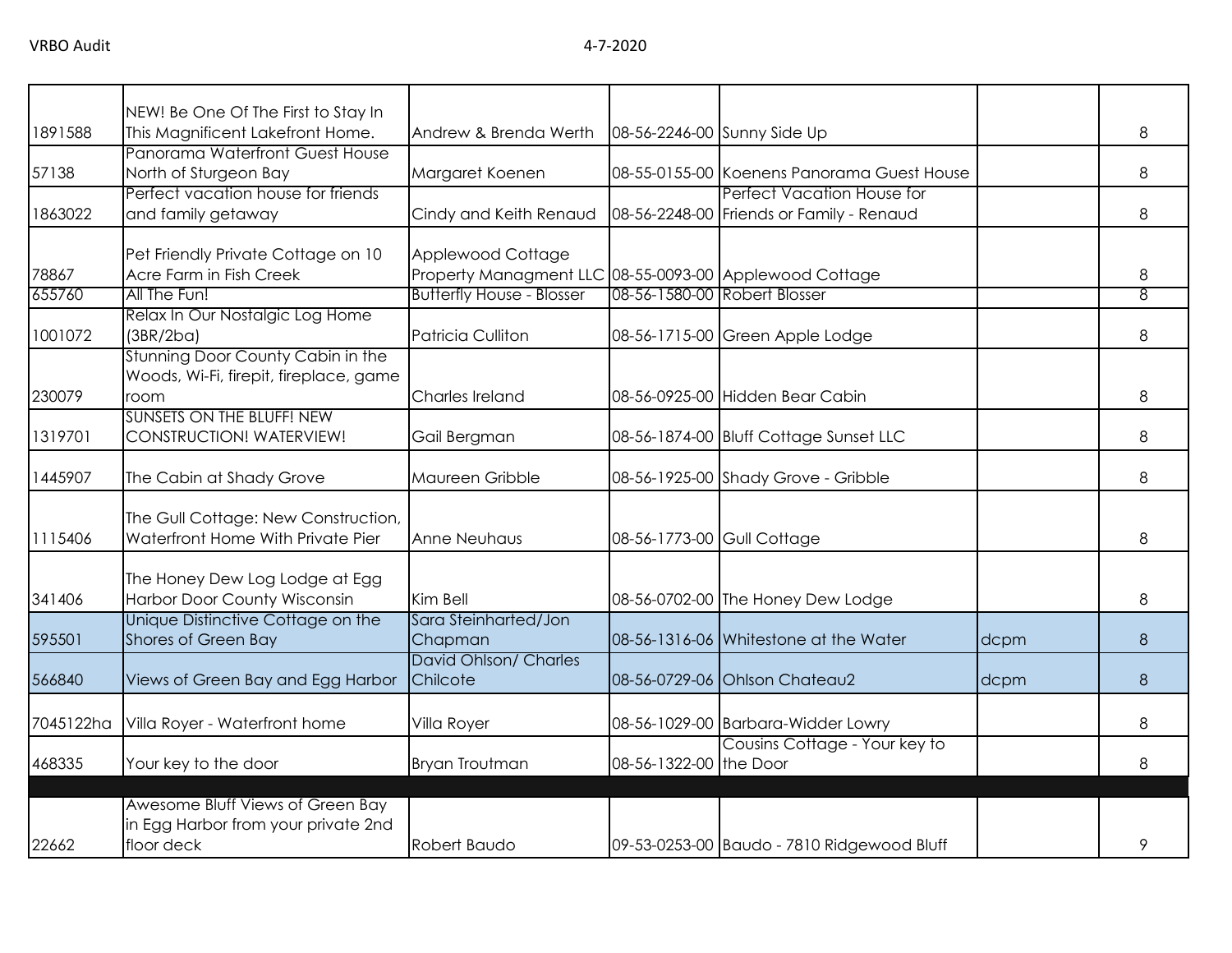|         | Best Waterview of Egg Harbor -                     |                             |                           |                                                                     |                 |   |
|---------|----------------------------------------------------|-----------------------------|---------------------------|---------------------------------------------------------------------|-----------------|---|
|         | <b>Beautiful, Fully Appointed Ground</b>           |                             |                           |                                                                     |                 |   |
| 515418  | Level Condo                                        | <b>JRCH, LLC</b>            |                           | 09-53-1345-00 Eames Farm Condo - #M5 - JRCH                         |                 | 9 |
|         | Newly furnished condo w/exquisite                  |                             |                           |                                                                     |                 |   |
|         | sunset/water view from balcony. Wifi               |                             |                           |                                                                     |                 |   |
| 56038   | included.                                          | Angie Vandenavond           |                           | 09-53-0640-00 Ridgewood Condo 2-B                                   | permitted for 2 | 9 |
|         | Summer of 2018 rentals-\$1350 per                  | <b>Thomasan Christensen</b> |                           |                                                                     |                 |   |
| 309573  | week off season 140 per night                      | <b>Harnack</b>              |                           | 09-53-0498-00 Eames Farm, #S-3 - Christensen                        |                 | 9 |
| 429685  | Waterfront Town Home in Egg Harbor Arthur R. Derse |                             |                           | 09-53-1100-05 Derse's White Cliff Condo - Unit 5                    |                 | 9 |
|         | YOUR PLACE" 3-bedroom, 2-bath                      |                             |                           |                                                                     |                 |   |
|         | ranch style home in the village of                 |                             |                           |                                                                     |                 |   |
| 705682  | Egg Harbor                                         | Joe Nimmer                  | 09-56-1537-00 Your Place  |                                                                     |                 | 9 |
|         | <b>Bedroom Cape Cod-style Cottage</b>              |                             |                           |                                                                     |                 |   |
| 1008131 | in Egg Harbor, WI                                  | Bertschinger Investments    |                           | 09-55-0317-00 Bertschinger Investments                              | permitted for 8 | 9 |
|         | 3 Bedroom Cape Cod-style Cottage                   |                             |                           |                                                                     |                 |   |
| 1008132 | in Egg Harbor, WI                                  | <b>Bertschinger LLC</b>     |                           | 09-55-0316-00 Bertschinger LLC                                      | permitted for 8 | 9 |
|         |                                                    |                             |                           |                                                                     |                 |   |
|         | 3 Bedroom, 2 Bath Ranch Home                       |                             |                           |                                                                     |                 |   |
| 647346  | With A Great Egg Harbor Location.                  | <b>Shallows Resort</b>      | 09-56-1453-00 Falun House |                                                                     |                 | 9 |
|         | Breathtaking views of the bay                      |                             |                           |                                                                     |                 |   |
| 1357071 | walking distance to town!                          | Massoud Maleki              |                           | 09-56-1086-06 Scenic Home in Egg Harbor                             | dcpm            | 9 |
|         |                                                    |                             |                           |                                                                     |                 |   |
|         | Charming three bedroom cottage                     |                             |                           |                                                                     |                 |   |
| 1904922 | with wet bar in Egg Harbor WI                      | <b>Bertschinger LLC</b>     |                           | 09-55-0316-00 Bertschinger LLC                                      | permitted for 8 | 9 |
|         |                                                    | Karen Northrup -            |                           |                                                                     |                 |   |
| 1788763 | <b>Church Street House</b>                         | <b>SWNKCN LLC</b>           |                           | 09-56-1881-16 Church Street House                                   | dclighthouse    | 9 |
|         | Door County three bedroom                          |                             |                           |                                                                     |                 |   |
| 449353  | vacation home                                      | Shallows, Inc.              | 09-56-0361-00 Bluffside   |                                                                     |                 | 9 |
|         | Door County Retreat, Sunset Views,                 | Mark and Elizabeth          |                           | Door County Retreat-Sunset                                          |                 |   |
| 1222367 | Egg Harbor                                         | Sternig                     |                           | 09-56-2146-00 Views- Egg Harbor                                     |                 | 9 |
|         | Door County Waterfront Home with                   |                             |                           |                                                                     |                 |   |
| 626232  | Private Beach                                      | <b>RPO Holdings</b>         | 09-56-1460-00 Mariner II  |                                                                     |                 | 9 |
| 881025  | Egg Harbor Log Cabin, Door County                  | Karen Berndt                |                           | 09-56-1646-00 Egg Harbor Log Cabin                                  |                 | 9 |
|         | Large Five Bedroom on the Water in                 |                             |                           |                                                                     |                 |   |
| 672228  | Egg Harbor.                                        |                             |                           | Bertschinger Investments   09-55-0317-00   Bertschinger Investments | permitted for 8 | 9 |
|         | Larsen Log Cabin in the beautiful                  |                             |                           |                                                                     |                 |   |
| 427036  | Village of Egg Harbor                              | Paul Larsen                 |                           | 09-55-0381-00 Larsen Log Cabin                                      | permitted for 2 | 9 |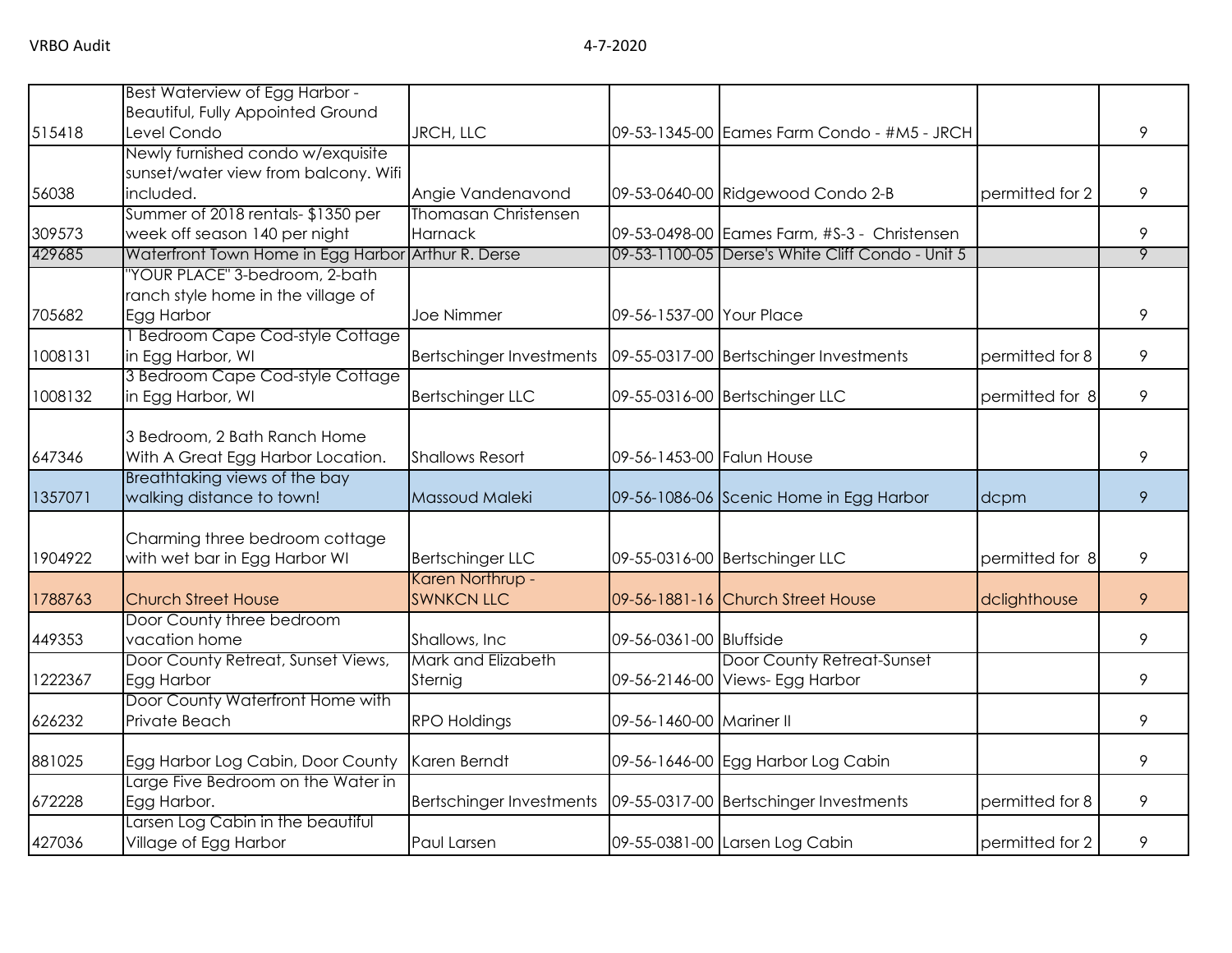|           | Lighthouse Place is the perfect      |                          |                       |                                                                     |                 |   |
|-----------|--------------------------------------|--------------------------|-----------------------|---------------------------------------------------------------------|-----------------|---|
|           | place to enjoy Egg Harbor and all of |                          |                       |                                                                     |                 |   |
| 1341621   | Door County                          | <b>Claire Murphy</b>     |                       | 09-56-1830-16 Lighthouse Place                                      | dclighthouse    | 9 |
|           |                                      |                          |                       |                                                                     |                 |   |
|           | Luxurious Door County Waterfront     |                          |                       |                                                                     |                 |   |
| 591007    | Home with Private Beach              | <b>RPO Holdings</b>      | 09-56-1417-00 Mariner |                                                                     |                 | 9 |
|           | Luxury Craftsman in the Heart of Egg | Robert and Suzanne       |                       |                                                                     |                 |   |
| 1503315   | Harbor                               | Esposito                 |                       | 09-56-1780-00 Egg Harbor Hideaway - Esposito                        | permitted for 2 | 9 |
|           | Newly Remodeled Lake Home Steps      |                          |                       |                                                                     |                 |   |
|           | From Water With Amazing Views &      |                          |                       |                                                                     |                 |   |
| 4916534ha | Sunsets!                             | <b>Trevor Farell</b>     |                       | 09-56-1897-00 Majestic Sunsets                                      |                 | 9 |
|           | NEW on the VRBO Market 6/21/14,      |                          |                       |                                                                     |                 |   |
| 427037    | The Larsen House                     | Paul Larsen              |                       | 09-55-0381-00 Larson Log Cabin                                      |                 | 9 |
|           | One Bedroom Cottage Near             |                          |                       |                                                                     |                 |   |
| 827152    | Central Egg Harbor                   | Bertschinger Investments |                       | 09-55-0317-00 Bertschinger Investments                              | permitted for 8 | 9 |
|           |                                      |                          |                       |                                                                     |                 |   |
| 672229    | One Bedroom Cottage on the Water     | <b>Bertschinger LLC</b>  |                       | 09-55-0316-00 Bertschinger LLC                                      | permitted for 8 | 9 |
|           | Roomy Two Bedroom House Near         |                          |                       |                                                                     |                 |   |
| 1221143   | Central Egg Harbor                   | Bertschinger LLC         |                       | 09-55-0316-00 Bertschinger LLC                                      | permitted for 8 | 9 |
|           | Roomy Two Bedroom House Near         |                          |                       |                                                                     |                 |   |
| 562683    | Egg Harbor Marina                    | <b>Bertschinger LLC</b>  |                       | 09-55-0316-00 Bertschinger LLC                                      | permitted for 8 | 9 |
|           | Roomy Two Bedroom House Near         |                          |                       |                                                                     |                 |   |
| 1221144   | Egg Harbor Marina                    | <b>Bertschinger LLC</b>  |                       | 09-55-0316-00 Bertschinger LLC                                      | permitted for 8 | 9 |
|           | Secluded, water front home on the    |                          |                       | Secluded Waterfront Home on                                         |                 |   |
| 1005094   | Bay in Egg Harbor                    | Julie Kowalkowski        |                       | 09-56-1738-00 the Bay in Egg Harbor                                 |                 | 9 |
|           | Shoreline Cottage in Point Beach     |                          |                       |                                                                     |                 |   |
|           | Area of Egg Harbor with Two          |                          |                       |                                                                     |                 |   |
| 1913524   | <b>Bedrooms</b>                      | <b>Bertschinger LLC</b>  |                       | 09-55-0316-00 Bertschinger LLC                                      | permitted for 8 | 9 |
|           | Sleepy Hollow Cottage, the Perfect   |                          |                       |                                                                     |                 |   |
| 571420    | Location                             | Paula W Peterson         |                       | 09-56-1349-00 Sleepy Hollow Cottage - Peterson                      |                 | 9 |
|           | Spacious four bedroom house near     |                          |                       |                                                                     |                 |   |
|           | Alpine Golf Course and Egg Harbor    |                          |                       |                                                                     |                 |   |
| 452105    | beach.                               |                          |                       | Bertschinger Investments   09-55-0317-00   Bertschinger Investments | permitted for 8 | 9 |
|           | Spacious four bedroom house near     |                          |                       |                                                                     |                 |   |
|           | Alpine Golf Course and Egg Harbor    |                          |                       |                                                                     |                 |   |
| 1221145   | beach.                               | <b>Bertschinger LLC</b>  |                       | 09-55-0316-00 Bertschinger LLC                                      | permitted for 8 | 9 |
|           | Spacious four bedroom house on       |                          |                       |                                                                     |                 |   |
| 899706    | the bay of Green Bay.                | <b>Bertschinger LLC</b>  |                       | 09-55-0316-00 Bertschinger LLC                                      | permitted for 8 | 9 |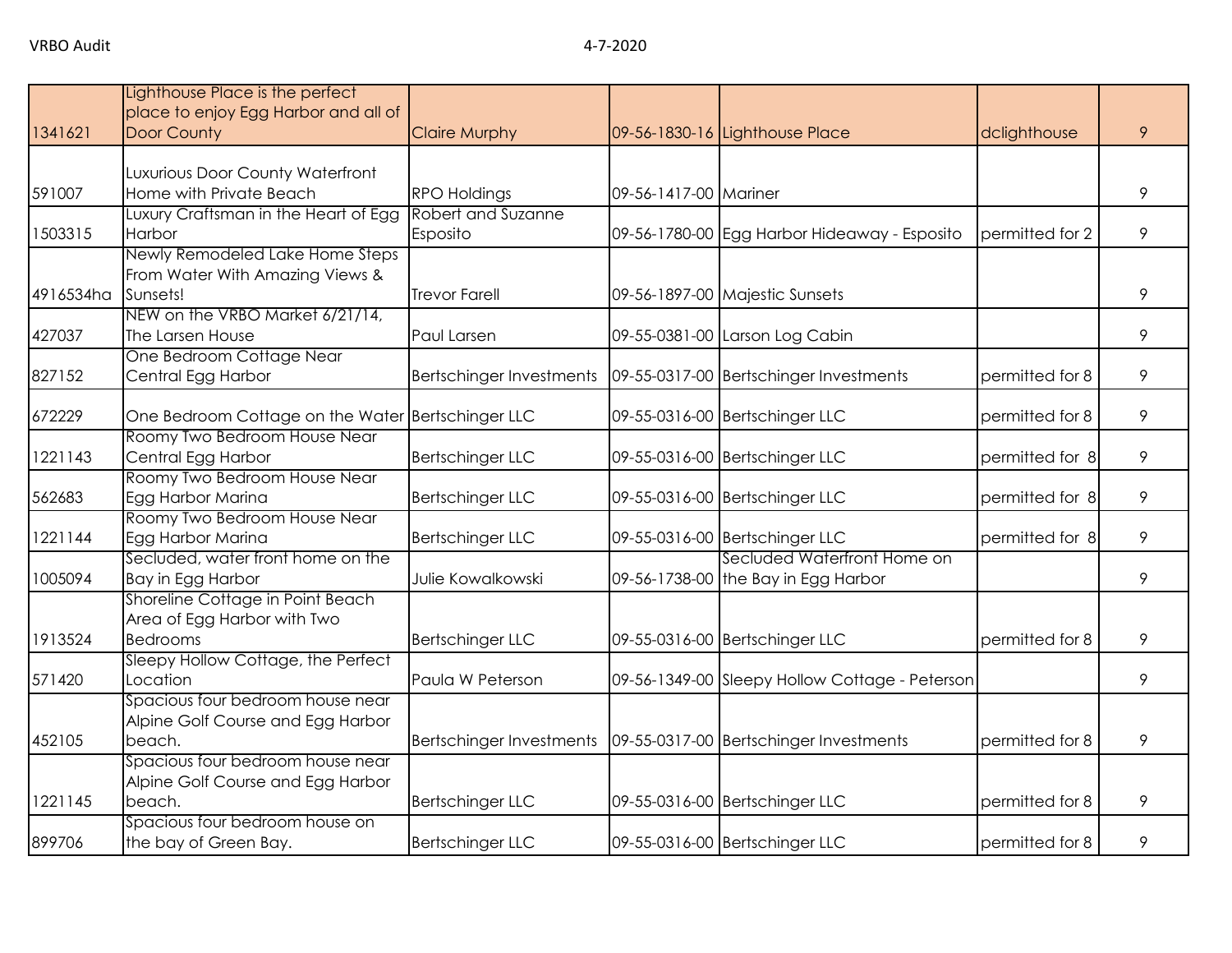|           | Spacious waterfront home in Egg         |                                                         |                              |                                        |                  |    |
|-----------|-----------------------------------------|---------------------------------------------------------|------------------------------|----------------------------------------|------------------|----|
| 4728373ha | Harbor                                  | Mary Zeller                                             |                              | 09-56-1882-00 Point Beach House        |                  | 9  |
|           | The 5th Hole- On a 36 hole golf         |                                                         |                              |                                        |                  |    |
| 7081743ha | course                                  | Kevin Murphy                                            | 09-55-0753-00 The Fifth Hole |                                        |                  | 9  |
|           | The Flats on Church Street - Door       |                                                         |                              |                                        |                  |    |
|           | County's Modern Vacation Rental         |                                                         |                              |                                        |                  |    |
| 1535497   | #101                                    | Egg Bnb LLC                                             |                              | 09-56-2071-00 Flats on Church Street   | permitted for 4  | 9  |
|           | The Flats on Church Street - Door       |                                                         |                              |                                        |                  |    |
|           | County's Modern Vacation Rental         |                                                         |                              |                                        |                  |    |
| 1546893   | #102                                    | Egg Bnb LLC                                             |                              | 09-56-2071-00 Flats on Church Street   | permitted for 4  | 9  |
|           | The Flats on Church Street - Door       |                                                         |                              |                                        |                  |    |
|           | County's Modern Vacation Rental<br>#103 |                                                         |                              |                                        |                  |    |
| 1565071   | The Flats on Church Street - Door       | Egg Bnb LLC                                             |                              | 09-56-2071-00 Flats on Church Street   | permitted for 4  | 9  |
|           | County's Modern Vacation Rental         |                                                         |                              |                                        |                  |    |
| 1578249   | #104                                    | Egg Bnb LLC                                             |                              | 09-56-2071-00 Flats on Church Street   | permitted for 4  | 9  |
|           | The Yellow House in Egg Harbor -        |                                                         |                              |                                        |                  |    |
|           | beautifully remodeled & ready for       |                                                         |                              |                                        |                  |    |
| 570970    | you!                                    | R Lynn & Sandi Rowe                                     |                              | 09-56-1404-00 The Yellow House         |                  | 9  |
|           | Three bedroom cottage in Point          |                                                         |                              |                                        |                  |    |
| 827151    | Beach area of Egg Harbor                | <b>Bertschinger Investments</b>                         |                              | 09-55-0317-00 Bertschinger Investments | permitted for 8  | 9  |
|           |                                         |                                                         |                              |                                        |                  |    |
|           | Trillium Gap Cottage - Woodland         | Trillium Gap, LLC - Rick &                              |                              |                                        |                  |    |
| 401618    | Retreat - Walk to Beach                 | Susie Julison                                           |                              | 09-56-1182-00 Trillium Gap Cottage     |                  | 9  |
|           |                                         |                                                         |                              |                                        | Combined         |    |
|           |                                         |                                                         |                              |                                        | listing for both |    |
|           | <b>Two Luxurious Waterfront Door</b>    |                                                         |                              |                                        | mariner          |    |
| 1618557   | County Properties                       | <b>RPO Holdings</b>                                     | 09-56-1460-00 Mariner II     |                                        | properties       | 9  |
|           | Water Front Home With Spectacular       |                                                         |                              |                                        |                  |    |
| 660427    | Sunset View!                            | Jan and Craig Bilgen                                    |                              | 09-55-0817-06 On the Water Escape      | dcpm             | 9  |
|           | We offer "country-quiet" a short walk   |                                                         |                              |                                        |                  |    |
|           | from the village center and town        |                                                         |                              |                                        |                  |    |
| 889272    | dock.                                   | <b>Richard Woldt</b>                                    |                              | 09-55-0365-00 Woldts Intowm Farmette   |                  | 9  |
|           | White Cliff Water Front Home, the       |                                                         |                              |                                        |                  |    |
| 236719    | Finest in Door County!                  | Michael & Dawn McCole 09-56-0894-06 White Cliff Cottage |                              |                                        | dcpm             | 9  |
|           |                                         |                                                         |                              |                                        |                  |    |
|           |                                         | <b>Stuart Chomeau BTC</b>                               |                              |                                        | cedar court      |    |
| 471850    | 2 Bedroom Cottage                       | <b>HOLDINGS II LLC</b>                                  |                              | 11-56-1295-00 Beach View Cottage       | mgmt             | 11 |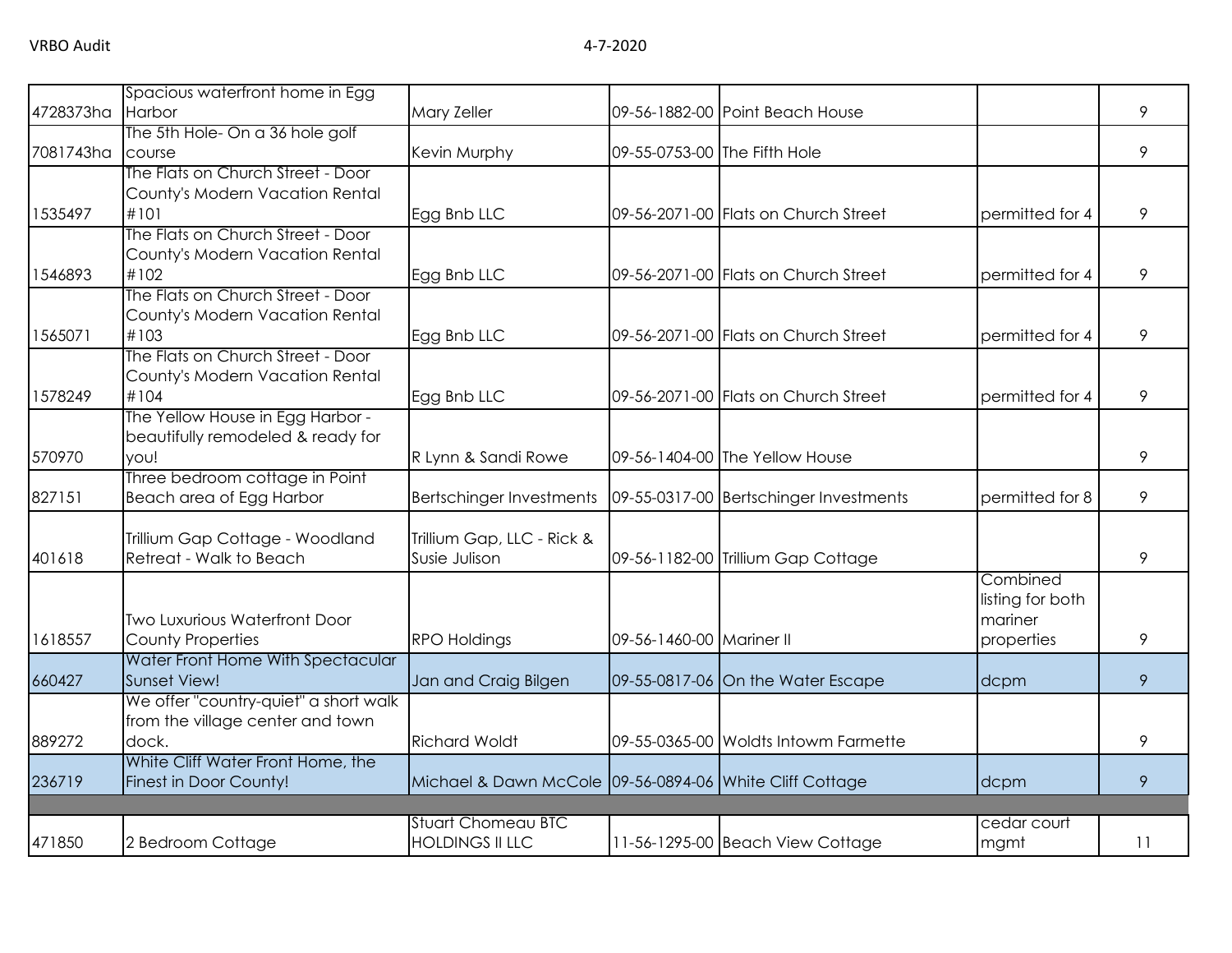| 982888  | 2BR / Harbor House Guest Cottage /<br><b>Water Access</b>                                  | Elizabeth Frink                                             |                     | 11-56-1383-00 Harbor House & Guest Cottage | permitted for 2 | 11 |
|---------|--------------------------------------------------------------------------------------------|-------------------------------------------------------------|---------------------|--------------------------------------------|-----------------|----|
|         | 4 bedroom home on the water with                                                           |                                                             |                     |                                            |                 |    |
| 1050003 | westerly views of sunset                                                                   | Windsor McCutcheon                                          |                     | 11-56-1724-06 Harbor View on Northshore    | dcpm            | 11 |
| 555709  | Beautiful Private, Modern Home,<br>Sleeps 12                                               | Patricia Sexton                                             |                     | 11-56-1448-00 Coral Hill Sexton            |                 | 11 |
| 1025601 | Beautifully Appointed 4+ Bedroom,<br>Waterfront Home - Sleeps 12                           | Parks Edge Lakeshore LLC 11-55-0411-06 Park's Edge Cottages |                     |                                            | dcpm            | 11 |
| 185458  | Cedar Glen, a fresh, ephraim<br>cottage, one block from water and<br>sunset                | John & Rachel Rothschild 11-55-0758-06 Cedar Glen           |                     |                                            | dcpm            | 11 |
| 617107  | Comfy Remodeled House a mile<br>north of downtown Ephraim on Hwy<br>42. Great Location     | Fran Richter                                                |                     | 11-56-1386-00 Tuckaway Cottage             |                 | 11 |
| 249849  | Door County Log Cabin in Ephraim,<br>#1 Small Town in Midwest                              | Steve & Susan Schroeder   11-56-1993-00 Log Cabin Place     |                     |                                            | permitted for 2 | 11 |
| 424825  | Door County Log Cabin in Ephraim,<br>#1 Small Town in Midwest                              | Steve & Susan Schroeder   11-56-1993-00 Log Cabin Place     |                     |                                            | permitted for 2 | 11 |
| 442496  | Enjoy Door County at its finest!!                                                          | PKJ2 LLC - Jim Blair                                        |                     | 11-56-1373-00 Evans Woods                  |                 | 11 |
| 710960  | Enjoy Views Of Ephraim And Eagle<br>Harbor While Sitting On The Porch Of<br><b>Bayview</b> | Parks Edge Lakeshore LLC 11-55-0411-06 Park's Edge Cottages |                     |                                            | dcpm            | 11 |
| 677492  | Ephraim Home Away from Home                                                                | John Maher                                                  |                     | 11-56-1528-00 Ephraim Lodge                |                 | 11 |
| 894251  | Ephraim Waterfront Cottage With<br>Private Dock On Green Bay                               | Jaco Mgmt                                                   |                     | 11-56-1662-00 The Shore - Schmeltz         |                 | 11 |
| 1371859 | Experience the feel of staying in a<br>century old farm house with modern<br>amenities     | Roy Elquist                                                 |                     | 11-56-1069-06 Townline - 9895 Townline Rd  |                 | 11 |
| 485111  | Experience True Door County Charm BD Thorp                                                 |                                                             | 11-56-0809-06 Thorp |                                            | dcpm            | 11 |
| 349721  | Family getaway by the beach in<br>beautiful Ephraim                                        | Kathy & Glenn Pentler                                       |                     | 11-56-1119-00 Larson Lane LLC              |                 | 11 |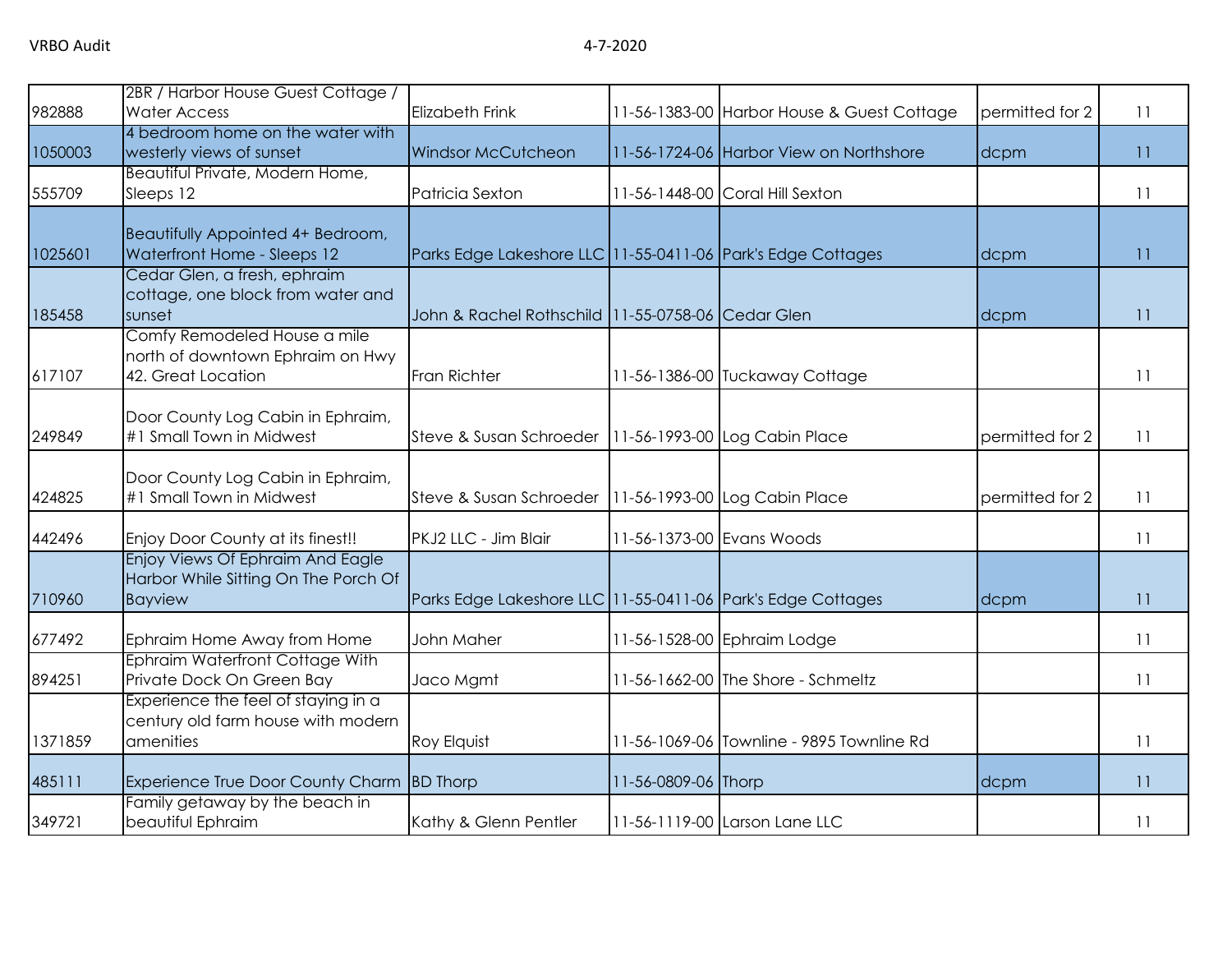|           | Family Retreat in Heart of Door                                 |                                                        |                          |                                             |                 |                 |
|-----------|-----------------------------------------------------------------|--------------------------------------------------------|--------------------------|---------------------------------------------|-----------------|-----------------|
| 7339901ha | County - Norra Skogen                                           | Brian & Amanda Jenkins                                 |                          | 11-56-1407-00 Norra Skogen                  |                 | 11              |
|           | Historic - Waterfront - Family/Pet                              |                                                        |                          |                                             |                 |                 |
| 307617    | Friendly                                                        | Brad & Amy Russell                                     |                          | 11-56-1265-00 Arbor Cottage                 |                 | 11              |
|           | Homestead Rental, Relax in                                      |                                                        |                          |                                             |                 |                 |
|           | Ephraim. Convienent Home in                                     | Glenn Gerdman & Diane                                  |                          |                                             |                 |                 |
| 990768    | center of village.                                              | Jacobson                                               |                          | 11-56-1630-00 Homestead Rental              |                 | 11              |
|           | Ideally located between the towns                               | Leslee and Morrie                                      |                          |                                             |                 |                 |
| 836338    | of Ephraim and Sister Ba                                        | Goldman                                                |                          | 11-56-1258-06 Coral Hill Cottage            | dcpm            | 11              |
|           | Kulma Cottage in the Heart of                                   |                                                        |                          |                                             | dcpm-           |                 |
| 177706    | Ephraim, blocks away from beach                                 | Gregg & Janice Kulma                                   |                          | 11-55-0279-06 Kulma Cottages                | permitted for 3 | 11              |
|           | Location Location Location                                      |                                                        |                          |                                             |                 |                 |
| 711105    | between Sister Bay and Ephraim                                  | Cynthia Bungert                                        |                          | 11-56-1515-00 Bungert Haven                 |                 | 11              |
| 1323313   | <b>Natures Window</b>                                           | Bill and Heather Anderson 11-56-1958-00 Natures Window |                          |                                             |                 | $\overline{11}$ |
|           | New Listing! Spacious-Wooded                                    |                                                        |                          |                                             |                 |                 |
|           | Lot-Family/Pet Friendly-Short Walk to                           |                                                        |                          |                                             |                 |                 |
| 1844687   | Eagle Harbor                                                    | Tim and Kristine Nelson                                | 11-56-2254-22 Norway Hus |                                             |                 | 11              |
|           | *New Listing* Walk to Everything                                |                                                        |                          |                                             | permitted for 2 |                 |
| 1915340   | Ephraim has to Offer! Pet Friendly!                             | Kim Cassidy                                            |                          | 11-56-1574-07 Cassidys Cottages             | SIMPLE LIFE     | 11              |
|           |                                                                 |                                                        |                          |                                             |                 |                 |
|           | *New Listing* Adorable Pet Friendly                             |                                                        |                          |                                             | permitted for 2 |                 |
| 1915341   | Cottage in the Heart of Ephraim!<br>New Listing: Unequaled Door | Kim Cassidy                                            |                          | 11-56-1574-07 Cassidys Cottages             | SIMPLE LIFE     | 11              |
|           | County Harborview Location For                                  |                                                        |                          |                                             |                 |                 |
| 1221684   | <b>Family Or Couples</b>                                        | Tim Christofferson                                     |                          | 11-56-1595-00 Heritage House                |                 | 11              |
|           | New New New WATER View View                                     |                                                        |                          |                                             |                 |                 |
| 1591624   | View                                                            | Tim Christofferson                                     |                          | 11-56-1595-00 Heritage House                |                 | 11              |
|           | NEW 'The Carriage House' Walk to                                |                                                        |                          |                                             |                 |                 |
| 7181525ha | Peninsula St Park                                               | Deborah Eckert                                         |                          | 11-55-0680-00 Park's Place Cottages         | permitted for 5 | 11              |
|           | NEW! 'Butternut Cottage' in Central                             |                                                        |                          |                                             |                 |                 |
| 7181473ha | Door County!                                                    | Deborah Eckert                                         |                          | 11-55-0680-00 Park's Place Cottages         | permitted for 5 | 11              |
|           | NEW! 'Cherry Cottage' near                                      |                                                        |                          |                                             |                 |                 |
| 7181482ha | Peninsula State Park!                                           | Deborah Eckert                                         |                          | 11-55-0680-00 Park's Place Cottages         | permitted for 5 | 11              |
|           | NEW! 3BR Ephraim House w/ Harbor                                |                                                        |                          |                                             |                 |                 |
| 4712540ha | Views!                                                          | Carol Corbet                                           |                          | 11-56-1806-00 Harbor View Ephraim - Corbett | permitted for 2 | 11              |
|           | NEW! Cozy Ephraim 'Cedar                                        |                                                        |                          |                                             |                 |                 |
| 7181476ha | Cottage' w/Private Deck!                                        | Deborah Eckert                                         |                          | 11-55-0680-00 Park's Place Cottages         | permitted for 5 | 11              |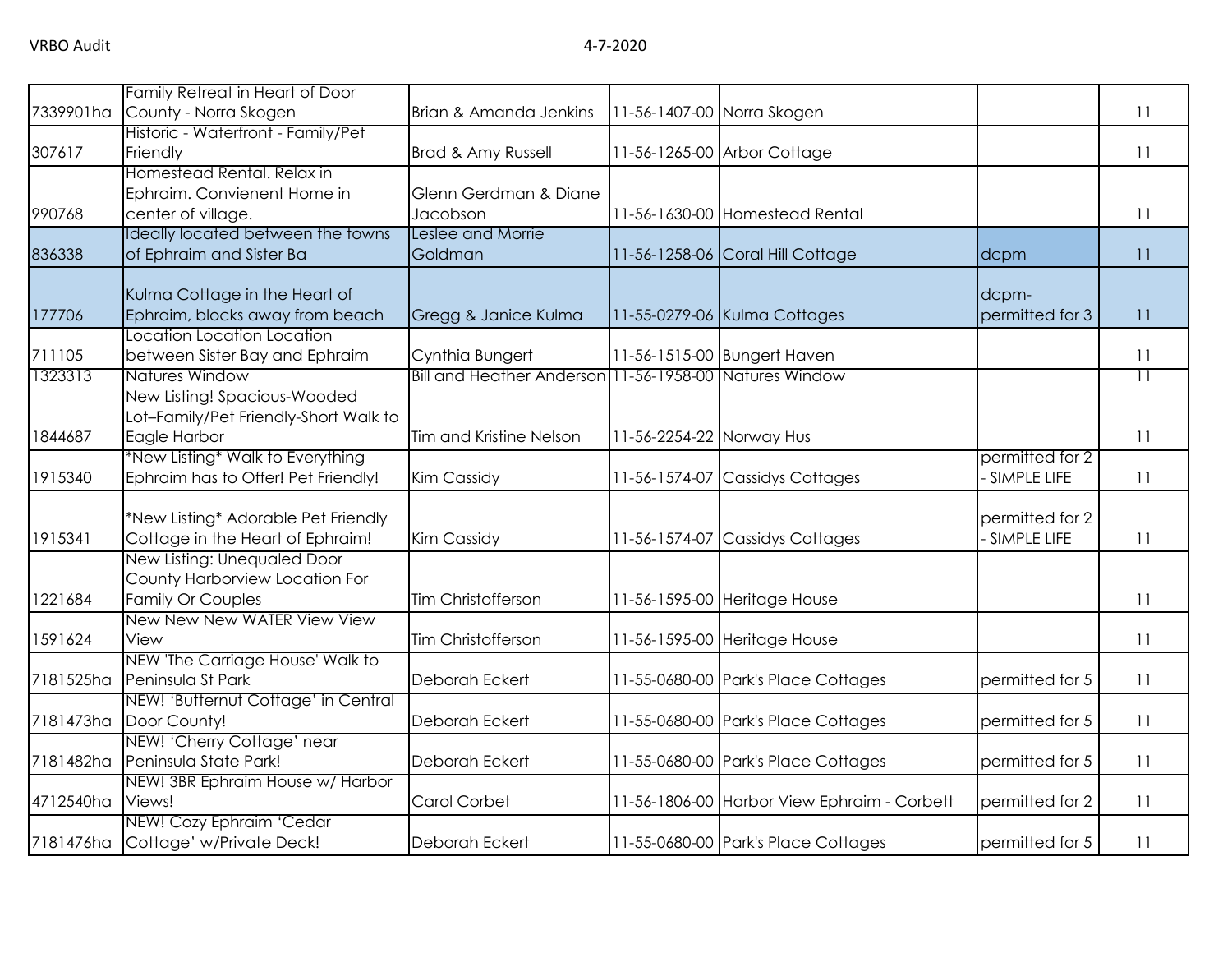|           | NEW! Ephraim Home w/ Yard - Walk                                   |                                    |                           |                                                                   |                 |    |
|-----------|--------------------------------------------------------------------|------------------------------------|---------------------------|-------------------------------------------------------------------|-----------------|----|
| 9074890ha | to Lake Michigan!                                                  | Carol Corbet                       |                           | 11-56-1806-00 Harbor View Ephraim - Corbett                       | permitted for 2 | 11 |
|           | NEW! Updated Ephraim 'Pine                                         |                                    |                           |                                                                   |                 |    |
| 7181486ha | Cottage' w/Deck!                                                   | Deborah Eckert                     |                           | 11-55-0680-00 Park's Place Cottages                               | permitted for 5 | 11 |
|           |                                                                    |                                    |                           |                                                                   |                 |    |
|           | Newly Remodeled And Only Blocks                                    |                                    |                           |                                                                   |                 |    |
| 879597    | From Public Beach And Town!                                        | Jennifer & Bjorn Larson            |                           | 11-56-1635-06 Cedar Barn Rental                                   | dcpm            | 11 |
|           | Newly renovated in the heart of                                    |                                    |                           |                                                                   |                 |    |
| 1427259   | Ephraim, one block from water!                                     | <b>Robert &amp; Nicole Collins</b> |                           | 11-56-1708-06 Ephraim Boat House, The                             | dcpm            | 11 |
|           | Nordic Hearth Cabin - Charming                                     |                                    |                           |                                                                   |                 |    |
| 926758    | and Historic Log Home                                              | Thomas & Donna Moretti             |                           | 11-56-1677-00 Moretti - 10438 Water St                            |                 | 11 |
| 690840    | Pine Cone Cottage, Ideal Location!                                 | Pam Mache                          |                           | 11-56-1517-00 Pine Cone Cottage                                   |                 | 11 |
|           | Private Sand Beach /5 Bedroom.                                     |                                    |                           | <b>Harbor House and Guest</b>                                     |                 |    |
| 514956    | Harbor House & Guest Cottage                                       | Randall & Elizabeth Frink          | 11-56-1383-00 Cottage     |                                                                   | permitted for 2 | 11 |
|           | Private Waterfront Property in the                                 | Robert Beart/Beart                 |                           |                                                                   |                 |    |
| 502544    | Woods                                                              | Family LLC                         |                           | 11-56-1072-00 All American Green House                            |                 | 11 |
|           | Professionally decorated home in                                   |                                    |                           |                                                                   |                 |    |
| 882561    | Ephraim!                                                           | Daniel & Laurel Simons             |                           | 11-56-1656-00 Elegant Home Ephraim                                |                 | 11 |
|           |                                                                    |                                    |                           |                                                                   |                 |    |
|           | Quaint and Quiet Cottage North of                                  |                                    |                           |                                                                   | permitted for   |    |
| 475131    | Ephraim, Just of HWY 42 Easy to Find<br>Spacious Home On 1.5 Acres | <b>Frances Richter</b>             |                           | 11-56-1386-00 Tuckaway Cottage/RBs House                          | two units       | 11 |
| 823896    | Overlooking The Bay In Ephraim                                     | Sandy Van Sickle                   | 11-55-0057-00 Hobby Horse |                                                                   |                 | 11 |
|           | The House at Green Gables -                                        |                                    |                           |                                                                   |                 |    |
| 1656219   | Nestled in the heart of Ephraim!                                   | Colin Welford                      |                           | 11-56-2133-00 Green Gables                                        | permitted for 2 | 11 |
|           | The House at Green Gables- a                                       |                                    |                           |                                                                   |                 |    |
|           | dream retreat in the heart of                                      |                                    |                           |                                                                   |                 |    |
| 1658362   | Ephraim!                                                           | Colin Welford                      |                           | 11-56-2133-00 Green Gables                                        | permitted for 2 | 11 |
|           | Unique rental in Ephraim! The                                      | Cathcart Holdings LLC -            |                           | <b>Binkhaven The Rosemaling</b>                                   |                 |    |
| 1508507   | <b>Rosemailing Cottage</b>                                         | <b>Elliot Taillon</b>              |                           | 11-56-2028-00 Cottage - 9697 Maple Grove                          |                 | 11 |
|           | Waterfront Historic Home, Views,                                   |                                    |                           |                                                                   |                 |    |
| 390442    | Private Beach, Walk to Town                                        | <b>Charles Falwell</b>             |                           | 11-56-1185-00 Yeoman Cottage                                      |                 | 11 |
|           | Stunning 3800 square penthouse                                     |                                    |                           |                                                                   |                 |    |
| 7453010ha | condo                                                              |                                    |                           | Little Sweden Condo Assc 12-51-0298-00 Little Sweden Condominiums |                 | 12 |
|           |                                                                    |                                    |                           |                                                                   |                 |    |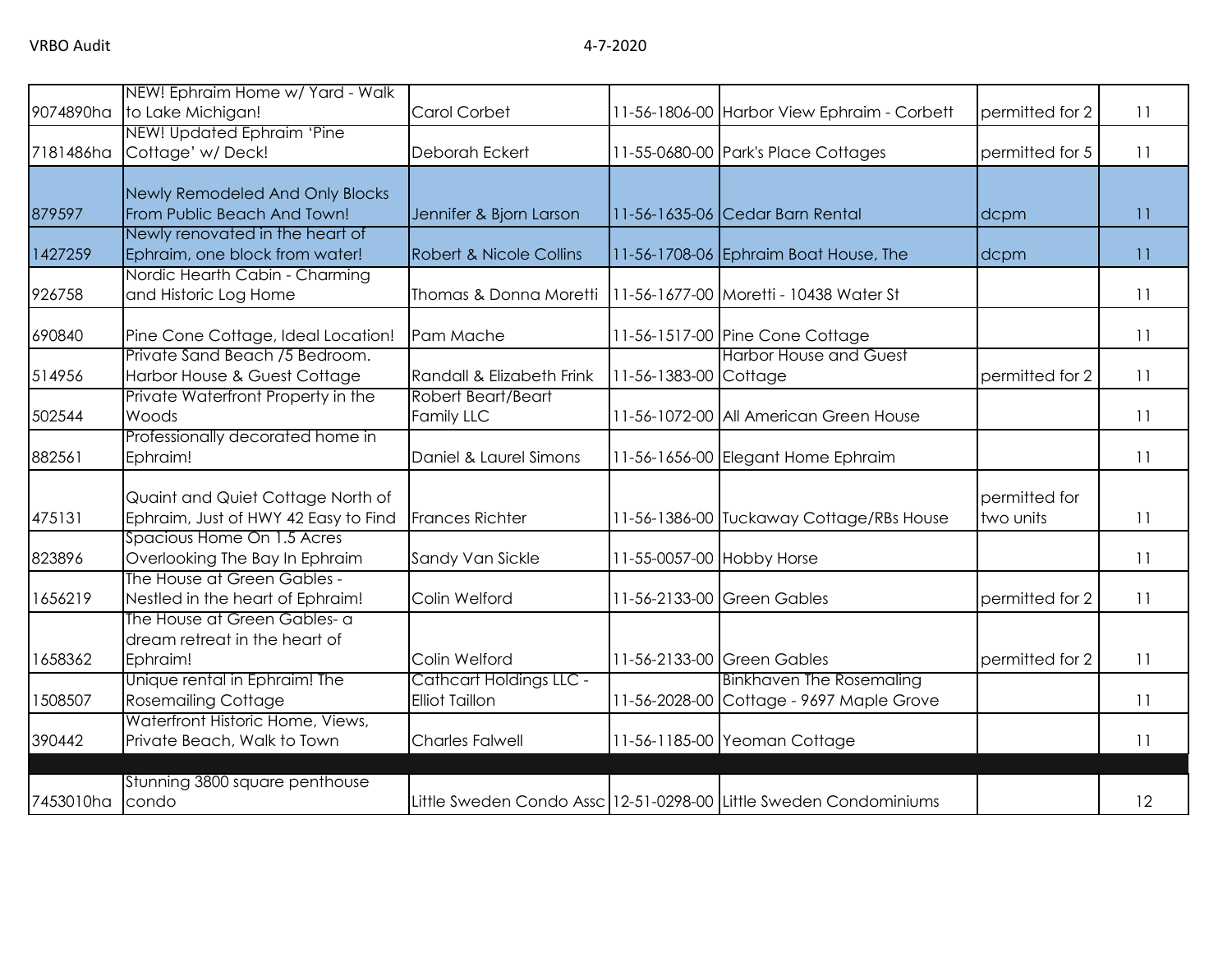|           | 4190 Cottage Row Ct. - New               |                               |                      |                                                   |             |    |
|-----------|------------------------------------------|-------------------------------|----------------------|---------------------------------------------------|-------------|----|
|           | Contruction Downtown Fish Creek -        |                               |                      |                                                   |             |    |
| 1360182   | Walk Everywhere!                         | Kurt Doman et al              |                      | 12-53-1981-00 Cottage Row Court - Doman           |             | 12 |
|           | Brook Point Luxurious 2 Bedroom 2        |                               |                      |                                                   | cedar court |    |
| 402228    | 1/2 Bath Home in Fish Creek              | SMC Door County, LLC          |                      | 12-53-0626-00 Brook Point Condo #4- BRK4          | mgmt        | 12 |
|           |                                          | Downtown Fish Creek           |                      | <b>Magnificent Memories - Stacey</b>              |             |    |
| 4840082ha | Downtown Fish Creek with a view          | with a view - Berndt          | 12-53-1855-00 Berndt |                                                   |             | 12 |
|           | Fish Creek Condo/Town Home at            |                               |                      | Brook Point Condo - Unit 5 -                      |             |    |
| 946469    | <b>Brook Point, Door County</b>          | Karen Berndt                  | 12-53-1681-00 Berndt |                                                   |             | 12 |
|           | Fish Creek/Northhaven - Beautiful,       |                               |                      |                                                   |             |    |
|           | newly furnished 3 bed, 2.5 bath<br>condo |                               |                      |                                                   |             | 12 |
| 997926    | Fish Creek/Northhaven-3bd/2.5bt -        | Nicholas M Peiffer            |                      | 12-53-1703-00 Northhaven Condo - Peiffer          |             |    |
|           | in/Outdr Pools! - Like New-Great         |                               |                      | Door County Retreat -                             |             |    |
| 710547    | Location-Wifi                            | <b>Heather Paulis</b>         |                      | 12-53-1511-00 Northhaven Unit 17006               |             | 12 |
|           | Luxury Tri-Level Condo Downtown          |                               |                      |                                                   |             |    |
| 1151019   | <b>Fish Creek</b>                        | Jon and Katie Glapa           |                      | 12-53-1791-00 Luxury Tri-Level Fish Creek - Glapa |             | 12 |
|           |                                          |                               |                      |                                                   |             |    |
|           | New Listing in Fish Creek! Quiet         |                               |                      |                                                   |             |    |
|           | Family Friendly Getaway with             |                               |                      | Quiet Family Friendly Getaway                     |             |    |
| 1444754   | Access to It All!                        | Leslie Vogel                  |                      | 12-53-2070-00 with Access to it all               |             | 12 |
|           | New Listing! Cozy cottage for all        |                               |                      |                                                   |             |    |
| 1320444   | seasons at Peninsula Park.               | <b>Patricia Culliton</b>      |                      | 12-53-1890-00 Elegant Creekside Cottage           |             | 12 |
|           | NEW!!! Spacious 3BR, 3 bath, 2           |                               |                      |                                                   |             |    |
|           | balconies on Main Street! Walkable       |                               |                      |                                                   |             |    |
| 1564582   | to everything!                           | <b>Bob and Laurie Zanotti</b> |                      | 12-53-2092-00 Creekside Cove #3 Zanotti           |             | 12 |
|           | Private 3 BR 3 Bath condo on the         |                               |                      |                                                   |             |    |
|           | Fish Creek, overlooking private          | Peter C Diltz, Sole           |                      | Creekside Cove Unit 11 - RRRP                     |             |    |
| 1080095   | harbor                                   | Member                        | 12-53-1712-00 LLC    |                                                   |             | 12 |
|           |                                          | Amanda and Derek              |                      |                                                   | cedar court |    |
| 1141807   | Quiet condo in heart of Fish Creek       | <b>Rhodes</b>                 |                      | 12-53-2098-19 Cedar Court Condo #17               | mgmt        | 12 |
|           | Walking distance to downtown Fish        |                               |                      |                                                   |             |    |
|           | Creek and Minutes From Peninsula         |                               |                      |                                                   |             |    |
| 920769    | State Park!                              | Jack & Diane Holzman          |                      | 12-53-1687-00 Top of the Hills Shops - Holzman    |             | 12 |
|           | Walking distance to downtown Fish        |                               |                      |                                                   |             |    |
|           | Creek, DC Auditorium and Peninsula       | William and Kathleen          |                      |                                                   |             |    |
| 1595723   | State Park.                              | Kunst                         |                      | 12-53-2082-00 Top of the Hill Shops - Kunst       |             | 12 |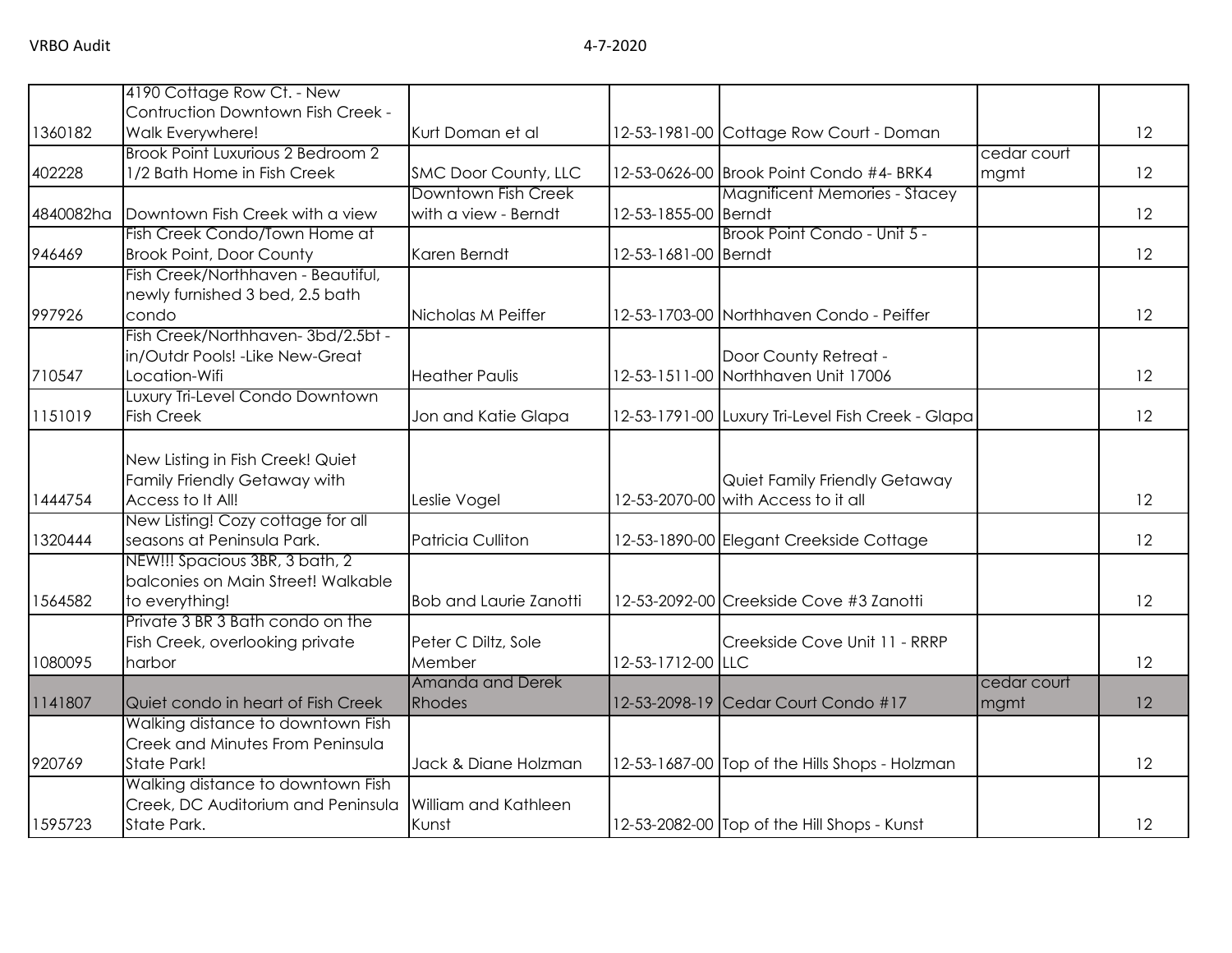|           | Walking distance to everything in                                                          |                                                       |                            |                                                               |                          |    |
|-----------|--------------------------------------------------------------------------------------------|-------------------------------------------------------|----------------------------|---------------------------------------------------------------|--------------------------|----|
| 354913    | Heart of Fish Creek! 3BR/4BA Sleeps<br>$8 - 1$                                             | Martone                                               |                            |                                                               |                          | 12 |
|           | Waterview apartment in downtown                                                            |                                                       |                            | 12-56-1989-00 Bluffs at Cottage Row Court                     |                          |    |
|           | Fish Creek, right across from the                                                          | Scott Schmitz & Karin                                 |                            |                                                               |                          |    |
| 7528189ha | town beach!                                                                                | <b>Skare</b>                                          |                            | 12-53-1764-00 Fish Creek Beach House, The                     | permitted for 3          | 12 |
|           | Wonderful downtown Fish Creek                                                              | Scott Schmitz & Karin                                 |                            |                                                               |                          |    |
| 7633541ha | townhome.                                                                                  | Skare                                                 |                            | 12-53-1764-00 Fish Creek Beach House, The                     | permitted for 3          | 12 |
| 469264    | Irish Hospitality In County Door!                                                          | Megan O'Meara                                         |                            | 12-54-0685-00 O'Meara's Cottage Loft                          |                          | 12 |
|           | Retro, Cozy Cottage - Peninsula St.<br>Park, Family/Pet Friendly - Open year<br>around     |                                                       |                            |                                                               |                          |    |
| 1060002   |                                                                                            | <b>Brad Russell</b>                                   |                            | 12-56-1744-00 Lille Cottage                                   |                          | 12 |
|           | Private Luxury Home Off Cottage<br>Row Downtown Lush Forest                                |                                                       |                            |                                                               |                          |    |
| 455628    | <b>Balconies &amp; Views!</b>                                                              | Cottage Row LLC                                       |                            | 12-53-1262-00 Cliff Cottage LLC                               |                          | 12 |
| 4961062ha | 'Cliff Cottage' Door County Home -<br>Walk to Bay!                                         | Jennifer Ciesar                                       |                            | 12-56-1979-00 Cliff Cottage LLC                               | Evolve                   | 12 |
| 619373    | 2 bedroom, Across from the YMCA                                                            | Troy and Carolee Lasecki   12-56-1450-00 The Treeport |                            |                                                               | permitted for 3<br>units | 12 |
| 1361191   | 4188 Cottage Row Ct. - Beautiful<br><b>New Construction Condo</b><br>Downtown Fish Creek   | Kurt Doman et al                                      |                            | 12-56-0898-00 Cottage Row Bluff House                         | permitted for 2          | 12 |
| 144492    | A deluxe vacation rental home in<br>fish creek area open all year                          | Leon Hasenjager                                       |                            | 12-56-0588-00 Hasenjagers Country Home                        |                          | 12 |
| 1351038   | A Truly Luxurious Door County Retreat                                                      | Carraig Cottages LLC                                  |                            | 12-56-1277-00 Carruag Nua                                     |                          | 12 |
| 453464    | As seen in Door County Magazine!<br>Private, Family Friendly, Sat TV, WIFI                 | Todd and Lisa Mion                                    | 12-56-1261-00 Five Birches |                                                               |                          | 12 |
|           | Bay View Lodge - Log Home                                                                  | <b>Bay Breeze Resort Deb</b>                          |                            |                                                               |                          |    |
| 431472    | Overlooking Harbor                                                                         | Krause                                                |                            | 12-56-0476-00 Bayview Lodge                                   |                          | 12 |
| 1292282   | <b>Breathtaking View! Private High End</b><br>Home Secluded on the Bluff in Fish<br>Creek! | <b>Charles Paschke</b>                                |                            | Island View Vacation Home -<br>12-56-1894-00 8750 Island View |                          | 12 |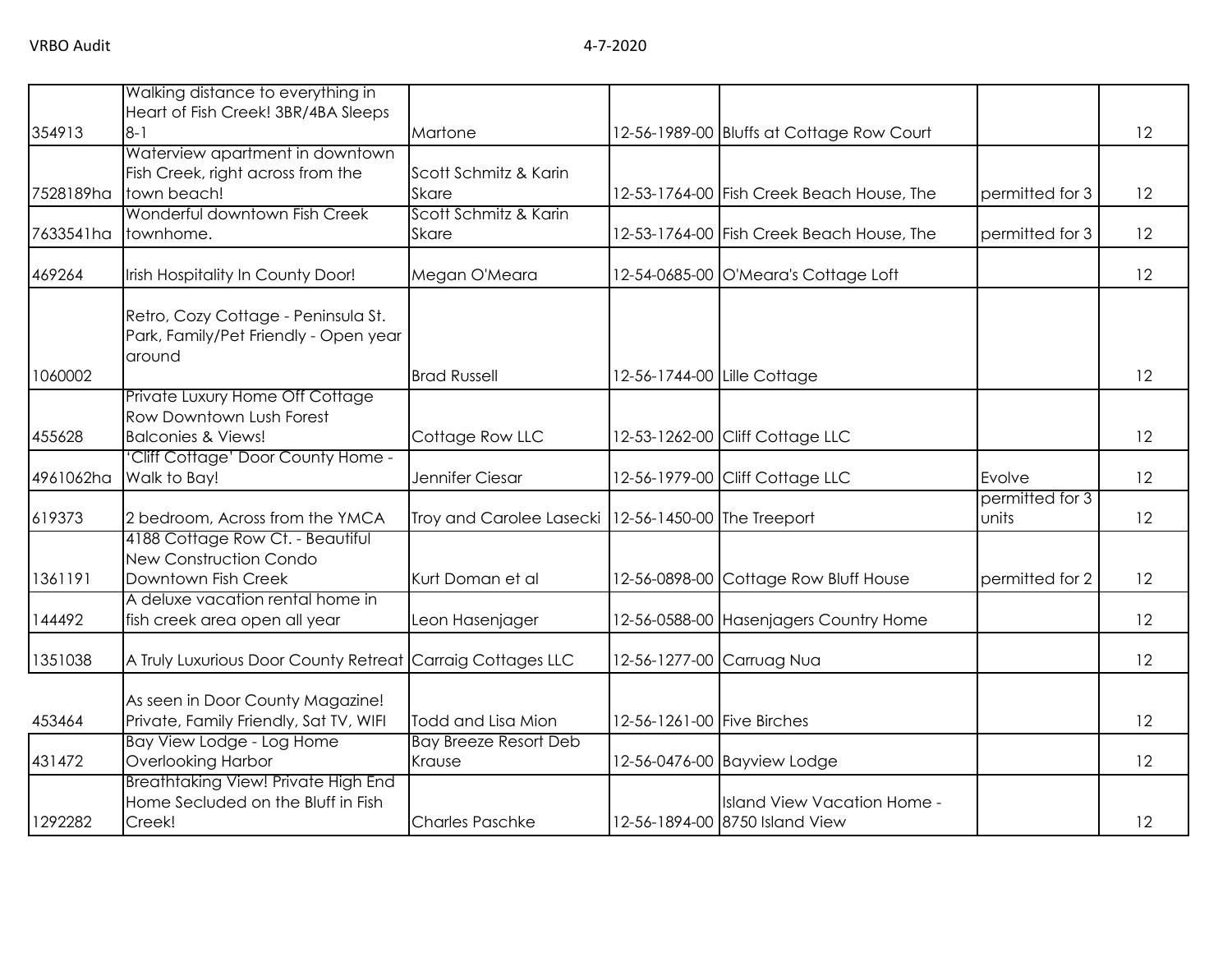|         | Cedarwood, Rent 3 Nights & Get                                                                |                                        |                             |                                                 |                 |    |
|---------|-----------------------------------------------------------------------------------------------|----------------------------------------|-----------------------------|-------------------------------------------------|-----------------|----|
| 182426  | One Night Free through June 1                                                                 | Carla Marr                             |                             | 12-55-0778-00 Cedarwood Marr                    |                 | 12 |
| 1262366 | Charming Cape Cod in Fish Creek                                                               | Deb Eckert                             | 12-56-0679-00 House         | <b>Eckert Vacation Home Cape</b>                |                 | 12 |
| 118184  | Country Chalet, Sleeps 6 Adults,<br><b>Book Your Mid-week Getaway!!</b>                       | Dennis & Marla Sunstrom                |                             | 12-55-0830-00 Country Chalet                    |                 | 12 |
| 1669804 | Country Farm House - Fish Creek                                                               | Roger and Jeni Ripley                  | 12-56-2164-00               | Gibraltar Road Farm House                       |                 | 12 |
| 396135  | Cozy Cabin in the Woods: Between<br>Fish Creek and Ephraim-- Perfect<br>location!             | Michelle and Kurt Van<br>Thiel         |                             | 12-56-1206-00 Cozy Cabin in the Woods           |                 | 12 |
| 642394  | Cozy, Comfortable, Quiet Cottage<br>in Fish Creek                                             | Pam Olafsson/Beth<br>Collins           |                             | 12-56-1275-00 Little Spring Cottage             |                 | 12 |
| 1508518 | Cozy, Tranquil Home Minutes Away<br>from the Heart of Fish Creek                              | Paul and Tricia Kaye                   |                             | 12-56-2054-00 Kayes Hideaway                    |                 | 12 |
| 976203  | <b>DOOR COUNTY HOME RETREAT IN</b><br><b>FISH CREEK</b>                                       | Steven and Lisa<br>Pachonphai          |                             | 12-56-1692-00 DC Home - Pachonphai              |                 | 12 |
| 1351075 | Exceptional Home in Tranquil Door<br>County Setting                                           | <b>Carraig Cottages LLC</b>            | 12-56-1276-00 Carriag Dale  |                                                 |                 | 12 |
| 896105  | <b>Family Friendly Cabin With Modern</b><br>Kitchen, Working Fireplace, Wrap<br>Around Porch! | Eric Simonson                          | 12-56-1572-00 DC Thunder    |                                                 |                 | 12 |
| 1497755 | <b>FANTASTIC WATER VIEWS, Newly</b><br>Renovated, Secluded, Pet-Friendly                      | Jennifer Ninivaggi                     | 12-56-1748-00 Casita Vistas |                                                 |                 | 12 |
| 813262  | Fish Creek- Gibraltar Rd.- Near YMCA Roger & Jeni Ripley                                      |                                        |                             | 12-56-1618-00 Gibraltar Road Ripley             |                 | 12 |
| 503056  | Fish Creek- Near Peninsula State Park Rick Ripley                                             |                                        |                             | 12-56-1114-00 Ripley - 3802 & 3806 Gibraltar Rd | permitted for 2 | 12 |
| 347567  | Fish Creek, 4 Bed, Near Ymca/<br>Peninsula State Park.                                        | <b>Ripley Properties, LLC</b>          |                             | 12-56-1114-00 Ripley - 3802 & 3806 Gibraltar Rd | permitted for 2 | 12 |
| 42183   | Gingerbread Cottage - Forest<br>Setting - Available Winter Too!                               | Daryle Capelle                         |                             | 12-56-1266-00 Gingerbread Cottage               |                 | 12 |
| 385243  | <b>Great Family Vacation Spot! Across</b><br>from Fish Creek Beach. Sept/Oct<br>Available!    | Marlin Volz Jr.-Karen Volz<br>Campbell | 12-56-0321-00 Louisvilla    |                                                 |                 | 12 |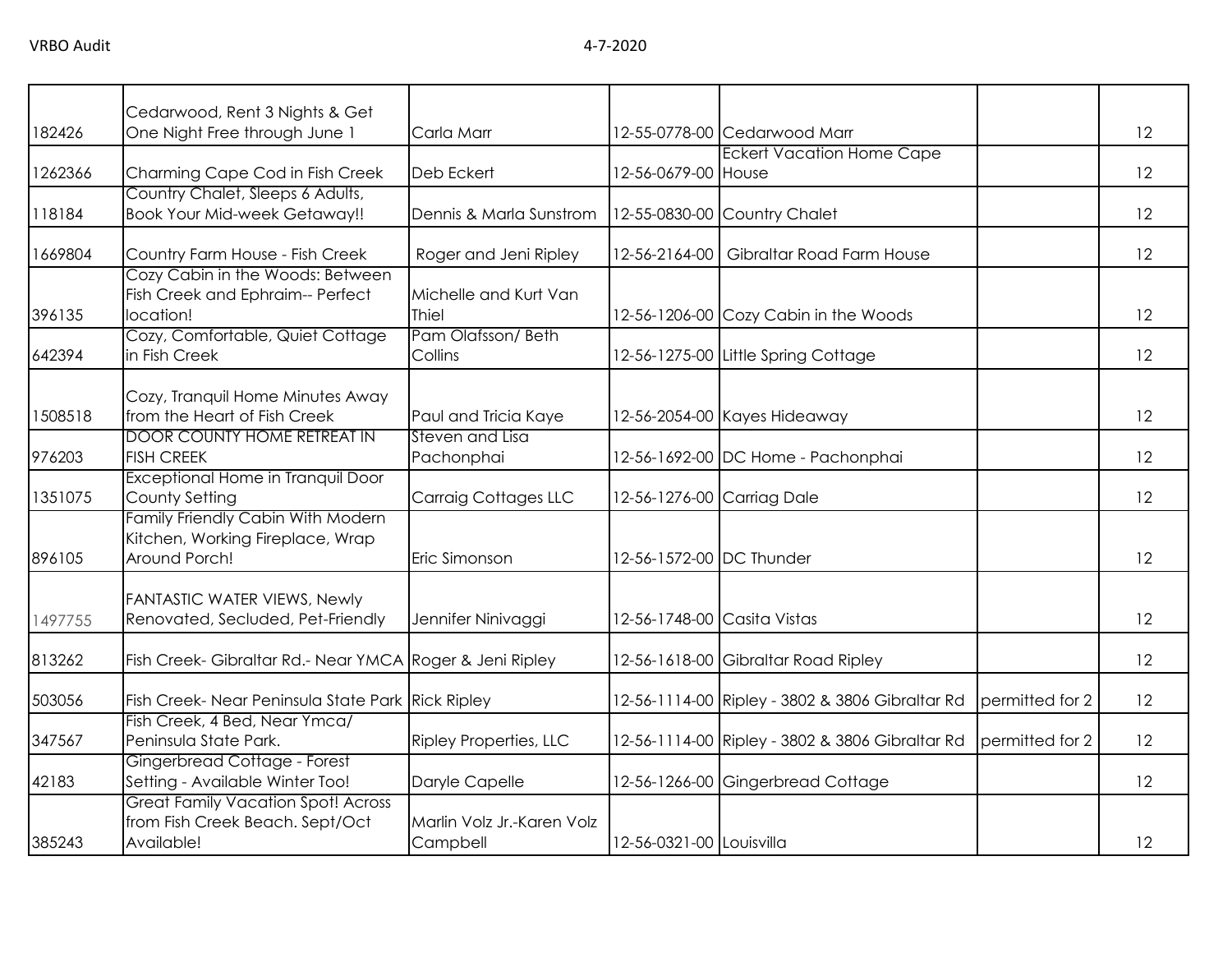| 602669    | Great Location! Close to downtown<br>Fish Creek and Peninsula State Park | Troy and Carolee Lasecki   12-56-1450-00 The Treeport |                          |                                                                         | permitted for 3<br>units | 12              |
|-----------|--------------------------------------------------------------------------|-------------------------------------------------------|--------------------------|-------------------------------------------------------------------------|--------------------------|-----------------|
|           |                                                                          |                                                       |                          |                                                                         |                          |                 |
| 1328037   | Guest Bedroom at the Quarry House                                        | Mitchel & Mary Heinrichs                              |                          | 12-56-0805-00 Quarry House                                              | permitted for 2          | 12              |
|           | Heart of Fish Creek!- Newer                                              |                                                       |                          |                                                                         |                          |                 |
|           | Construction - 4BR, 4.5BA Condo-                                         |                                                       |                          |                                                                         |                          |                 |
| 257802    | Sleeps 8-10<br>Historic Cabin on the Juddville                           | Doman<br><b>Door County Retreats</b>                  |                          | 12-56-0898-00 Bluffs at Cottage Row Court<br>Door County Retreats LLC - |                          | 12              |
| 1906185   | Riviera                                                                  | LLC - Peggy Reineck                                   | 12-56-2251-00 Reineck    |                                                                         |                          | 12              |
|           | Home on 5 acres just 1 mile from                                         |                                                       |                          |                                                                         |                          |                 |
| 614537    | town                                                                     | Paul & Amy Devine                                     |                          | 12-56-1439-06 Gibraltar House                                           | dcpm                     | 12              |
|           |                                                                          |                                                       |                          |                                                                         |                          |                 |
| 1671663   | In town, on the water, dock, sleeps<br>12, brand new construction!       | <b>Wickman LLC</b>                                    |                          | 12-56-2142-06 Fish Creek Beach House                                    | dcpm                     | 12              |
| 1903058   | Lakeside House                                                           | LLC - Peggy Reineck                                   | 12-56-2251-00 Reineck    |                                                                         | permitted for 2          | $\overline{12}$ |
|           | Large Guest House located within                                         |                                                       |                          |                                                                         |                          |                 |
| 833837    | the town of Fish Creek                                                   | <b>Greg Lawler</b>                                    |                          | 12-56-1573-00 Lawler Guest House Blue                                   |                          | 12              |
|           | Lawler Guest House - Green - within                                      |                                                       |                          |                                                                         |                          |                 |
|           | walking distance of everything in                                        |                                                       |                          |                                                                         |                          |                 |
| 1868302   | <b>Fish Creek</b>                                                        | <b>Greg Lawler</b>                                    |                          | 12-56-2218-00 Lawler Guest House Green                                  |                          | 12              |
|           | Located on the northside of town,<br>walking distance to beach,          |                                                       |                          |                                                                         |                          |                 |
| 1680472   | shopping and more!                                                       | <b>Brett Lecy</b>                                     |                          | 12-56-2147-06 Fish Creek Central Home                                   | dcpm                     | 12              |
|           |                                                                          |                                                       |                          |                                                                         |                          |                 |
| 426335    | Log Retreat At Fish Creek                                                | <b>Bill Anderson</b>                                  |                          | 12-56-1225-06 Log Retreat at Fish Creek                                 | dcpm                     | 12              |
|           |                                                                          |                                                       |                          |                                                                         |                          |                 |
|           | Modernized Classic Log Home Close                                        | James Graham                                          |                          |                                                                         |                          | 12              |
| 348054    | to Shopping and Sunset Walks<br>New Construction - 2 Story - 4           | DCLife LLC - Pamela                                   |                          | 12-56-1294-00 Modern Classic Log Home                                   |                          |                 |
| 1216466   | bedroom, 3.5 bath                                                        | Hoppe                                                 | 12-56-1840-00 DCLife LLC |                                                                         |                          | 12              |
|           | <b>NEW Family-Friendly Fish Creek</b>                                    | <b>Eckert Vacation Home</b>                           |                          |                                                                         | duplicate                |                 |
| 7181479ha | 'Cape House' w/Yard                                                      | Cape House                                            | 12-56-0679-00 Deb Eckert |                                                                         | listing                  | 12              |
|           | New home sleeps 10 downtown Fish                                         |                                                       |                          |                                                                         |                          |                 |
| 1671773   | Creek!                                                                   | <b>Wickman LLC</b>                                    |                          | 12-56-2141-06 The Road House                                            | dcpm                     | 12              |
|           | NEW home. GREAT location across                                          |                                                       |                          |                                                                         |                          |                 |
|           | from YMCA. Can accommodate                                               |                                                       |                          |                                                                         | permitted for 3          |                 |
| 1127055   | LARGE groups                                                             | The Treeport                                          |                          | 12-56-1450-00 Troy and Carolee Lasecki                                  | units                    | 12              |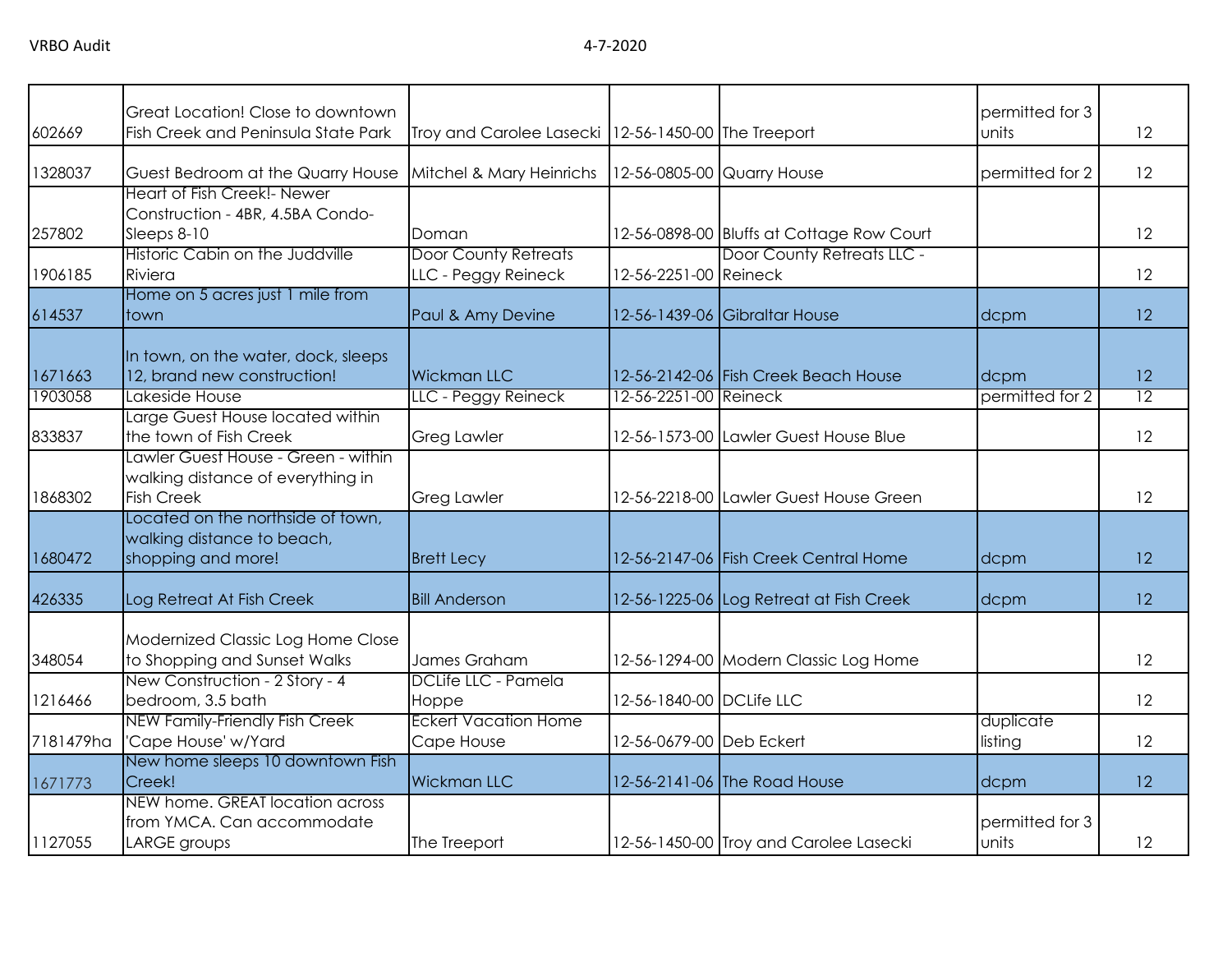VRBO Audit 4-7-2020

|           | NEW LISTING! Manistique Stone                                                       |                                                       |                           |                                          |                 |    |
|-----------|-------------------------------------------------------------------------------------|-------------------------------------------------------|---------------------------|------------------------------------------|-----------------|----|
|           | Cottage - Lovely retreat in Fish                                                    |                                                       |                           |                                          |                 |    |
| 1898332   | Creek next to Peninsula State Park                                                  | Ryan and Karilyn Dayton                               |                           | 12-56-1743-07 Manistique Stone Cottage   | Simple Life     | 12 |
| 4841776ha | NEW! Custom 3BR Home 3 Min from<br><b>Fish Creek Harbor</b>                         | <b>Bluff Barn</b>                                     |                           | 12-56-1858-00 Beth and Karen Ciesar      |                 | 12 |
| 4713533ha | NEW-GREAT LOCATION-SLEEPS 14-<br><b>INDOOR &amp; OUTDOOR POOLS</b>                  | Park House                                            |                           | 12-56-1801-00 PDW Rentals LLC            |                 | 12 |
| 7680927ha | Newly renovated farmhouse in Fish<br>Creek!                                         | <b>JJ JETTS LLC</b>                                   |                           | 12-56-2078-00 Triangle Farmhouse         |                 | 12 |
| 1444826   | Nicely located Near Fish Creek,<br>Ranch home, 4 bedroom, 2 bath.<br>NEW OWNERSHIP. | Klems Investment<br>Properties LLC - Mary<br>Klimczyk | 12-56-2027-00 8580 STH 42 | Klems Investments - Klimczyk             |                 | 12 |
| 365869    | PEACE AND TRANQUILITY SETTING IN<br>THE WOODS                                       | Allen & Emelie Franke                                 |                           | 12-55-0021-00 High Ridge Chalet          | Charnetski      | 12 |
| 418193    | Perfect for Family Reunions &<br>Weekend Getaways, sleeps 12                        | Kenneth and Maxine<br>Riche                           |                           | 12-56-1241-00 Riche - 9419 Tree Top      |                 | 12 |
| 503970    | Perfect Location for Family,<br>spotlessly clean sleeps 18 friendly<br>owners       | Michael Servais                                       |                           | 12-56-1357-00 Cedar Creek Lodge II       |                 | 12 |
| 723814    | Pine Cone Guest House                                                               | Minerva & Armando<br>Mejia                            |                           | 12-56-0525-00 Pine Cone Guest House      |                 | 12 |
| 410989    | Remodeled Cottage in Downtown<br>Fish Creek-the Cookery's Lodging                   | <b>Richard Skare</b>                                  |                           | 12-55-0122-00 Cookery Suites & Cottages  | permitted for 2 | 12 |
| 997318    | Spacious Custom 4bedroom a Mile<br>from Fish Creek                                  | Ross Lunn                                             |                           | 12-56-1033-00 Gibraltar Lodge            |                 | 12 |
| 824134    | Spectacular Views of Eagle Harbor<br>and Ephraim                                    | Nancy Claypool                                        |                           | 12-56-1570-06 Eagle Harbor View          | dcpm            | 12 |
| 473918    | SPRING ROAD HOME, JUST MINUTES<br>FROM FISH CREEK                                   | <b>Jeff Herbst</b>                                    |                           | 12-56-1318-00 Herbst Spring Road         |                 | 12 |
| 424315    | The Java Hut, a cottage with 'perks'                                                | Coffee & Crossbones<br>LLC/Carina Helm                |                           | 12-56-1188-00 Java Hut, The              |                 | 12 |
| 272736    | The Log Home at Fish Creek-In the<br><b>Heart of Door County</b>                    | David & Linda Horne                                   |                           | 12-56-1023-00 The Log Home at Fish Creek |                 | 12 |
| 90461     | The Perfect Year-Round Vacation<br>Home for All to Enjoy                            | Donald Rubin                                          |                           | 12-56-0645-00 Fish Creek Retreat         |                 | 12 |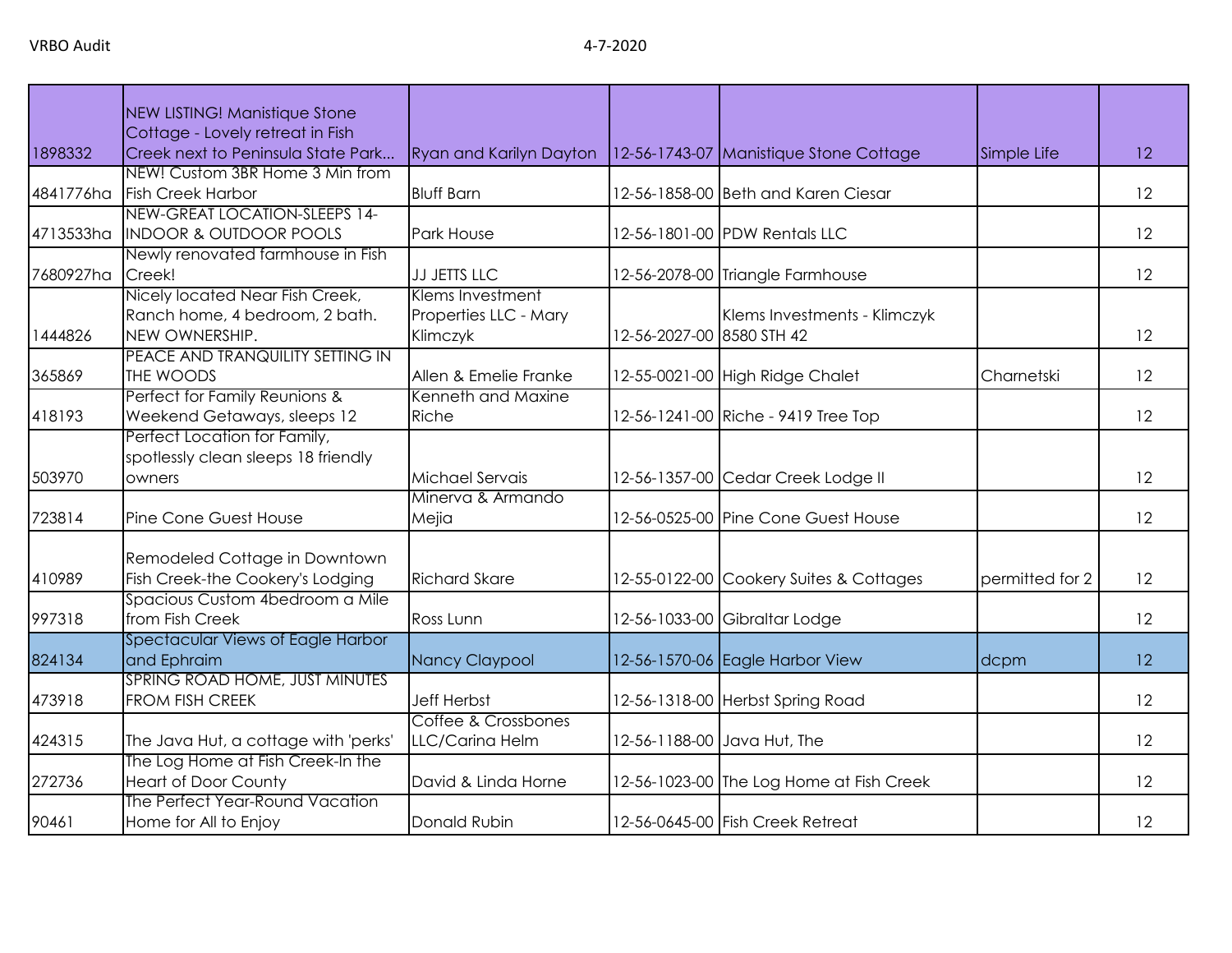| 238110  | Unique Setting - Built on Quarry Bed                                                   | Mitchel & Mary Heinrichs                                                                                      |                         | 12-56-0805-00 Quarry House              | permitted for 2                 | 12              |
|---------|----------------------------------------------------------------------------------------|---------------------------------------------------------------------------------------------------------------|-------------------------|-----------------------------------------|---------------------------------|-----------------|
| 569210  | Updated Retro Retreat! Indoor &<br>Outdoor Fireplace, Backyard Oasis<br>With Waterfall | Mark Schneider                                                                                                |                         | 12-56-1719-00 Fish Creek Beginnings     |                                 | 12              |
| 587050  | Walk to downtown Fish Creek and<br>Peninsula State Park!                               | Michael & Diane Cotter                                                                                        |                         | 12-56-1410-00 Birch Grove II - Unit #2  |                                 | 12              |
| 391901  | Water View in Downtown Fish Creek<br>- The Cookery's Lodging.                          | Cookery Inc                                                                                                   |                         | 12-55-0122-00 Cookery Suites & Cottages | permitted for 2                 | 12              |
| 715374  | Woodlands 3 Bedroom, 1 1/2 Bath<br>Fish Creek, Vacation Getaway                        | Tim & Bonnie Mirkiewicz                                                                                       | 12-56-1363-00 Woodlands |                                         |                                 | 12              |
| 559794  | 30+ day rental - no permit needed                                                      |                                                                                                               |                         |                                         |                                 | 12              |
| 993369  | 30+ day rental - no permit needed                                                      | <b>WATERFRONT COTTAGE</b><br><b>ROW CONDO IN THE</b><br><b>HEART OF FISH CREEK!</b><br>SUNSETS! PET FRIENDLY! |                         |                                         |                                 | 12              |
|         |                                                                                        |                                                                                                               |                         |                                         |                                 |                 |
| 585337  | 4 Bedroom, 4 Bath, 2 Story Home,<br>Sand Beach, Handicapped Access,<br>Wifi, sleeps 12 | Sunrise Shores #7 -<br><b>DCRMAA LLC</b>                                                                      |                         | 15-53-1431-00 DCRMAA LLC                |                                 | 15              |
| 505152  | Fantastic Sandy Beach Condo for<br>Family and Friends. Spectacular<br>Sunrises!        | Sanata & Catherine Lau                                                                                        |                         | 15-53-1362-00 Sunrise Shores #6 - Lau   |                                 | 15              |
| 1730634 | <b>Gorgeous Sandy Beach Condo</b>                                                      | Sunrise Shores #2 - Tiedke 15-53-2210-04 Gary Tiedke                                                          |                         |                                         | switching from<br>2 to 04 Zeile | 15              |
| 171303  | Lake Michigan Sand Beachfront<br>Condo, Spectacular Views, Sunrise<br>Shores, WiFi     | Sunrise Shores #4                                                                                             |                         | 15-53-1153-00 Jeanne & Paul Wiesner     |                                 | 15              |
| 125749  | Sand Beach, CLEAN condo                                                                | Sunrise Shores ASH                                                                                            | 15-53-0492-00 Mark Ash  |                                         |                                 | $\overline{15}$ |
| 1847094 | 5☆Modern Waterfront Lake Cabin<br>in Door County                                       | Jeremy and Caitlyn<br>Jeffery                                                                                 |                         | 15-56-2215-00 The Bay on Clark Lake     |                                 | 15              |
| 1775519 | A Cozy, Compact, Welcoming<br>Cabin In The Woods ~ Perfect For 4-6<br>People!          | Fran Richter                                                                                                  |                         | 15-56-2230-00 The Quilted Log           |                                 | 15              |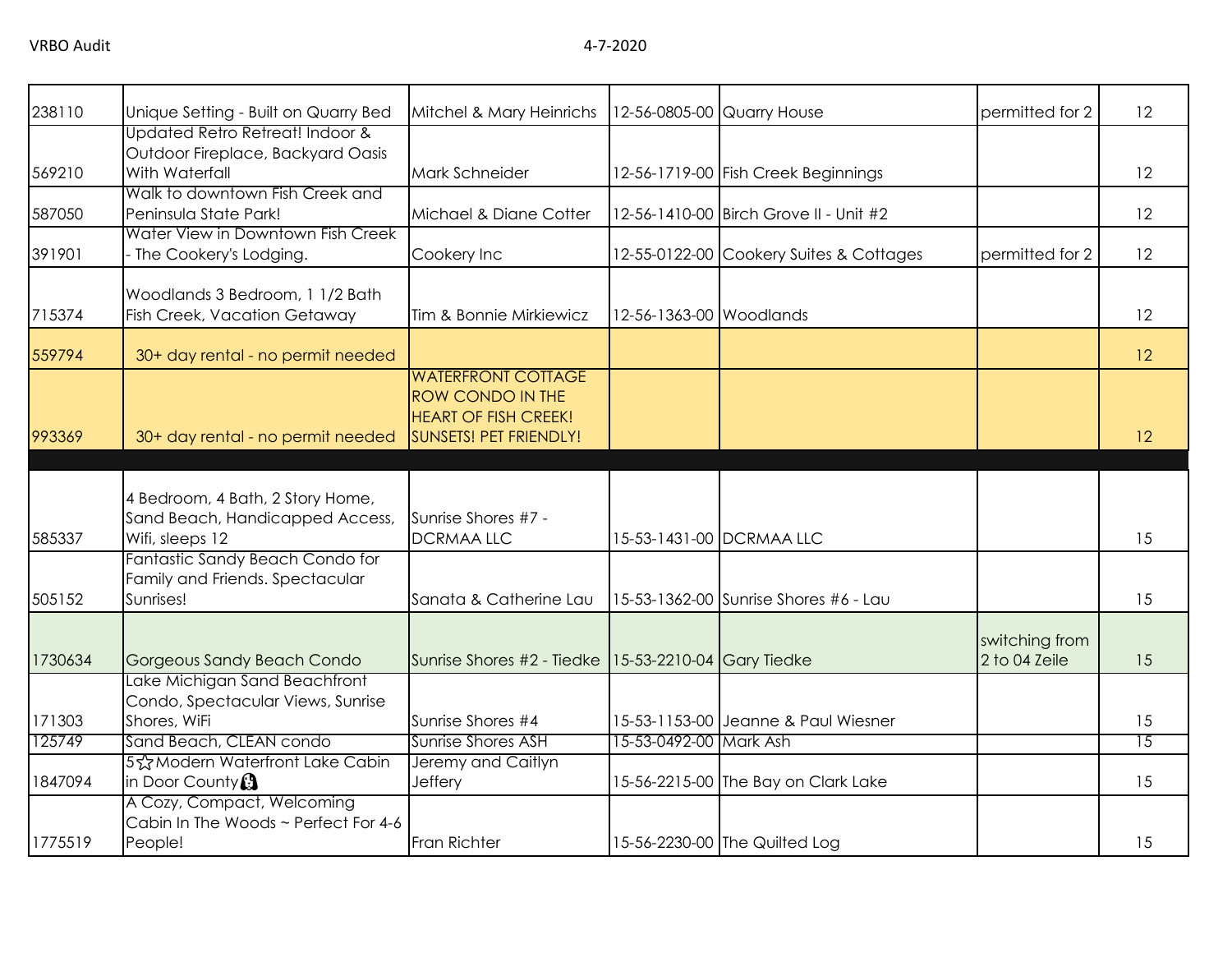| 414415  | Arts & Crafts Masterpiece                                                                     | Craig Nelson                                      |                          | 15-56-0235-00 Nelson House                          |                 | 15 |
|---------|-----------------------------------------------------------------------------------------------|---------------------------------------------------|--------------------------|-----------------------------------------------------|-----------------|----|
| 1900670 | The Beach at Lakeside Park,<br>Jacksonport, Door County, USA                                  | Les Kiehnau                                       |                          | 15-56-1531-00 The Beach at Lake Side Park           |                 | 15 |
| 352035  | <b>Beachfront Cottage, Spring 2018</b><br>Special 3 nights w/ 4th night free                  | Quietside Leadership LLC   15-55-0398-00   house" |                          | Quietside Cottages "the beach                       | permitted for 2 | 15 |
| 1432604 | <b>Beautiful Clark Lake Cottage</b>                                                           | Scot and Kerri Hunt                               | 15-56-1998-00 Clark Lake | <b>Beautiful Waterfront Cottage on</b>              |                 | 15 |
| 744695  | Beautiful Sunsets On Clark Lake<br>Located in Door County, Wi                                 | Kaufman                                           |                          | 15-56-1536-00 Kaufman - 5543 Clark Lake Dr          |                 | 15 |
| 997026  | <b>Weeks Book Quickly!</b><br><b>CEDAR SHORES IS EXPANDING!-ON</b>                            | Mary Jo Jump                                      | 15-56-1263-04 Jump Inn   |                                                     | 2- Zeile        | 15 |
| 216654  | SCHEDULE! I Aug Wk Open. Book<br>CHOICE FALL DATES.                                           | Linda Schaap                                      |                          | 15-55-0831-00 Cedar Shores - Beach Front            |                 | 15 |
| 852534  | Lake Michigan Beachfront Cottage<br>Springl Special 3 Nights/4th free                         | Quietside Leadership LLC   15-55-0398-00   house" |                          | Quietside Cottages "the beach                       | permitted for 2 | 15 |
| 848144  | Lakefront Cottage with Sensational<br>Sunsets!                                                | Paul & Tricia Kaye                                |                          | 15-56-1621-00 Kaye Cottage                          |                 | 15 |
| 244227  | Lakefront Home, Architect Designed<br>for His Family and Friends                              | Janet Slater                                      |                          | 15-56-1085-00 Lakeside Paradise - Slater            |                 | 15 |
| 1665895 | Logan Creek Cottage - Jacksonport                                                             | <b>Rob Geitner</b>                                |                          | 15-56-2105-00 Logan Creek Cottage                   |                 | 15 |
| 1361580 | NEW LISTING: Spacious Cottage<br>Close to Lake Michigan with Heated<br>Pool!                  | Michael and Amanda<br>Warecki                     |                          | 15-56-1948-00 Cottage at Cave Point, The            |                 | 15 |
| 1887006 | New Rental w/Lake & Beach Access                                                              | Dan Rehberg - Rehberg<br><b>Boathouse LLC</b>     |                          | 15-56-1593-00 Cottage at Trails End                 |                 | 15 |
| 1697009 | New! Door County Cottage on Lake<br>Michigan                                                  | Tamara Faulkner Milgen<br><b>Woods LLC</b>        |                          | 15-56-2086-04 Milgen Woods LLC - Rustic Charm zeile |                 | 15 |
| 1621220 | NEW! Door County Lake Cabin on<br>Private Peninsula with an East &<br><b>West Facing Dock</b> | Jeremy and Caitlyn<br>Jeffery                     |                          | 15-56-2060-00 The Point on Clark Lake               |                 | 15 |
| 333509  | Newer Log Home on Clarks Lake<br>with Dock and Boats                                          | Vans Log Home on Clark<br>Lake                    |                          | 15-56-0308-06 Vans Log Home                         | dcpm            | 15 |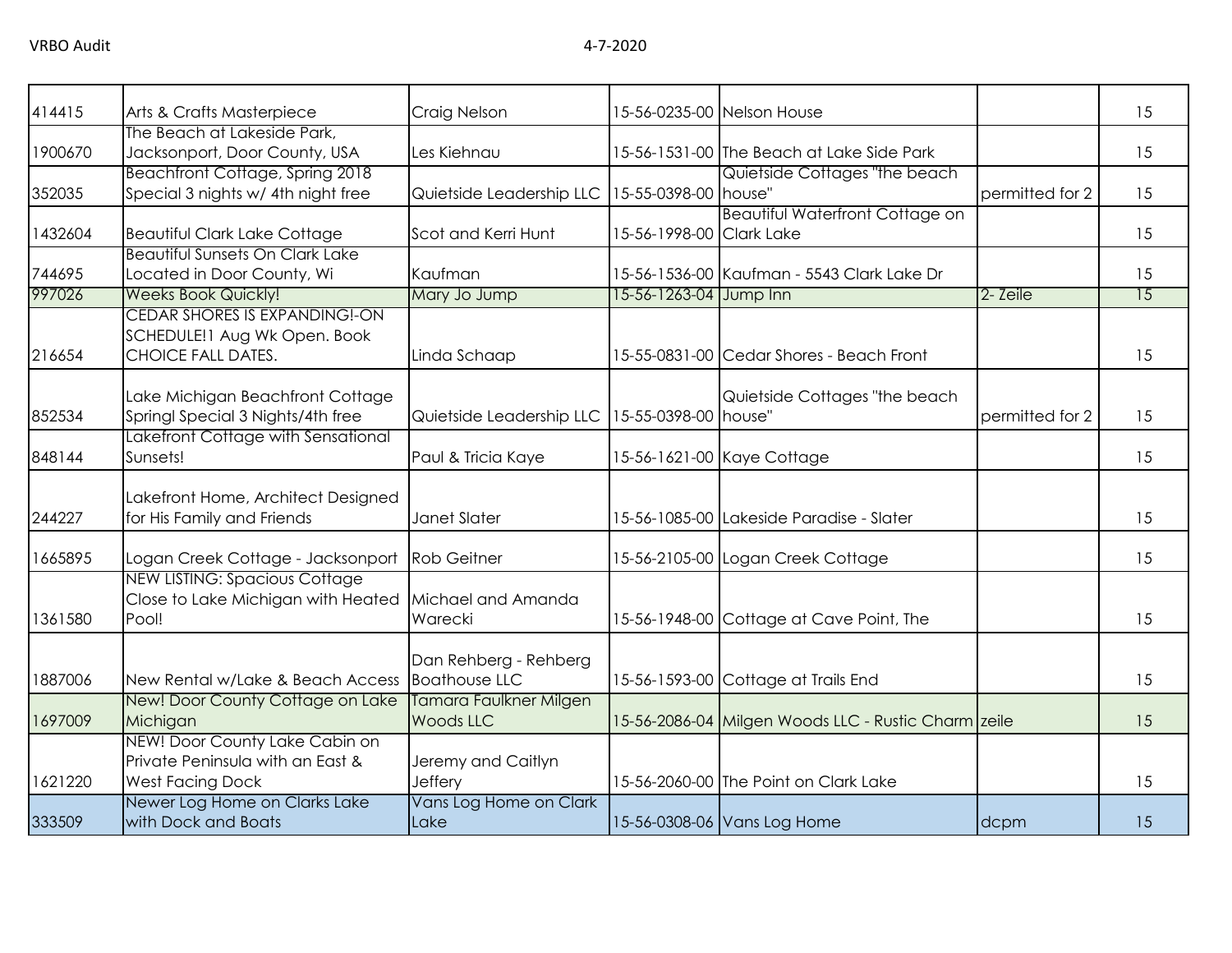| 15 |
|----|
|    |
|    |
| 15 |
|    |
| 15 |
|    |
|    |
| 15 |
|    |
| 15 |
|    |
|    |
| 27 |
| 27 |
|    |
| 27 |
|    |
| 27 |
|    |
| 27 |
|    |
| 27 |
|    |
| 27 |
|    |
|    |
| 27 |
|    |
|    |
| 27 |
|    |
|    |
| 27 |
|    |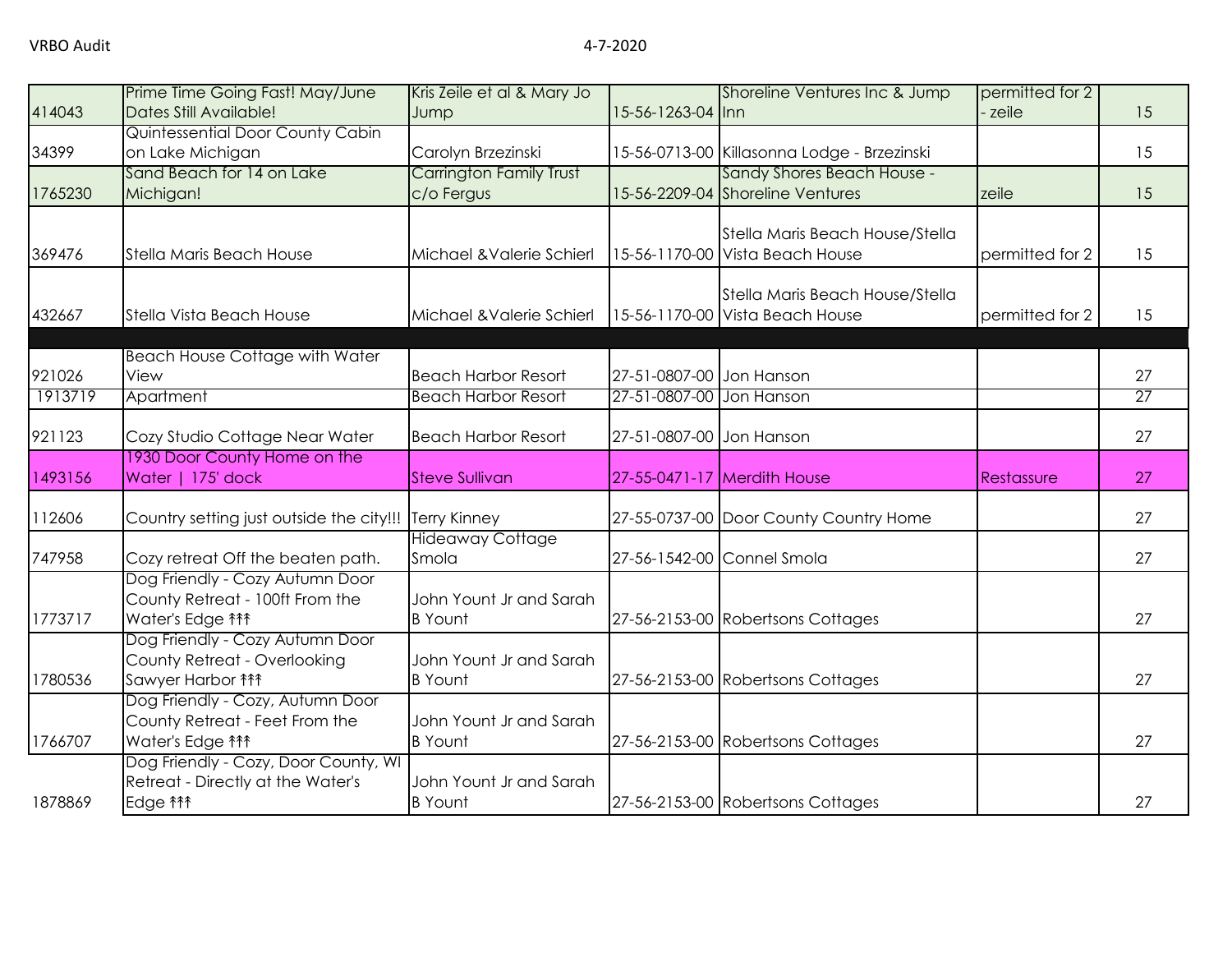|          | Dog Friendly - Cozy, Door County, WI                                         |                                                                                   |                            |                                            |      |          |
|----------|------------------------------------------------------------------------------|-----------------------------------------------------------------------------------|----------------------------|--------------------------------------------|------|----------|
|          | Retreat - Directly at the Water's                                            | John Yount Jr and Sarah                                                           |                            |                                            |      |          |
| 1879325  | Edge <b>fff</b>                                                              | <b>B</b> Yount                                                                    |                            | 27-56-2153-00 Robertsons Cottages          |      | 27       |
|          | Dog Friendly - Cozy, Door County, WI                                         |                                                                                   |                            |                                            |      |          |
|          | Retreat ~ 200ft From the Water's                                             | John Yount Jr and Sarah                                                           |                            |                                            |      |          |
| 1879414  | Edge <b>fff</b>                                                              | <b>B</b> Yount                                                                    |                            | 27-56-2153-00 Robertsons Cottages          |      | 27       |
|          | Dog Friendly - Cozy, Door County, WI                                         |                                                                                   |                            |                                            |      |          |
|          | Retreat ~ 250ft From the Water's                                             | John Yount Jr and Sarah                                                           |                            |                                            |      |          |
| 1879482  | Edge <b>fff</b>                                                              | <b>B</b> Yount                                                                    |                            | 27-56-2153-00 Robertsons Cottages          |      | 27       |
|          | Eagle View a Year-Round Country                                              |                                                                                   |                            |                                            |      |          |
| 409619   | Home Sleeps 8                                                                | Lisa B Goldney                                                                    | 27-56-1228-00 Eagleview    |                                            |      | 27       |
|          |                                                                              |                                                                                   |                            |                                            |      |          |
|          | Family friendly updated home in                                              | <b>Richard and Judith</b>                                                         |                            |                                            |      |          |
| 1405853  | Idlewild Peninsula, Door County, WI                                          | Laessig                                                                           |                            | 27-56-1995-00 Uncle Bob's Guest House      |      | 27       |
|          | Located at the end of the road,                                              |                                                                                   |                            |                                            |      |          |
|          | waterfront home with quiet feel of                                           |                                                                                   |                            |                                            |      |          |
| 1062307  | northwoods!                                                                  | Cabot's Point                                                                     |                            | 27-56-1729-06 Cabot's Point Properties LLC | dcpm | 27       |
|          | Log Cabin House on the Water                                                 |                                                                                   |                            |                                            |      |          |
| 1688165  | (Waterfront)                                                                 | <b>Rachel Messner</b>                                                             |                            | 27-56-2184-00 Log Cabin House on the Water |      | 27       |
|          |                                                                              | Nasewaupee Trail Log                                                              |                            |                                            |      |          |
| 1368363  | Nasewaupee Trail Log Home                                                    | Home react 5/29/18                                                                | 27-56-1841-00 Terry Kinney |                                            |      | 27       |
|          | NEW LISTING • Great Getaway with                                             |                                                                                   |                            |                                            |      |          |
| 1449030  | Lots of Comfort and Charm!                                                   | Steve and Joan Rockwell 27-56-2008-00 The Doorstop - Rockwell<br>Potawatomi Park- |                            | 27-56-2011-00 Andrew and Erin Isaacson     |      | 27<br>27 |
| 1450867  | only minutes from Potawatomi State<br>One of a Kind Door County              |                                                                                   |                            |                                            |      |          |
|          |                                                                              |                                                                                   |                            | One of a kind Door County Boat             |      | 27       |
| 267726   | <b>Boathouse Waiting for Your Visit</b><br>Open Door Oasis - Door County - A | Deb Robinson                                                                      | 27-56-1050-00 House        |                                            |      |          |
|          | spacious home located on a                                                   | White Slope Hospitality<br>Partners LLC-Przemyslaw                                |                            |                                            |      |          |
|          | peninsula                                                                    | (Peter) Szewczyk                                                                  |                            |                                            |      | 27       |
| 1944682  | <b>Outback Cottages in Door County -</b>                                     |                                                                                   |                            | 27-56-2204-00 Open Door Oasis              |      |          |
|          |                                                                              |                                                                                   |                            |                                            |      |          |
| 902029ha | near beach, modern, private,<br>peaceful                                     | <b>Outback Cottages</b>                                                           |                            | 27-56-1143-00 Galen & Pam Carpenter        |      | 27       |
|          | Sand Bay Lodge And Cottages                                                  |                                                                                   |                            |                                            |      |          |
| 312662   | Waterfront Sleeps 23                                                         | Sand Bay Lodge                                                                    | 27-55-0667-00 Dan Farah    |                                            |      | 27       |
|          |                                                                              |                                                                                   |                            |                                            |      |          |
| 735264   | Spectacular Water View                                                       | Karen Hyttel                                                                      |                            | 27-56-1540-00 Bay House - Hyttel           |      | 27       |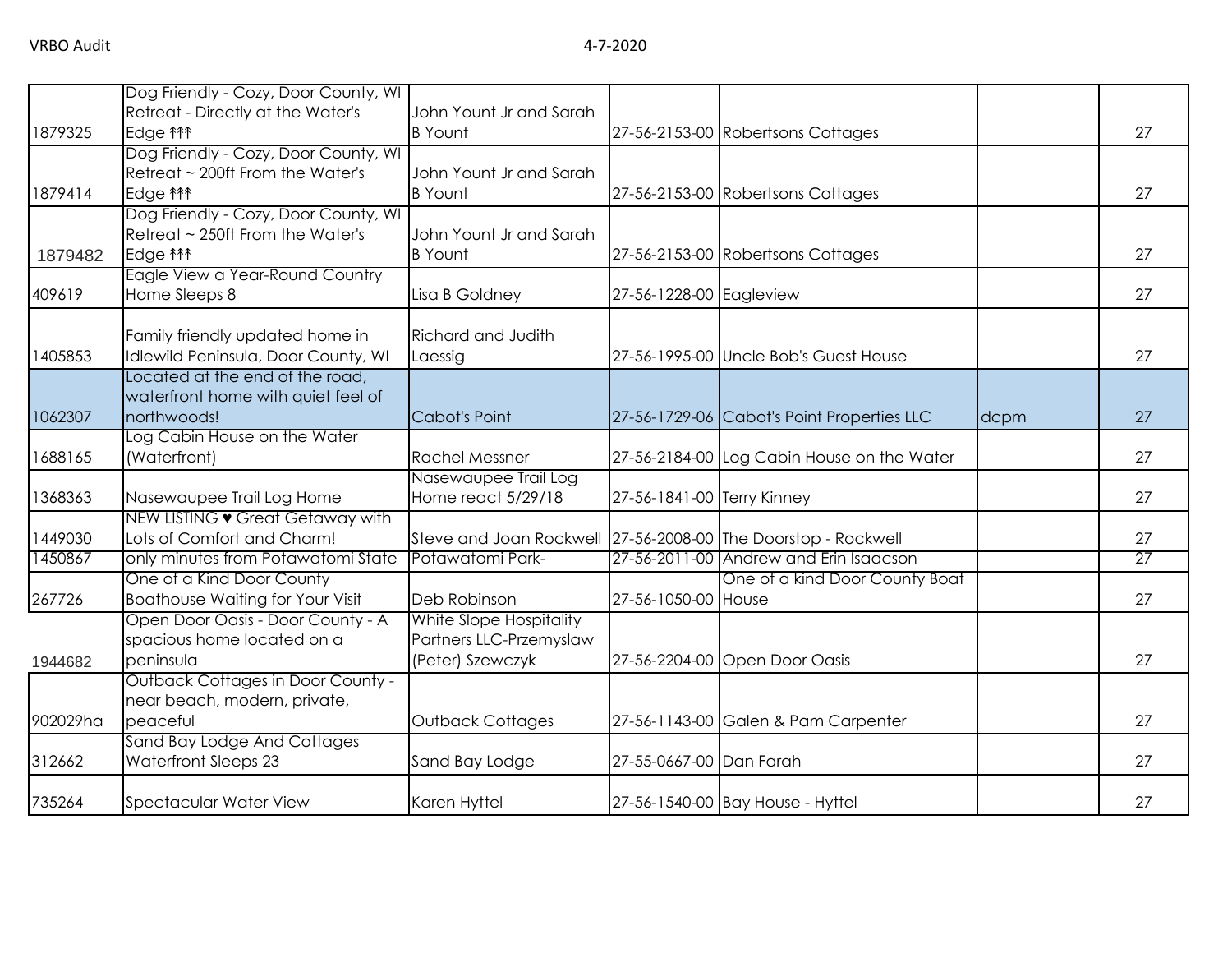|           | Trillium Cottage - Family Friendly     |                                  |                           |                                              |      |                 |
|-----------|----------------------------------------|----------------------------------|---------------------------|----------------------------------------------|------|-----------------|
|           | Retreat on Sand Bay Point in Door      | Trillim Cottage - 4088           |                           |                                              |      |                 |
| 1629251   | County                                 | <b>Snake Island Road</b>         |                           | 27-56-2118-00 Andrew Swartz and Kristin Long |      | 27              |
|           | Waterfront 2 b.r. Bay View             |                                  |                           |                                              |      |                 |
|           | Cottage/sunsets/wineries/lighthouses   |                                  |                           |                                              |      |                 |
| 642597    | /beaches/fishing                       | Sand Bay Lodge                   | 27-55-0667-00 Dan Farah   |                                              |      | 27              |
|           | Waterfront 4 b.r./3                    |                                  |                           |                                              |      |                 |
|           | ba/beaches/fishing/sunsets/wineries    |                                  |                           |                                              |      |                 |
| 642598    | /lighthouses/state parks               | Sand Bay Lodge                   | 27-55-0667-00 Dan Farah   |                                              |      | 27              |
|           | Waterfront Cottage: 2 bedroom, 1.5     | McComb's= 4143 Snake             |                           |                                              |      |                 |
| 802382    | bathrooms                              | <b>Island Road</b>               |                           | 27-56-1598-00 John McCombs                   |      | 27              |
|           | Waterfront Swedish-style Log Cabin     |                                  |                           |                                              |      |                 |
|           | on Sand Bay, Door County -             |                                  |                           |                                              |      |                 |
| 135683    | Moonlight Magic                        | Tammy M Leemon                   |                           | 27-56-1014-00 Moonlight Magic                |      | 27              |
|           | Waterside Retreat -- Swedish Stuga     |                                  |                           |                                              |      |                 |
| 154010    | (Cottage)                              | Barbro & Glen Wilson             |                           | 27-56-0948-00 Wilson Sherwood Point          |      | 27              |
|           |                                        |                                  |                           |                                              |      |                 |
|           |                                        |                                  |                           |                                              |      |                 |
|           | Winter / Summer House w/fireplace -    |                                  |                           |                                              |      |                 |
| 1883604   | <b>Experience Original Door County</b> | John Nolte                       |                           | 32-50-2223-00 Maple Grove Motel LLC          |      | 32              |
|           |                                        |                                  |                           |                                              |      |                 |
|           | Maple Grove House (B) Handicap /       |                                  |                           |                                              |      |                 |
| 1936999   | Wheel Chair Accessible Rental!         | John Nolte                       |                           | 32-50-2223-00 Maple Grove Motel LLC          |      | 32              |
|           | Water View Condominium at              | Shoreline Resort and             |                           |                                              |      |                 |
| 294853    | Shoreline Resort in Gills Rock         | Condos                           |                           | 32-51-0796-00 Rockton-Shoreline LLC          |      | 32              |
| 1758417   | 3 bedroom waterviews, in town!!!       | Hideaway #203                    |                           | 32-53-2198-06 Karen Nystrom                  | dcpm | 32              |
| 3915169ha | Retreat                                | <b>Ellison Bay Bluff Retreat</b> |                           | 32-53-1533-00 Revocable Trust                |      | $\overline{32}$ |
|           |                                        |                                  |                           |                                              |      |                 |
|           | Great Waterview Home in Door           |                                  |                           |                                              |      |                 |
| 84278     | County. Fabulous Home Sleeps 14!!      | Hale - 1615 Big Pine Ln          | 32-53-0717-00 Lyn Hale    |                                              |      | 32              |
|           |                                        |                                  |                           |                                              |      |                 |
|           | The Hideaway: New Construction         |                                  |                           |                                              |      |                 |
| 340966    | walk to Beach and Town                 | Hideaway the Herman              | 32-53-0955-06 Greg Herman |                                              | dcpm | 32              |
|           | 2500 sq ft open floor plan short walk  |                                  |                           |                                              |      |                 |
| 567511    | to water!                              | <b>Arnies Sanctuary</b>          |                           | 32-56-1352-06 James Arneson                  | dcpm | 32              |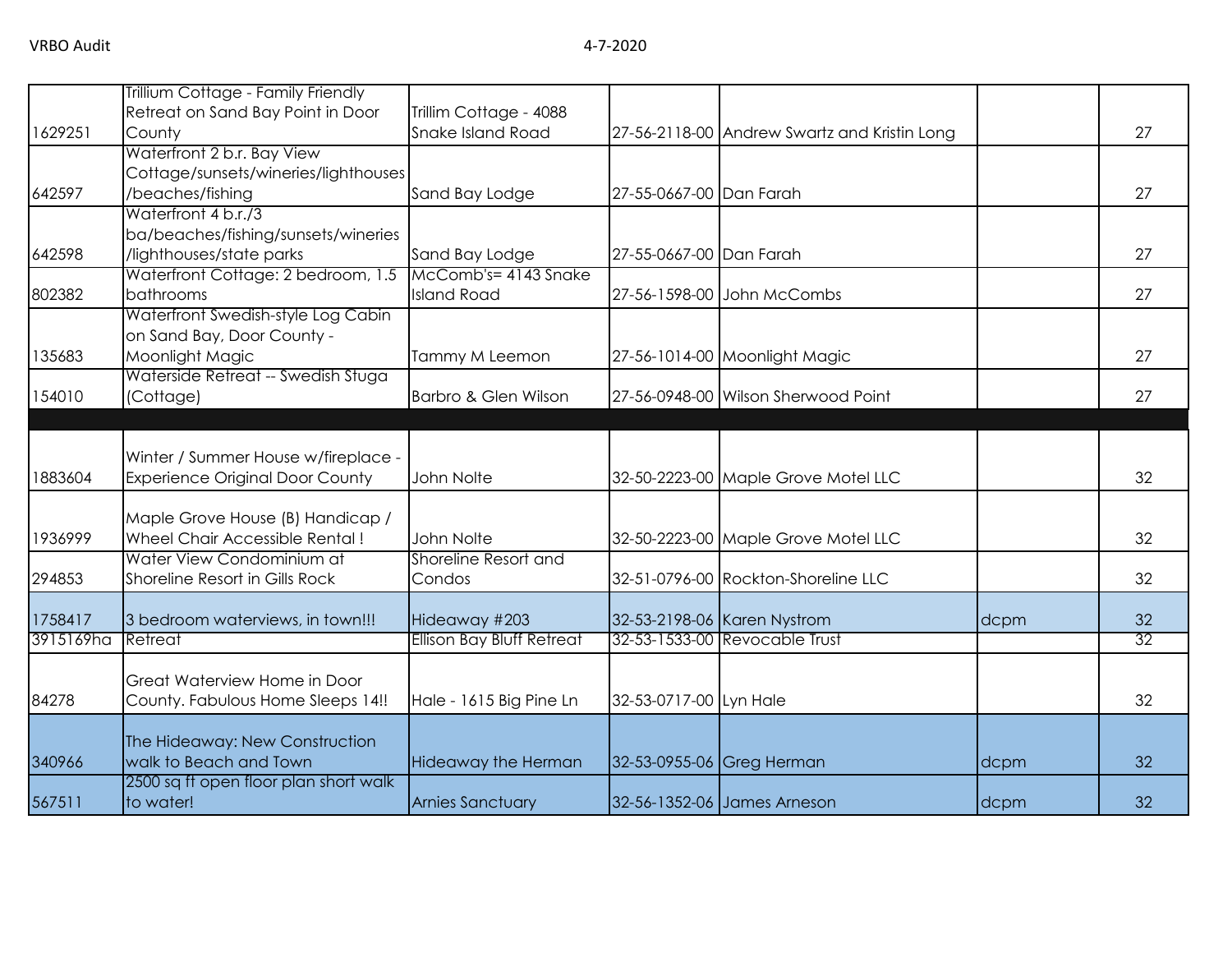|           | 4 Bedrm, 3 Bath! Between Sister Bay                                                 |                                                        |                             |                                          |                 |    |
|-----------|-------------------------------------------------------------------------------------|--------------------------------------------------------|-----------------------------|------------------------------------------|-----------------|----|
|           | & Ellison Bay. New on VRBO, Spring,                                                 |                                                        |                             |                                          |                 |    |
| 1161665   | 2018.                                                                               | Woodfield House                                        |                             | 32-56-1710-00 Susanne Beaumont           |                 | 32 |
| 1691117   | 4 bedroom countryside home yet<br>close to town!                                    | Greg & Suzanne Sunstrom 32-56-2144-06 Counry Lane Home |                             |                                          | dcpm            | 32 |
|           | 4 bedroom waterfront home on 100                                                    |                                                        |                             |                                          |                 |    |
| 1739000   | feet of shorefront!                                                                 | <b>Krause Cottage</b>                                  |                             | 32-56-1466-06 Douglas & Elln Krause      | dcpm            | 32 |
|           | Beach @ Sky Ledge - Spectacular                                                     |                                                        |                             |                                          |                 |    |
| 177327ha  | <b>Water Views</b>                                                                  | Beach at Sky Ledge                                     |                             | 32-56-0403-00 Daniel & Cynthia Schaulis  |                 | 32 |
|           | Beautiful 3 Bedroom Door County,                                                    |                                                        |                             |                                          |                 |    |
|           | Heavily Wooded, Pet Friendly, NOW                                                   |                                                        |                             |                                          |                 |    |
| 1140156   | <b>OFFERS WIFI</b>                                                                  | Door Stop                                              |                             | 32-56-1612-00 Terrence Rogers            | permitted for 2 | 32 |
|           |                                                                                     | On the Rocks - Gills Rock-                             |                             |                                          |                 |    |
| 4039459ha | <b>Beautiful Bayfront Sunset Views</b><br><b>Beautiful Cottage on the Green Bay</b> | Steeno                                                 |                             | 32-56-1464-00 David and Susan Steeno     |                 | 32 |
| 133165    | Waterfront                                                                          | Schwandt Cottage                                       |                             | 32-55-0177-00 Georgina Schwandt          |                 | 32 |
|           |                                                                                     |                                                        |                             |                                          |                 |    |
|           | <b>Beautiful Home with specatcular</b>                                              |                                                        |                             |                                          |                 |    |
| 880863    | views of Garrett Bay and Gills Rock!                                                | <b>Garret Bay Bluff</b>                                | 32-56-1641-06 William Berry |                                          | dcpm            | 32 |
|           | Beautiful Home With Water Views in                                                  | <b>Hedgehog Harbor House</b>                           |                             |                                          |                 |    |
| 996903    | <b>Peaceful Gills Rock</b>                                                          | & Cottage                                              |                             | 32-56-1506-00 David & Patricia Bernhard  |                 | 32 |
|           |                                                                                     |                                                        |                             |                                          |                 |    |
|           | Beautiful log home on 5 acres just                                                  |                                                        |                             | Hoffman's Up North LLC - Matthel         |                 |    |
| 659326    | steps away from Lake Michigan                                                       | Hoffmans Up North                                      | 32-56-1463-06 Hoffman       |                                          | dcpm            | 32 |
|           |                                                                                     | The Refuge/Appleport                                   |                             |                                          |                 |    |
| 116351    | Beautiful Log Home on 5 quiet acres                                                 | Enterprises                                            |                             | 32-55-0623-00 Marc & Lori Maillefer      |                 | 32 |
|           | Cappy Cottage, Over 300 Ft. of                                                      |                                                        |                             |                                          |                 |    |
| 340765    | Private Shoreline on North Bay                                                      | Cappy Cottage                                          |                             | 32-56-1132-06 Hakes Family Trust         | dcpm            | 32 |
|           | Cedar Dell Chalet is the                                                            |                                                        |                             |                                          |                 |    |
| 601468    | quintessential Door county cabin                                                    | Cedar Dell Chalet                                      |                             | 32-56-1203-06 Vicky Kalscheur            | dcpm            | 32 |
|           | Charming cedar log cabin nestled                                                    |                                                        |                             |                                          |                 |    |
|           | in the woods, footsteps from                                                        | Wagon Trail Dombrowski -                               |                             |                                          |                 |    |
| 1217459   | Rowley's Bay                                                                        | Unit 1                                                 |                             | 32-56-1831-00 Edward and Jill Dombrowski |                 | 32 |
| 482895    | Charming Cottage On The Shore Of                                                    |                                                        |                             |                                          |                 | 32 |
|           | Lake Michigan!<br><b>Charming Traditional Cottages</b>                              | <b>Appleport Sunrise</b>                               |                             | 32-56-1913-06 Kathleen & Edward Callahan | dcpm            |    |
| 343690    | Affordable and Travel Green                                                         | Terra Cottages                                         |                             | 32-55-0124-00 Deborah Taubert Gehan      | permitted for 5 | 32 |
|           |                                                                                     |                                                        |                             |                                          |                 |    |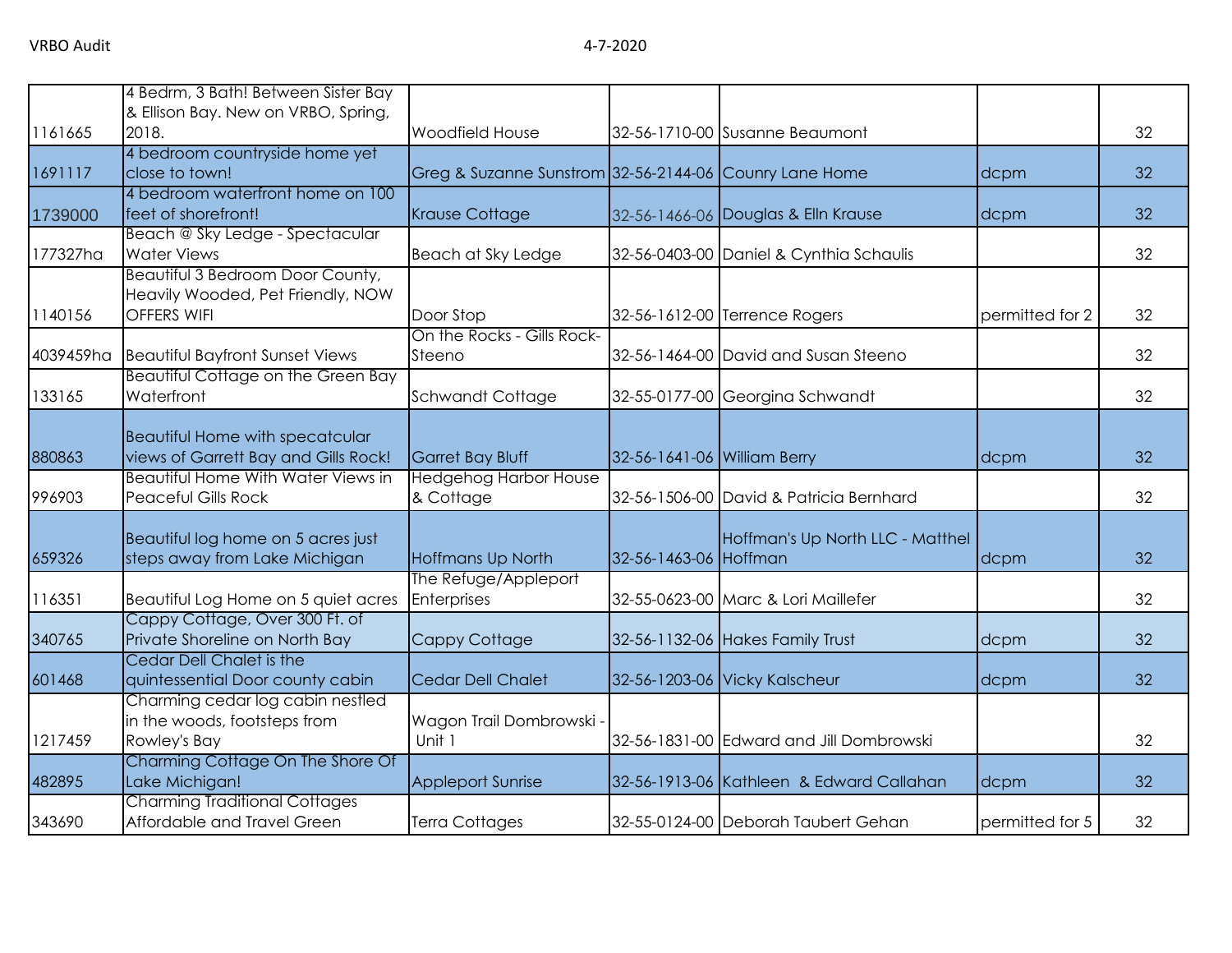|           | Charming, Warm, and Naturally Well- Wagon Trail #26 Lengh- |                              |                            |                                               |                 |    |
|-----------|------------------------------------------------------------|------------------------------|----------------------------|-----------------------------------------------|-----------------|----|
| 706539    | Lit with Wooded Privacy                                    | Little House in the Woods    |                            | 32-56-1589-00 Carolyn Lengh                   |                 | 32 |
|           | Classic 1927 Shore Log Home. Sleeps                        | Northern Lights Properties   |                            |                                               |                 |    |
|           | 8. Enjoy water views from 7 of 9                           | - Summer Joy &               |                            |                                               |                 |    |
| 571419    | rooms!                                                     | Windsong                     | 32-56-1325-00 Alan Frisoni |                                               | permitted for 2 | 32 |
|           |                                                            |                              |                            |                                               |                 |    |
|           | Classic Waterfront Estate,                                 |                              |                            |                                               |                 |    |
| 1603939   | Spectacular Sunset Views, Sleeps 20                        | <b>Shadow Lawn</b>           |                            | 32-56-0190-06 John Peterson                   | dcpm            | 32 |
|           |                                                            |                              |                            |                                               |                 |    |
| 7064918ha | Country Haven on Mink River Road                           | Country Haven                |                            | 32-55-0329-00 Myron & Andrea Beard            | permitted for 2 | 32 |
|           | Cro's Nest Waterfront Home on the                          |                              |                            |                                               |                 |    |
|           | Edge of Baylake Bluff. Amazing                             |                              |                            |                                               |                 |    |
| 9173517ha | water views!                                               | Cro's Nest                   |                            |                                               |                 | 32 |
|           |                                                            |                              |                            | 32-56-2270-00 Donald "Lee" Buckingham         |                 |    |
|           | Ellison Bay bluff retreat with water                       | The Refuge/Appleport         |                            |                                               |                 |    |
| 571451    | views                                                      | Enterprises                  |                            | 32-55-0623-00 Marc & Lori Maillefer           |                 | 32 |
|           |                                                            |                              |                            |                                               |                 |    |
|           | Ellison Bay tranquility close to Europe                    |                              |                            |                                               |                 |    |
| 4555418ha | Lake and Newport State Park!                               | Country Comfot               |                            | 32-56-1753-00 Daniel & Valerie Austgen        |                 | 32 |
|           |                                                            |                              |                            |                                               |                 |    |
|           | Enjoy Your Own Private View Of                             |                              |                            |                                               |                 |    |
| 724130    | Sister Bay Sunsets on the Waterfront                       | The Nest                     |                            | 32-56-1514-06 Paul O'Keeffe & Tiffany Hubbard | dcpm            | 32 |
|           | Family Retreat Lake Front Wifi Bikes                       |                              |                            |                                               |                 |    |
| 1022944   | Grill Lakeshore Fire Pits                                  | <b>Sunset Shore Cottages</b> |                            | 32-56-1720-00 David & Deborah Cresto          | permitted for 2 | 32 |
|           | Family Retreat Lake View Wifi Cable                        |                              |                            |                                               |                 |    |
|           | Tv Grill Lakeshore Fire Pits Dog                           |                              |                            |                                               |                 |    |
| 1036054   |                                                            |                              |                            | 32-56-1720-00 David & Deborah Cresto          |                 | 32 |
|           | Friendly                                                   | <b>Sunset Shore Cottages</b> |                            |                                               | permitted for 2 |    |
|           |                                                            |                              |                            |                                               |                 |    |
| 254081    | Historic Log Cabin (winter rate)                           | Docs Hideaway                |                            | 32-55-0770-00 Terry & Kermit Bott             |                 | 32 |
|           |                                                            |                              |                            |                                               |                 |    |
|           | Little House on the Bay---Door                             |                              |                            | Schaulis & Schaulis & Werdeard                |                 |    |
| 396817ha  | County Retro Style/ Comfortable--                          | Little House on the Bay      | 32-56-1142-00 & Schaulis   |                                               |                 | 32 |
|           | Located in Ellison Bay, less than $\frac{1}{4}$            |                              |                            |                                               |                 |    |
|           | mile from a public boat launch on                          |                              |                            |                                               |                 |    |
| 821538    | beautiful                                                  | <b>Beechers Cabin</b>        |                            | 32-56-1571-06 Susan Szabo & Mark Beecher      | dcpm            | 32 |
|           | Luxurious Lakefront Home!                                  |                              |                            |                                               |                 |    |
|           | Convenient Location, Unrivaled                             |                              |                            |                                               |                 |    |
| 1896787   | Privacy                                                    | Waterfront Bruckner          |                            | 32-56-1865-00 Dan Bruckner                    |                 | 32 |
|           |                                                            |                              |                            |                                               |                 |    |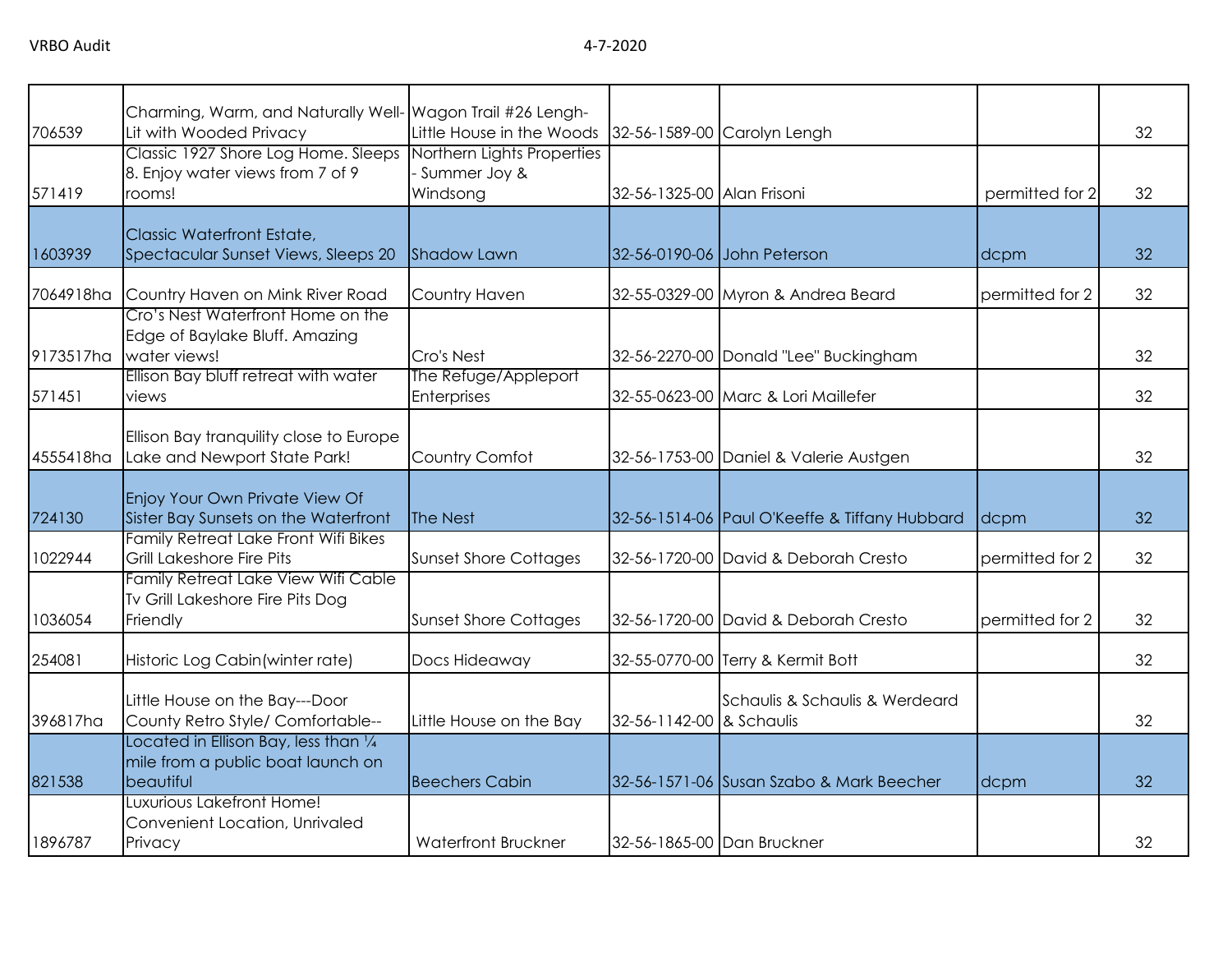| 1185191   | Murphy's "KipDee" Cottage             | Murphy's Kipdee Cottage 32-56-1827-00 Jon Murphy                |                             |                                                                 |                 | 32              |
|-----------|---------------------------------------|-----------------------------------------------------------------|-----------------------------|-----------------------------------------------------------------|-----------------|-----------------|
|           |                                       | Never Want To leav                                              |                             |                                                                 |                 |                 |
| 9166427ha | Never Want To Leave Lake Home!        | cabin                                                           |                             | 32-56-1996-00 Camille Unger                                     |                 | 32              |
|           | NEW! Cottage in Roweleys Bay w/       |                                                                 |                             |                                                                 |                 |                 |
| 7921159   | Deck & Grill!                         | <b>Rowleys Bay Cabins</b>                                       | 32-55-0014-00 Mary Cole     |                                                                 | evolve          | 32              |
|           | NEW! DOOR 42- minutes away from       |                                                                 |                             |                                                                 |                 |                 |
| 1409799   | the hustle and bustle of Sister Bay!  | Door 42                                                         |                             | 32-56-1976-00 Shawn and Kim Marshall                            |                 | 32              |
|           | NEW! Rowleys Bay Cottage w/Grill &    |                                                                 |                             |                                                                 |                 |                 |
| 7921221   | Fire Pit!                             | <b>Rowleys Bay Cabins</b>                                       | 32-55-0014-00 Mary Cole     |                                                                 | evolve          | 32              |
|           | NEW! Updated Home w/Deck, 2 Mi        | <b>Beach Road Cottage -</b>                                     |                             |                                                                 |                 |                 |
| 9127709ha | to Sister Bay Beach                   | Schwalbach                                                      |                             | 32-56-2200-00 Brian and Alissa Schwalbach                       | evolve          | 32              |
|           | Newley remolded Northern Lights       | Northern Lights Farm                                            |                             |                                                                 |                 |                 |
| 1854116   | Farmhouse                             | House                                                           |                             | 32-56-1722-21 Randall Daubner                                   | Lindsley        | 32              |
|           |                                       | On the Shore of Deaths                                          |                             |                                                                 |                 |                 |
| 1032665   | On the Shore of Deaths Door           | Door                                                            | 32-56-1745-00 Todd Frisoni  |                                                                 |                 | 32              |
|           | Porcupine Shores Has An Elevated      |                                                                 |                             |                                                                 |                 |                 |
| 886997    | View And Access To The Water          | <b>Porcupine Shores</b>                                         |                             | 32-56-1603-06 Brian Bartell & Kim Winburn                       | dcpm            | 32              |
| 1177141   | Walk to The Heart of Sister Bay!!     | <b>Sister Bay Respite</b>                                       |                             | 32-56-1838-00 Todd and Michelle Cox                             |                 | $\overline{32}$ |
| 835033    | Friendly, Walk to Water, Restaurant,  | Door Stop                                                       |                             | 32-56-1612-00 Terrence Rogers                                   | permitted for 2 | 32              |
|           | Romantic getaway for 2 With all the   |                                                                 |                             |                                                                 |                 |                 |
|           | charm & comfort for an                |                                                                 |                             |                                                                 |                 |                 |
| 1711483   | unforgettable getaway                 | Forget me not cottage                                           | 32-56-2177-00 Darla Yanny   |                                                                 |                 | 32              |
|           | Romantic Waterfront Suite with        | Dan's Fish, Inc. d/b/a                                          |                             |                                                                 |                 |                 |
| 403817    | amazing water views (Cherry)          |                                                                 |                             | Hedgehog Harbor Rental 32-56-1195-00 Daniel and Sherrie Schwarz |                 | 32              |
|           | serendipity Meadow: Family-friendly,  |                                                                 |                             |                                                                 |                 |                 |
| 1362190   | 7-acre oasis                          | Serendipity Meadow                                              |                             | 32-56-1963-00 Cecilia & Dennis Lindell                          |                 | 32              |
|           | <b>Sister Bay Door County Private</b> |                                                                 |                             |                                                                 |                 |                 |
| 59435     | <b>Vacation Paradise</b>              | Dovetail Acres                                                  | 32-55-0422-00 Terry Wurster |                                                                 |                 | 32              |
|           | Spacious Family-Friendly Cottage in   | Wagon Trail #33 - Wald                                          |                             |                                                                 |                 |                 |
| 1601979   | peaceful woods                        | Haus                                                            |                             | 32-56-0451-00 Merven Smucker & Ann Hostetler                    |                 | 32              |
|           | Spacious Lakefront Home Minutes       |                                                                 |                             |                                                                 |                 |                 |
| 1153343   | From Sister Bay                       | Wagon Trail #20 - DiSalvo 32-56-1786-00 Michah & August DiSalvo |                             |                                                                 |                 | 32              |
|           | Summer Joy Cottage in Sister Bay,     | Northern Lights Properties                                      |                             |                                                                 |                 |                 |
|           | WIYou Can't Get Any Closer to the     | - Summer Joy &                                                  |                             |                                                                 |                 |                 |
| 482130    | Water                                 | Windsong                                                        | 32-56-1325-00 Alan Frisoni  |                                                                 | permitted for 2 | 32              |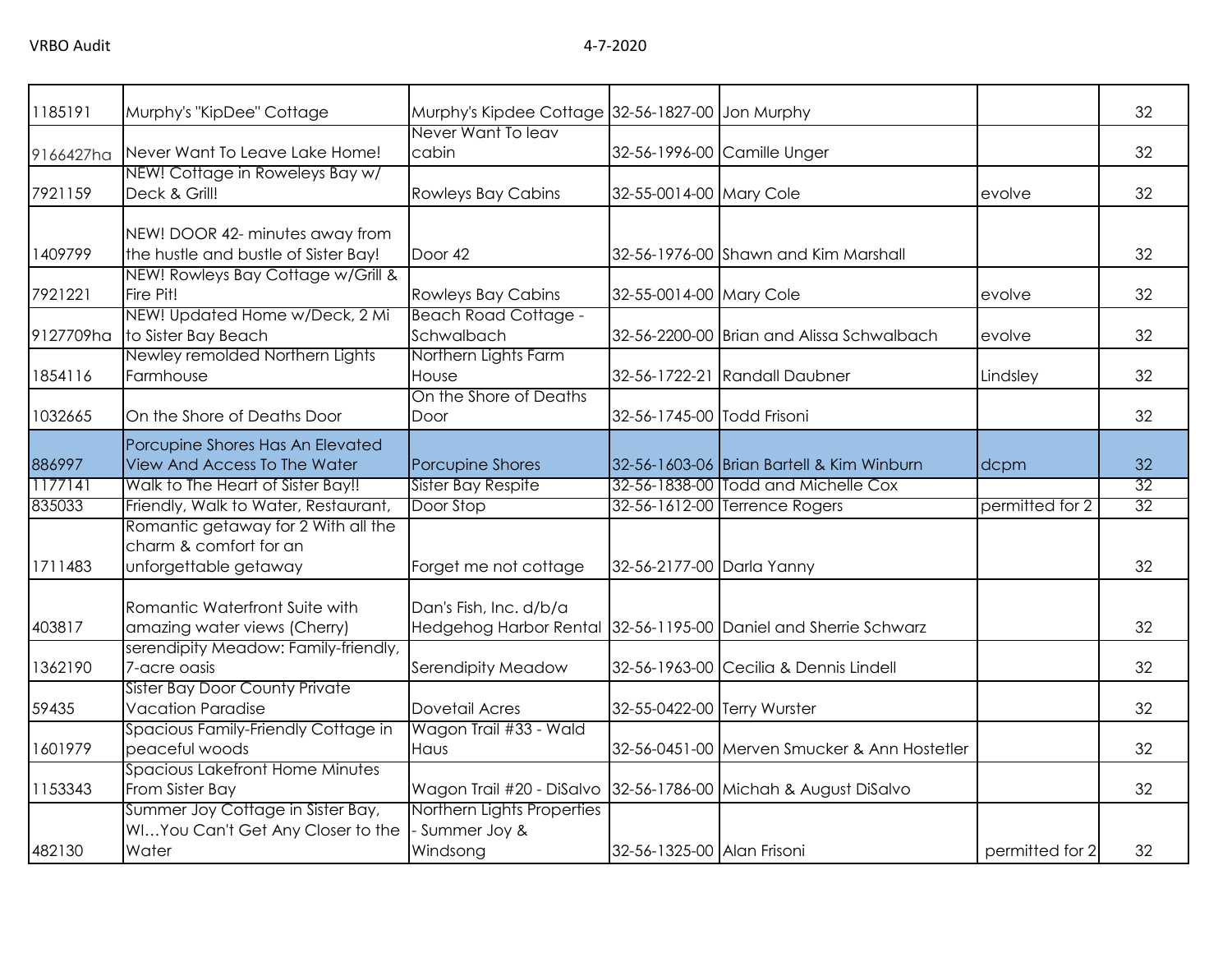| 738760   | Sunny Cottage in Ellison Bay                                                           | Terra Cottages                                  |                           | 32-55-0124-00 Deborah Taubert Gehan                             | permitted for 5      | 32 |
|----------|----------------------------------------------------------------------------------------|-------------------------------------------------|---------------------------|-----------------------------------------------------------------|----------------------|----|
| 4465521  | Three Sisters Meadow Sweet Retreat-<br>a quiet, spacious relaxation haven<br>to unwind | <b>Three Sisters Farm</b>                       |                           | 32-56-1523-00 Tim and Kathleen Kay                              |                      | 32 |
| 611204   | Totally Remodeled 2012 Brenner<br>Tower!                                               | <b>Brenner Tower</b>                            |                           | 32-56-1227-06 Brenner Tower, LLC                                | dcpm                 | 32 |
| 431068   | Two person efficiency cottage on<br>green bay                                          | <b>Door County Vacation</b><br>Cottage          |                           | 32-56-0932-00 John Finn & Carol Molepske                        | permitted for 2      | 32 |
| 336228   | View the Lake from Every Room -<br>Hedgehog Harbor--                                   | <b>Hedgehog Harbor</b><br>Retreat               |                           | 32-56-0404-00 Daniel & Cynthia Schaulis                         |                      | 32 |
| 839291   | Water Front Log Cabin!                                                                 | <b>East Haven</b>                               |                           | 32-56-1592-06 Barbara Moline                                    | dcpm                 | 32 |
| 241353   | Waterfront Cottage Nestled in<br>Picturesque Setting, Gills Rock                       | <b>Teskies Cottage</b>                          | 32-56-0962-00 Lyle Teskie |                                                                 |                      | 32 |
| 350098   | Waterfront Cottage with Views of<br>Deaths Door, New Kitchen                           | Bells Cottage - 12748 N<br>Port Des Mortes      |                           | 32-56-1131-06 Matt & Ryan Bell                                  | dcpm                 | 32 |
| 403462   | Waterfront Dream Cottage with a<br>Million Dollar View (Apple)                         | Dan's Fish, Inc. d/b/a                          |                           | Hedgehog Harbor Rental 32-56-1195-00 Daniel and Sherrie Schwarz |                      | 32 |
| 1351557  | Your own sandy shore on the most<br>pleasant bay in Door County!                       | <b>Vandelay Shore</b>                           |                           | 32-56-1870-06 Matthew P Shumway                                 | dcpm                 | 32 |
| 847672   | 240' of Lake Michigan Sandy Beach<br>awaits! Have some fun in the sun<br>and sand!     | Linzmeier's on Glidden                          |                           | 33-56-1604-00 Mark & Margaret Linzmeier                         |                      | 33 |
| 130307ha | 8 miles of Sand Beach and 1/2 price<br>rates Monday - Thurs                            | Mary Spangler                                   |                           | 33-56-0400-00 Mary's Beach House                                |                      | 33 |
| 137311   | A Waterfront Home for All-Seasons in<br>Door County!                                   | Killkare                                        | 33-55-0483-00 Tom Nebel   |                                                                 | 369083ha             | 33 |
| 369083ha | A Waterfront Home for All-Seasons in<br>Door County!                                   | Killkare                                        | 33-55-0483-00 Tom Nebel   |                                                                 | duplicate<br>listing | 33 |
| 371719   | At-The-Lake Lake Michigan Cape<br>Cod Home with Sand Beach Access<br>to Lake Mich.     | At the Lake                                     | 33-56-0350-00 Sally Jilot |                                                                 |                      | 33 |
| 114234   | <b>Beachfront Cottage with Rustic</b><br>Charm and Beautiful Sunsets                   | BayShore Sunset Cottage 33-55-0240-00 Paul Peot |                           |                                                                 |                      | 33 |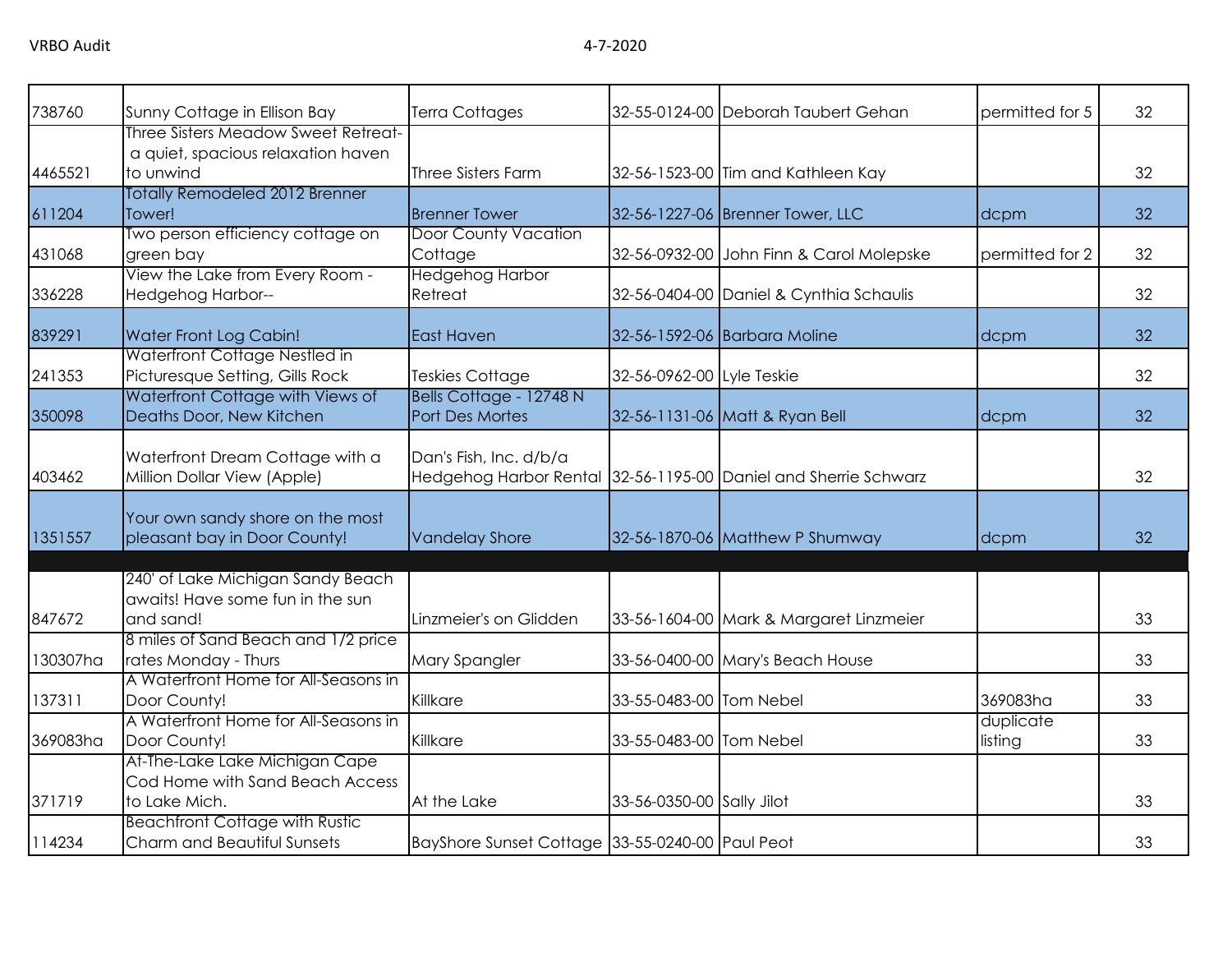|           | Best Location, ON THE BEACH.                      |                                                       |                          |                                                               |                 |    |
|-----------|---------------------------------------------------|-------------------------------------------------------|--------------------------|---------------------------------------------------------------|-----------------|----|
| 330470    | borders Whitefish Dunes State Park                | William Thornton                                      |                          | 33-56-2075-00 Door County Beach Home                          |                 | 33 |
|           | Big Sully's Bay Shore House! July is              |                                                       |                          |                                                               |                 |    |
|           | Booked. August Has Limited                        |                                                       |                          |                                                               |                 |    |
| 3554564ha | Availability.                                     | <b>Tim Sullivan</b>                                   |                          | 33-55-0829-00 Hidden Gem Cottages                             |                 | 33 |
|           | <b>Borders the Whitefish Dunes State</b>          |                                                       |                          |                                                               |                 |    |
|           | Park, Private Sand Beach - Best                   |                                                       |                          |                                                               |                 |    |
| 327497ha  | Beach in Dc!!                                     | William Thornton                                      |                          | 33-55-0726-00 Door County Beach Retreat                       |                 | 33 |
|           | <b>Camelot Cliffs- Making Magical</b>             |                                                       |                          |                                                               |                 |    |
| 1024399   | Memories                                          | <b>Brian Dougal</b>                                   |                          | 33-56-1740-00 Camelot Cliffs                                  |                 | 33 |
|           |                                                   |                                                       |                          |                                                               |                 |    |
|           | Clean Cozy Cottage On Waterfront                  | Andrew J & Annette J                                  |                          | Andropolis Waterfront Cottages -                              |                 |    |
| 1154220   | Property Privacy Yet Close To Town                | Andropolis                                            |                          | 33-55-0030-00 4309 Bay Shore                                  | permitted for 4 | 33 |
|           |                                                   |                                                       |                          |                                                               |                 |    |
|           | Clean Cozy Door County Cottage                    | Andropolis Waterfront                                 |                          |                                                               |                 |    |
| 1154198   | On A Quiet Resort Property                        | Cottages                                              |                          | 33-55-0030-00 Andrew J & Annette J Andropolis permitted for 4 |                 | 33 |
|           | Clean Cozy Door County Cottage.                   |                                                       |                          |                                                               |                 |    |
|           |                                                   |                                                       |                          |                                                               |                 |    |
| 1123981   | Waterfront Property, Free row boat<br>use + WiFi. | Andropolis Waterfront<br>Cottages                     |                          | 33-55-0030-00 Andrew J & Annette J Andropolis Permitted for 4 |                 | 33 |
|           | Coastal Cottage Resort. Comfy                     |                                                       |                          |                                                               |                 |    |
|           | Cozy Cottage. Sleeps upto 5, Free                 |                                                       |                          |                                                               |                 |    |
| 1108105   | WiFi, secluded                                    | Andropolis Waterfront                                 |                          |                                                               |                 | 33 |
|           | Country Charm- North Of Sturgeon                  | Cottages                                              |                          | 33-55-0030-00 Andrew J & Annette J Andropolis permitted for 4 |                 |    |
| 569474    | Bay On Hwy 42                                     | Country Charm                                         |                          |                                                               |                 | 33 |
|           | Cozy Cottage Newly Available for                  |                                                       | 33-56-1436-00 Nancy Raye |                                                               |                 |    |
| 26252     | Winter and All 2019 Dates!                        |                                                       |                          | 33-55-0619-00 Hidden Glidden                                  |                 | 33 |
|           | Cozy Fireplace, Waterfront Grill,                 | Kevin & Laura Forrest<br>Jon Hanson / Snug            |                          |                                                               |                 |    |
| 579668    | <b>Campfires &amp; Gorgeous Sunsets</b>           | Harbor                                                |                          |                                                               |                 | 33 |
|           | Door County Bayside Waterfront                    |                                                       |                          | 33-56-0906-00 Little Harbor Cottages                          |                 |    |
| 1370751   |                                                   | Scott & Tammy Duncan                                  |                          |                                                               |                 | 33 |
|           | Home                                              |                                                       |                          | 33-56-2018-00 Duncan - 5092 Bay Shore Dr                      |                 |    |
|           |                                                   |                                                       |                          |                                                               |                 |    |
| 1469978   | <b>Door County Waterfront</b>                     | Polly and Doug Kerkman<br><b>Shirley Becker Trust</b> |                          |                                                               | restassure      | 33 |
|           |                                                   |                                                       |                          | 33-56-1492-17 Lodge on Laurie Lane                            |                 |    |
|           | 'Dream Home' Borders Whitefish                    |                                                       |                          |                                                               |                 |    |
| 235306ha  |                                                   |                                                       |                          | 33-56-0695-00 Door County Dream Home                          |                 | 33 |
|           | Dunes Park, Private Sand Beach - Wifi Fred Suchy  |                                                       |                          |                                                               |                 |    |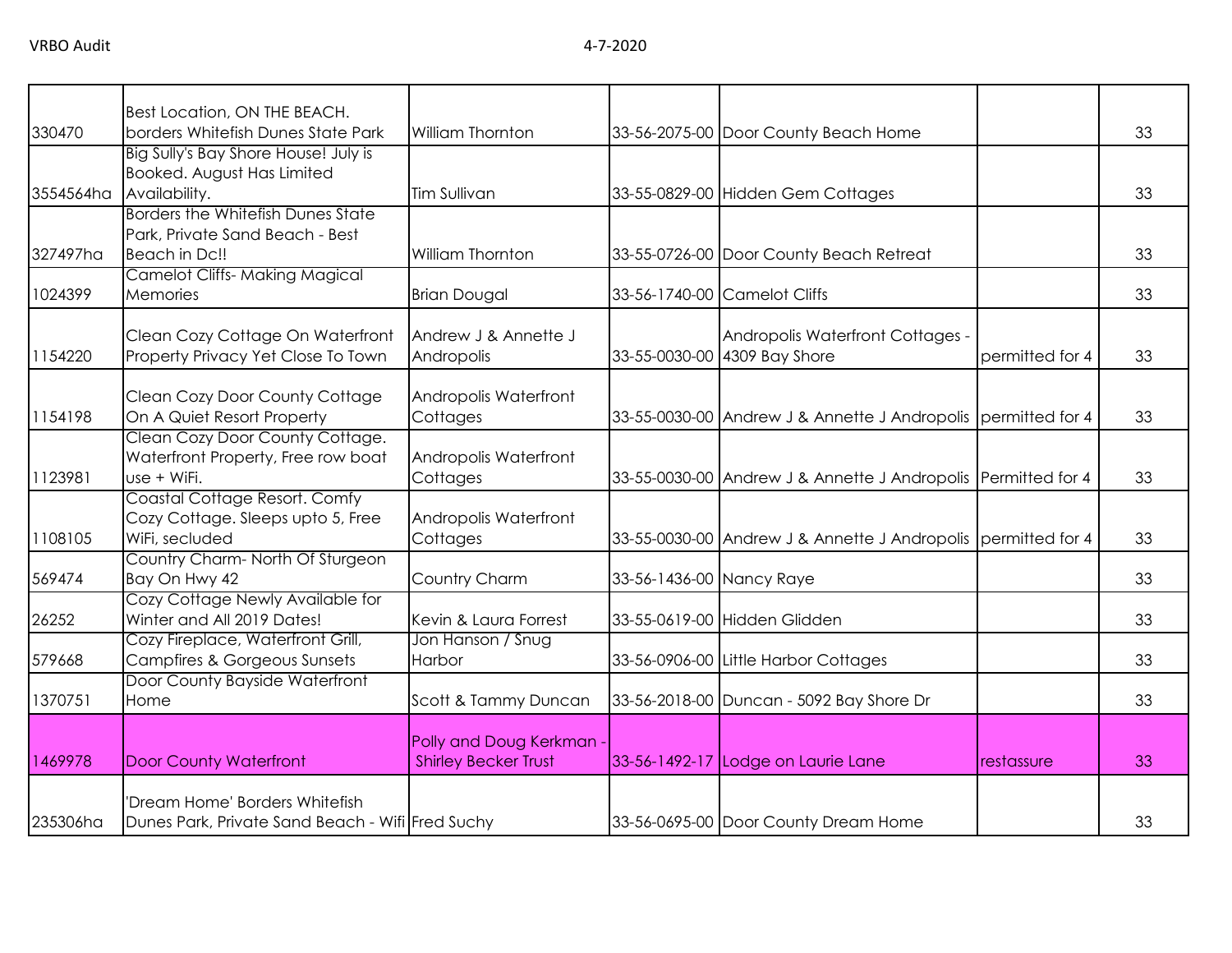| 813345   | Enjoy beautiful sunset on the bay in<br>this large lakefront family retreat              | Ian & Lindsey Kazian                         |                            | 33-56-1584-00 Camp Sunset                |            | 33 |
|----------|------------------------------------------------------------------------------------------|----------------------------------------------|----------------------------|------------------------------------------|------------|----|
| 433696   | Enjoy the best of Door County with<br>waterfront Lake Michigan Views                     | Lakeside Haven                               |                            | 33-56-1240-06 Kathy Richmond             | dcpm       | 33 |
| 567961   | Family Friendly Glidden Drive Beach<br>Retreat on Lake Michigan                          | Glidden Drive Beach<br>Retreat               |                            | 33-56-1405-00 Jill Parak & Ryan Cantzler |            | 33 |
| 194419   | Fantastic Family Cottage on Sand<br>Beach                                                | Nicola Kaftan                                | 33-55-0777-00 Kaftan       |                                          |            | 33 |
| 113217   | Featured in Door County Magazine<br>Luxuy                                                | Travis & Jolyn Boland                        | 33-56-0620-00 Boland       |                                          |            | 33 |
| 705536   | Just a short walk or bike ride to<br>downtown Sturgeon Bay.                              | The Green House                              |                            | 33-56-1493-06 A&J Properties, LLC        | dcpm       | 33 |
| 1326854  | Lake House - Spacious Newly<br><b>Renovated with Relaxing Wave</b><br>Ambiance           | Garth Kolterjahn & Greg<br>Powlowski         | 33-56-1380-04 Lake House   |                                          | zeile      | 33 |
| 241956ha | Log Cabin on the Water-Best Beach<br>in Door County - Wifi                               | Fred Suchy                                   |                            | 33-56-1447-00 Log Cabin on the Water     |            | 33 |
| 1695687  | New 7/2019* Beautiful * Secluded *<br>Romantic or Kid-Friendly * Unique<br>Experience    | Estes Equestrian - 4606<br><b>Bechtel Rd</b> | 33-56-2172-00 Tammy Estes  |                                          |            | 33 |
| 1352380  | New As Of June '18 - Sunrise Cove -<br><b>Sandy Beach</b>                                | Sunrise Cove - Cecchini                      |                            | 33-56-1871-04 Jill and Tony Cecchini     | zeile      | 33 |
| 1610629  | NEW LISTING - Thenell Cottage -<br>Rustic Charm just steps from the Bay!                 | Thenells Cottage                             | 33-55-0063-07 John Thenell |                                          | simplelife | 33 |
| 1331712  | New Listing! Sand beach and<br>Amazing views on Lake Michigan                            | Sand Beach Cottage -<br>Anderson             | 33-56-1942-00 Anderson     | Greg, Mary, Nick and Jennelle            |            | 33 |
| 476585   | On the Water. In the Woods. Close<br>to Everything. Perfect for Two.                     | <b>Gmamas Place</b>                          |                            | 33-56-1246-00 Diane Knutson              |            | 33 |
| 676548   | Prancing Pony - Norwegian<br>Timberframe Home in Whitefish<br><b>Bay/Family Friendly</b> | Laura Siebert                                |                            | 33-56-0283-00 Prancing Pony              |            | 33 |
| 580389   | Snug Harbor Inn - Midship Cottage                                                        | Jon Hanson / Snug<br>Harbor                  |                            | 33-56-0906-00 Little Harbor Cottages     |            | 33 |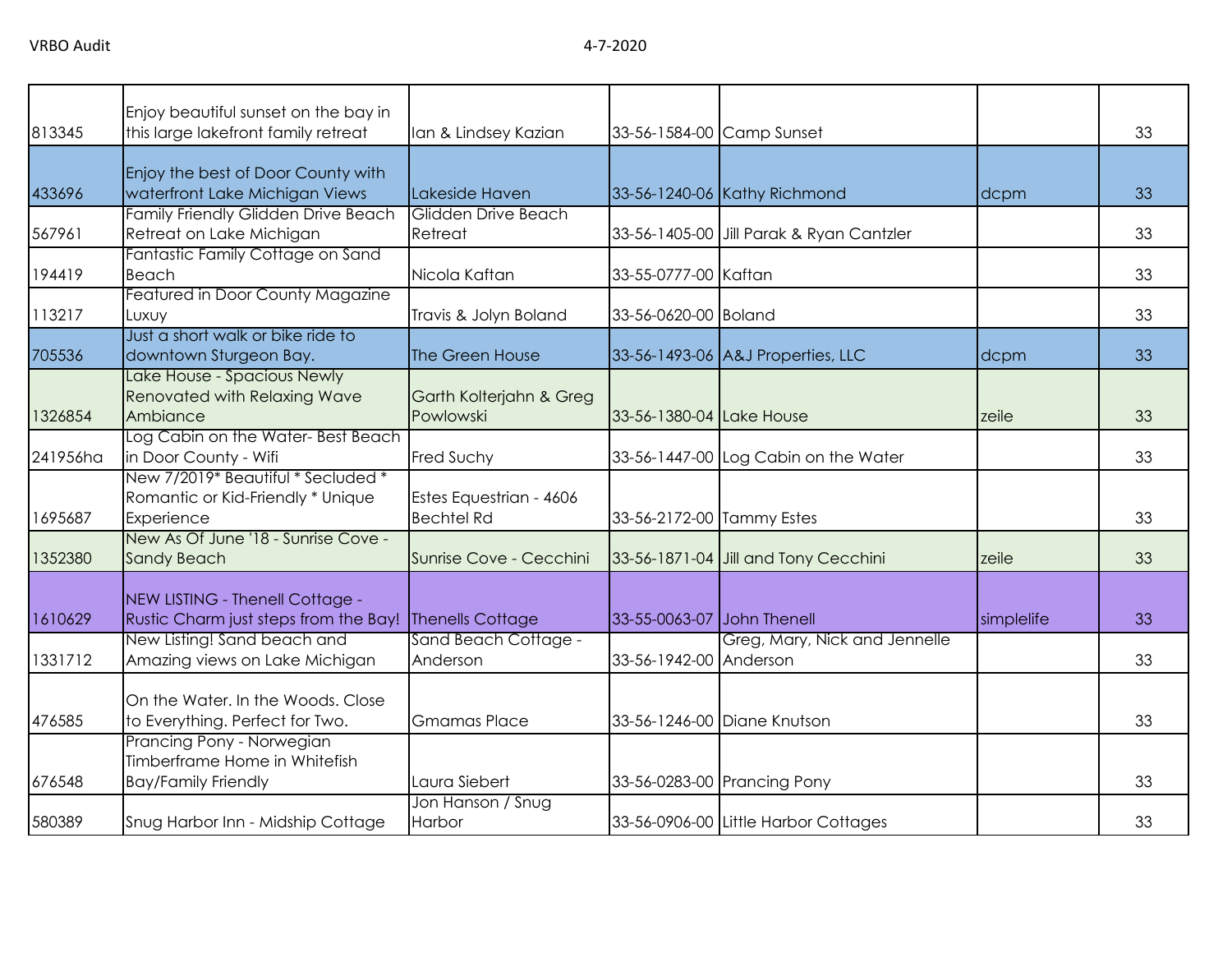| 236281ha           | <b>Property overview</b>                                                                                                                            | <b>Stehling Cottage</b>               | 33-56-0970-00 Susan M Stehling                                                                                |                    | 33       |
|--------------------|-----------------------------------------------------------------------------------------------------------------------------------------------------|---------------------------------------|---------------------------------------------------------------------------------------------------------------|--------------------|----------|
| 1835135            | The Forrest - Newly Available!                                                                                                                      | The Forrest                           | 33-56-2238-00 Kevin Forrest- Bernard Forest Trust                                                             |                    | 33       |
| 580438             | Waterfront+Grill+Campfire+S'Mores+<br><b>Sunsets = Starboard Cottage</b>                                                                            | Jon Hanson / Snug<br>Harbor           | 33-56-0906-00 Little Harbor Cottages                                                                          | pemitted for 3     | 33       |
| 4884541ha          | Scandinavian Lodge - Near<br>Waterfront Park - Studio Suite, 1 King<br><b>Bed</b>                                                                   | Scandinavian Lodge<br>COA, Inc        | 34-51-0036-00 Scandinavian Lodge                                                                              |                    | 34       |
| 7931748            | 101: Downtown Sister Bay, Door<br>County, Wisconsin                                                                                                 | Mary Erickson                         | 34-53-2150-00 Marina View Condominium #101                                                                    |                    | 34       |
| 347875             | Amazing winter deals!!! Thanksgiving<br>4 nights for the price of 3 nights!!                                                                        | Richard & Ellen Weber                 | 34-53-0392-00 Skogland Weber                                                                                  |                    | 34       |
| 297305             | <b>Beautiful and Cozy Condo in Sister</b><br>Bay!                                                                                                   | Sarah George                          | 34-53-1039-00 George's Getaway                                                                                |                    | 34       |
| 1647494            | <b>Brand new Water View Condo</b><br>across from marina and walk to<br>everything in town!                                                          | Max McCormick                         | 34-53-2023-06 Marina View Condo #104                                                                          | dcpm               | 34       |
| 1166404            | Downtown Sister Bay!                                                                                                                                | Susan Schlieble                       | 34-53-1795-00 Harborview Condo - Schieble                                                                     |                    | 34       |
| 1434839<br>1925641 | Downtown, luxury unit! Water View,<br>Walking Distance to all of Sister Bay!<br>2 bedroom condo with pool only<br>minutes from downtown Sister Bay! | <b>Rebecca and Erik</b><br>Spychalski | Marina Development LLC 34-53-2021-18 Marina View Condominium #102 Northpoint<br>34-53-2261-06 Highland Escape |                    | 34<br>34 |
| 1477900            | Marina View 203! Water View<br>Downtown New Construction Now<br>Renting Summer 2019!                                                                |                                       | Marina Development LLC 34-53-2025-18 Marina View Condominium #203                                             | dcpm<br>Northpoint | 34       |
| 1468836            | Marina View 204! Water View<br>Downtown New Construction Now<br><b>Renting Summer 2019!</b>                                                         |                                       | Marina Development LLC 34-53-2026-18 Marina View Condominium #204 Northpoint                                  |                    | 34       |
| 1432397            | Marina View 302! Water View<br>Downtown New Construction Now<br><b>Renting Summer 2019!</b>                                                         |                                       | Marina Development LLC 34-53-2213-18 Marina View Condominium #302 Northpoint                                  |                    | 34       |
| 1647469            | Newly built Excecutive Condo<br>located in heart of Sister Bay!                                                                                     | <b>Patrick Quinn</b>                  | 34-53-2072-06 Mill Road Place 1                                                                               | dcpm               | 34       |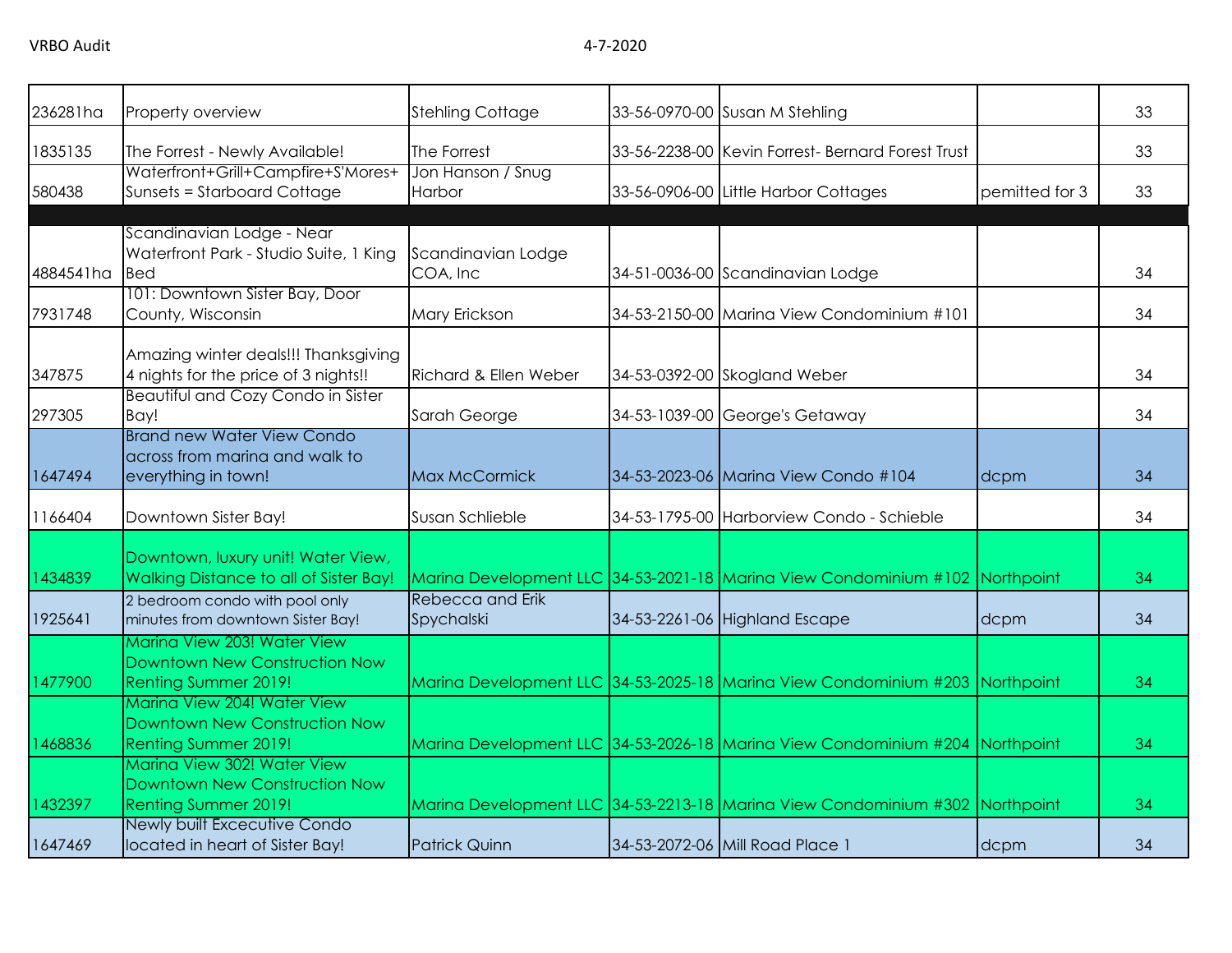| 1669304 | Newly constructed Condo in town<br>only a block from Sister Bay Beach!                 | Kevin and Vicki Quinn                                       |                           | 34-53-2120-06 Mill Road Place 2            | dcpm | 34 |
|---------|----------------------------------------------------------------------------------------|-------------------------------------------------------------|---------------------------|--------------------------------------------|------|----|
| 1680444 | Newly constructed Condominium in<br>the heart of Sister Bay!                           | Ken Larsen - Mill Road<br>Place LLC                         |                           | 34-53-2112-06 Mill Road Place 3            | dcpm | 34 |
| 1658821 | Newly constructed Mill Road Place is<br>in heart of downtown Sister Bay!               | Ken Larsen - Mill Road<br>Place LLC                         |                           | 34-53-2113-06 Mill Road Place 4            | dcpm | 34 |
| 482635  | 3800 Sq Ft Home On Wood Lot,<br><b>Walking Distance To Town!</b>                       | Jack and Teresa Wall                                        |                           | 34-56-1335-06 Wall to Wall Retreat         | dcpm | 34 |
| 1913142 | 3 bedroom home walking distance<br>to beach, park, marina, restaurants<br>and shopping | <b>Charles Raymond</b>                                      |                           | 34-56-2260-06 Pheasant Court Near the Bay  | dcpm | 34 |
| 1666689 | 4 bedroom, 5 bathroom newly<br>remodeled water view home Sister<br>Bay!                | Donna & Kirk<br>Scattergood                                 | 32-56-2132-06 Bumpfy Hill |                                            | dcpm | 34 |
| 1747178 | 4 bedroom, remodeled kitchen,<br>new flooring throughout, and<br>updated bathrooms!!   | Kevin Schuhart                                              |                           | 34-56-1291-06 Abode on Spring              | dcpm | 34 |
| 1585184 | Amazing water views from the<br>moment you drive up                                    | Lynn and Jason Gilroy                                       |                           | 34-56-2102-00 Sunny Bluff - Gilroy         |      | 34 |
| 127227  | An inn all your own                                                                    | Deb Homan                                                   | 34-55-0743-00 Sweetbriar  |                                            |      | 34 |
| 1949082 | <b>Bay Shore Bungalow-----In The Heart</b><br>of Downtown Sister Bay!                  |                                                             |                           |                                            |      | 34 |
| 854329  | <b>Beach Views, Waterfront Park</b><br>Access, Downtown Convenience!                   | Dawn and Walter Nawrot 34-56-1620-00 The Sister Bay Getaway |                           |                                            |      | 34 |
| 188785  | Copper Moon Cottage                                                                    | Donald & Linda Denny                                        |                           | 34-55-0761-06 Copper Moon Cottage          | dcpm | 34 |
| 299942  | Door County Church Restored to a<br><b>Beautiful Home</b>                              | <b>Gary Polipnick</b>                                       |                           | 34-56-2050-00 Maple Manor                  |      | 34 |
| 1282834 | Door County Farm House Sister Bay                                                      | Dorin Colcer                                                |                           | 34-56-1945-00 My Door County Home - Colcer |      | 34 |
| 1179558 | Door County Sunsets in Sister Bay!                                                     | Corrine B. Vieth Survivors<br>Trust                         |                           | 34-56-1675-00 Woldts Waterfront Retreat    |      | 34 |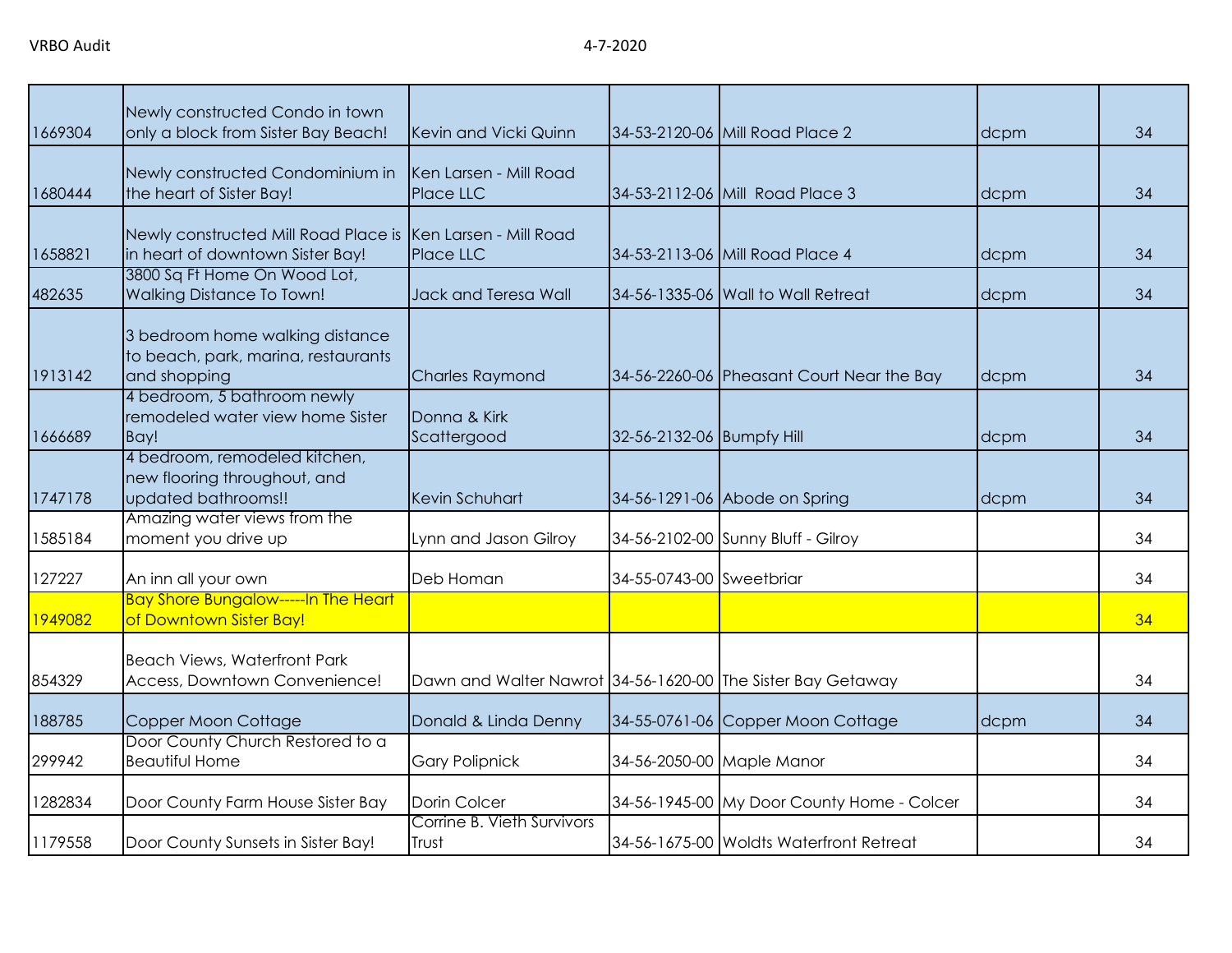|           | Downtown Sister Bay Cottage (walk                                                         |                                             |                           |                                             |                 |    |
|-----------|-------------------------------------------------------------------------------------------|---------------------------------------------|---------------------------|---------------------------------------------|-----------------|----|
| 4941549ha | to everything), Sleeps 15, Open Year<br>Round.                                            | <b>Brandon Cotter</b>                       |                           | 34-56-1885-00 Cotter Cottage                |                 | 34 |
|           | Downtown-Walking Distance to                                                              |                                             |                           |                                             |                 |    |
| 788504    | Everything                                                                                | Alma Vaicekauskas                           |                           | 34-56-1597-00 Parkview Rental               |                 | 34 |
|           | Enjoy the holidays in the heart of                                                        |                                             |                           |                                             |                 |    |
| 1098719   | Sister Bay.                                                                               | David and Karen Bushre                      |                           | 34-56-1771-00 Sunset Drive - Bushre         |                 | 34 |
| 1359639   | Enjoy this restored, old log home<br>with recently completed renovations David R Peterson |                                             |                           | 34-56-1805-06 Another Thyme                 | dcpm            | 34 |
|           | Family Friendly Retreat in the Heart                                                      |                                             |                           |                                             |                 |    |
| 4444671ha | of Sister Bay                                                                             | Pam Schmitz                                 |                           | 34-56-1695-00 Sister Bay Chalet             |                 | 34 |
| 1201340   | IN THE HEART OF SISTER BAY!!!                                                             | Dan and Chris Murphy                        |                           | 34-56-1289-00 Waterview Place               | permitted for 3 | 34 |
|           | In Town Sister Bay, Completely                                                            | Jeff & Alicia Wiswell -                     |                           |                                             |                 |    |
|           | Renovated In 2015 With Excellent                                                          | <b>Wiswell Property Group</b>               |                           |                                             |                 |    |
| 810432    | <b>Upgrades</b>                                                                           | <b>LLC</b>                                  |                           | 34-56-1888-06 High Garden Wiswell           | dcpm            | 34 |
| 1624727   | Mid-Century Home Close to the<br>Beach                                                    | Louis J Wuollett                            |                           | 34-56-2106-00 Mid Century on Forest         |                 | 34 |
| 7625994ha | Minutes away from downtown Sis                                                            | Enza Piech                                  |                           | 34-56-2064-00 Piech -10873 N Spring         |                 | 34 |
|           | 1551169 Modern Dörr   Brand NEW Downtowr                                                  | VandenLangenberg                            | 34-56-2196-00 Modern Dorr |                                             |                 | 34 |
| 1239848   | New 2018 Condo - Water View -<br>Walk To Everything                                       | Dan & Chris Murphy                          |                           | 34-56-1289-00 Waterview Place               | permitted for 3 | 34 |
| 1215728   | New Condo in the heart of Sister Bay<br>- Waterview!!!                                    | Chris and Dan Murphy                        |                           | 34-56-1289-00 Water View Place              | permitted for 3 | 34 |
| 849698    | New for 2016, Luxuriously<br>Renovated, Walk to the Beach &<br>Downtown Sister Bay        | <b>Wiswell Property Group</b><br><b>LLC</b> |                           | 34-56-1602-06 Kings Landing                 | dcpm            | 34 |
| 1635434   | New Gathering Spot in Heart of<br>Door County!                                            | Daniel & Laurel Simons                      |                           | 34-56-2173-00 Treetops in Sister Bay        |                 | 34 |
| 9130657ha | NEW-Sister Bay Home w/Fire Pit, Walk<br>to Beach+Town                                     | Hristo Blagoev                              | 34-56-2180-00 LLC         | Spacious Sister Bay Home - FEG              | evolve          | 34 |
| 286713    | Port New, One Block from<br>Downtown and Public Beach                                     | Andrew Boockmeier                           | 34-56-0075-06 Port New    |                                             | dcpm            | 34 |
| 1359612   | Remodeled Cottage only steps<br>away from Sister Bay!                                     | Jim Sailinsky                               |                           | 34-56-1757-06 Salinsky's Domicile - Cottage | dcpm            | 34 |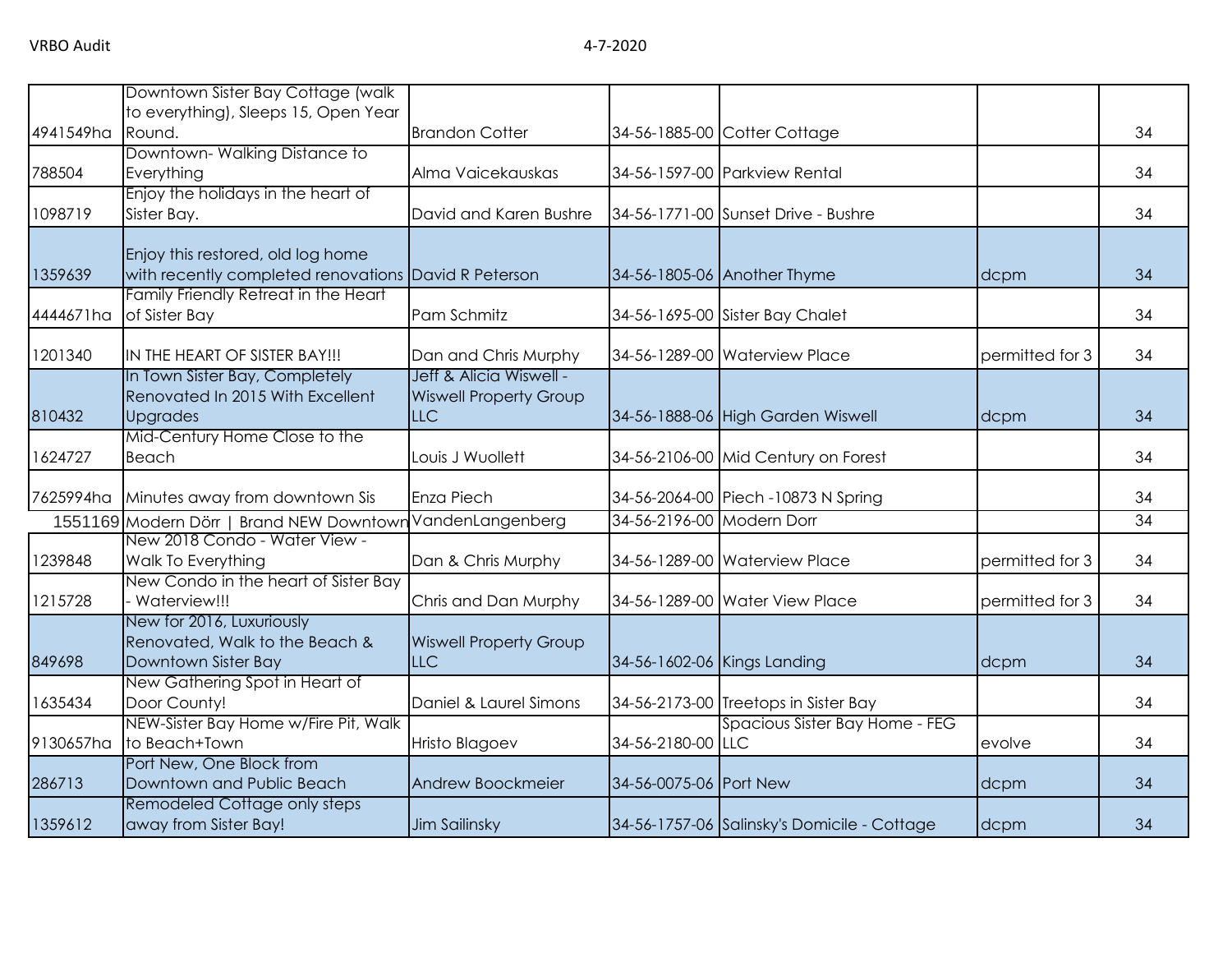|           | Sister Bay Condo, Walk to the Beach                                      |                                                       |                           |                                                 |                 |    |
|-----------|--------------------------------------------------------------------------|-------------------------------------------------------|---------------------------|-------------------------------------------------|-----------------|----|
| 1335838   | and Village                                                              | Jean Rosio                                            | 34-56-1941-00 Rosio Condo |                                                 |                 | 34 |
| 1158494   | Sister Bay Cozy Cottage                                                  | Karen Berndt                                          |                           | 34-56-1788-00 Sister Bay Cottage - Berndt       |                 | 34 |
| 1631282   | Sister Bay Modern Farmhouse on<br>Northwoods                             | Louis J Wuollett                                      |                           | 34-56-2080-00 Farmhouse on Northwoods           |                 | 34 |
| 1208896   | Sister Bay Parkview Beach Cottage<br>#1                                  | Kim Erzinger                                          |                           | 34-56-1385-00 Parkview Beach Cottage            | permitted for 2 | 34 |
| 1218114   | Sister Bay Parkview Beach Cottage<br>#2                                  | Kim Erzinger                                          |                           | 34-56-1385-00 Parkview Beach Cottage            | permitted for 2 | 34 |
| 1891154   | Spectacular view just minutes away<br>from the Marina and beach.         | Joan Chapeau Trust -<br>Roberta Champeau<br>Trustee   |                           | 34-56-2282-00 Cape Cod on the Shore             | charnetski      | 34 |
| 1360790   | Trillium Retreat is conveniently<br>located in the Village of Sister Bay | Dennis & Maribeth Dorn                                |                           | 34-56-0495-06 Trillium Retreat                  | dcpm            | 34 |
| 1022700   | Walk to town! Newly furnished 4<br>bedrooom home in Sister Bay           | Julie & Nathan Slovin                                 |                           | 34-56-1702-06 Hidden Gem on Trillium            | dcpm            | 34 |
| 7465774ha | Walk to Town, Quiet, Wooded<br>Neighborhood                              | Pam Schmitz                                           |                           | 34-56-2051-00 Hillside Hideaway                 |                 | 34 |
| 1357055   | Walking Distance to beach, shops<br>and Sister Bay!                      | Tom Ahlbeck - Daisy<br><b>Ahlbeck Trust</b>           |                           | 34-56-1892-06 Door in the Woods                 | dcpm            | 34 |
| 1607444   | Welcome to your home away from<br>home in the heart of Sister Bay!       | Dennis King                                           |                           | 34-56-2101-00 Sister Bay House - DJK Properties |                 | 34 |
| 1913717   | Snug Harbor Inn - Cottage 1A                                             | <b>Snug Harbor Real Estate</b><br>Holdings LLC        | 35-50-0907-00             | Snug Harbor Inn                                 |                 | 35 |
| 1913723   | Snug Harbor Inn - Luxury Cottage 4                                       | <b>Snug Harbor Real Estate</b><br><b>Holdings LLC</b> | 35-50-0907-00             | Snug Harbor Inn                                 |                 | 35 |
| 1913722   | Snug Harbor Inn - 2 Bedroom<br>Cottage                                   | Snug Harbor Real Estate<br>Holdings LLC               | 35-50-0907-00             | Snug Harbor Inn                                 |                 | 35 |
| 1913716   | Snug Harbor Inn - Luxury Cottage 1                                       | <b>Snug Harbor Real Estate</b><br><b>Holdings LLC</b> | 35-50-0907-00             | Snug Harbor Inn                                 |                 | 35 |
| 4768058ha | Overlooking 3rd Ave Downtown<br>Sturgeon Bay                             | Overlooking 3rd Ave                                   |                           | 35-53-1816-00 Joe Baw and Rob Paul              |                 | 35 |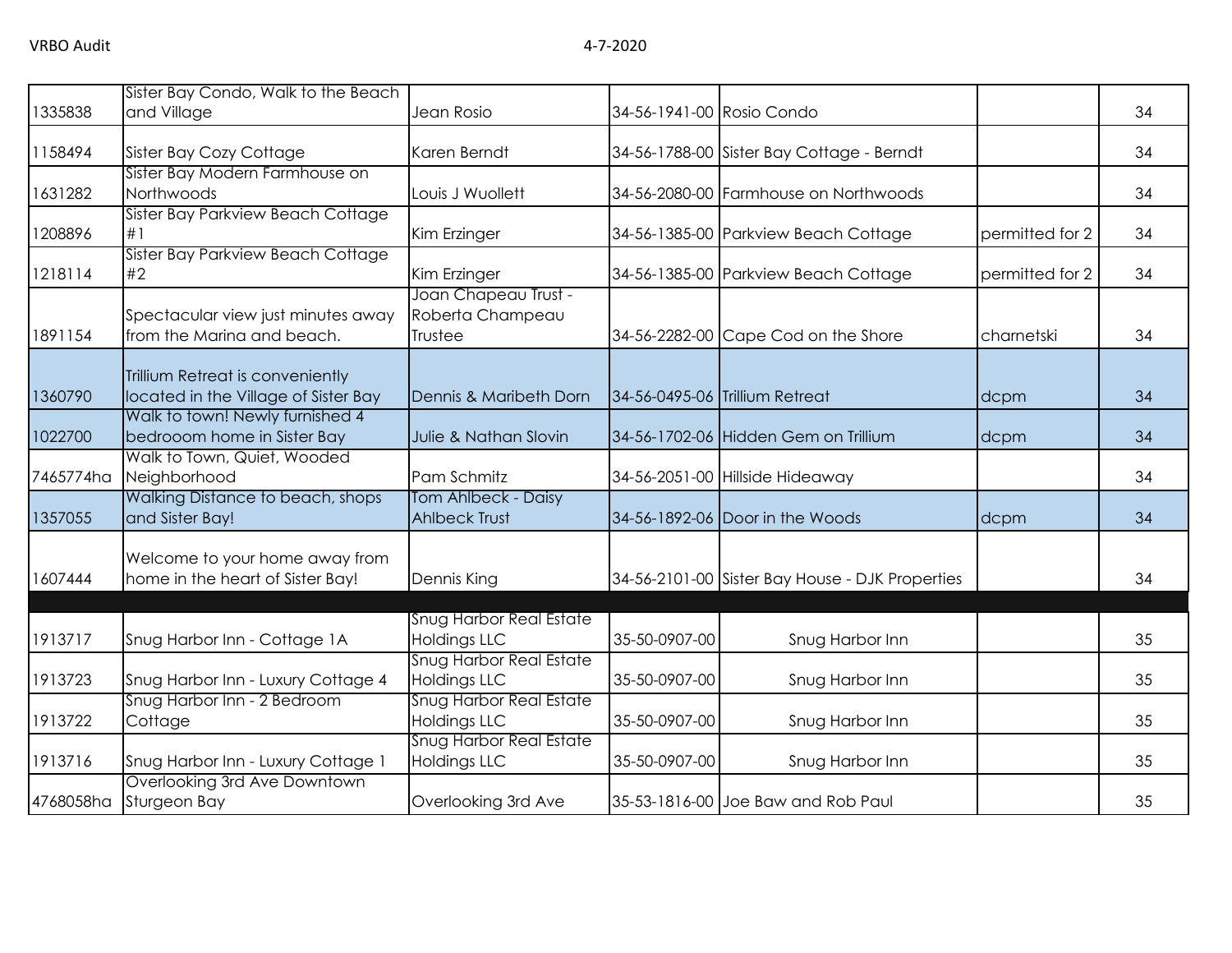|           | The Arbor Suite - Modern Comfort In         |                                                                                     |                           |                                               |                 |    |
|-----------|---------------------------------------------|-------------------------------------------------------------------------------------|---------------------------|-----------------------------------------------|-----------------|----|
|           | The Heart Of Downtown Sturgeon              | The Arbor & Postcard -                                                              |                           |                                               |                 |    |
| 746476    | Bay                                         | <b>RME Holdings</b>                                                                 |                           | 35-53-1452-00 Robert Esposito RME Holdings    | permitted for 2 | 35 |
|           | The Coach House Suite - Downtown            | Villa, Coach and Corner                                                             |                           |                                               |                 |    |
| 1103228   | Sturgeon Bay                                | Suite                                                                               | 35-53-1628-00 ADIP LLC    |                                               |                 | 35 |
|           | The Magnolia Suite-Romantic                 |                                                                                     |                           |                                               |                 |    |
| 360120    | Victorian Elegance                          | Diane Allen & Mike Perski                                                           |                           | 35-53-1096-00 The Magnolia Suite              |                 | 35 |
|           | The Postcard: Modern Comfort in             | <b>RME Holdings - Robert</b>                                                        |                           |                                               |                 |    |
| 483699    | the Heart of Downtown Sturgeon Bay Esposito |                                                                                     |                           | 35-53-1452-00 Arbor & Postcard - RME Holdings | permitted for 2 | 35 |
|           | Villa Suite - Modern Comfort and            |                                                                                     |                           |                                               |                 |    |
| 862731    | Rustic Italian Charm                        | Villa and Corner Suite                                                              | 35-53-1628-00 ADIP LLC    |                                               | permitted for 3 | 35 |
|           | Historic Luxurious Suite, Modern            |                                                                                     |                           |                                               |                 |    |
|           | Amenitites, Downtown, One block             |                                                                                     |                           |                                               | permitted for 6 |    |
| 794064    | to waterfront                               | Tami Dal Santo                                                                      |                           | 35-54-1544-00 Diplomat B&B                    | units           | 35 |
|           | Historic Luxurious Suite, Modern            |                                                                                     |                           |                                               |                 |    |
|           | Amenitites, Downtown, One block             |                                                                                     |                           |                                               | permitted for 6 |    |
| 814648    | to waterfront                               | Tami Dal Santo                                                                      |                           | 35-54-1544-00 Diplomat B&B                    | units           | 35 |
|           | 'Collectic Farmhouse Suite!' in             |                                                                                     |                           |                                               |                 |    |
| 7154645ha | Sturgeon Bay!                               | Hilpipre- 228 N 7th Ave -<br>Collectic Farmhouse Suite 35-56-1939-00 Aaron Hilpipre |                           |                                               |                 | 35 |
|           | Charming Private Home for Your              |                                                                                     |                           |                                               |                 |    |
| 1503292   | <b>Relaxing Door County Vacation</b>        | Ballard House - Restassure 35-56-2044-17 Geri Ballard                               |                           |                                               | restassure      | 35 |
|           |                                             | Door County Home                                                                    |                           |                                               |                 |    |
|           | Door County Home Away From                  | Away from Home -                                                                    |                           |                                               |                 |    |
| 1391961   | Home                                        | Weckler                                                                             |                           | 35-56-2001-00 Phil and Alison Weckler         |                 | 35 |
|           |                                             | Door County Waterfront                                                              |                           |                                               |                 |    |
| 1017982   | Door County Waterfront Cottage              | Cottage - Minten                                                                    | 35-56-1767-00 Eric Minten |                                               |                 | 35 |
|           |                                             | Marina                                                                              |                           |                                               |                 |    |
|           | Door County Waterfront Cottage              | Cottages/Centerpointe                                                               |                           |                                               |                 |    |
| 7713779ha | with Indoor/Outdoor Pools                   | Marina                                                                              |                           | 35-56-0911-00 Shipyard Partners               | permitted for 3 | 35 |
|           |                                             | Marina                                                                              |                           |                                               |                 |    |
|           | Door County Waterfront Cottage              | Cottages/Centerpointe                                                               |                           |                                               |                 |    |
| 243639ha  | with Indoor/Outdoor Pools                   | Marina                                                                              |                           | 35-56-0911-00 Shipyard Partners               | permitted for 3 | 35 |
| 892303    | Door County's Chalet on the Shore           | Chalet on the Shore                                                                 |                           | 35-56-1663-00 Jennifer Jorns & Brian Frisque  |                 | 35 |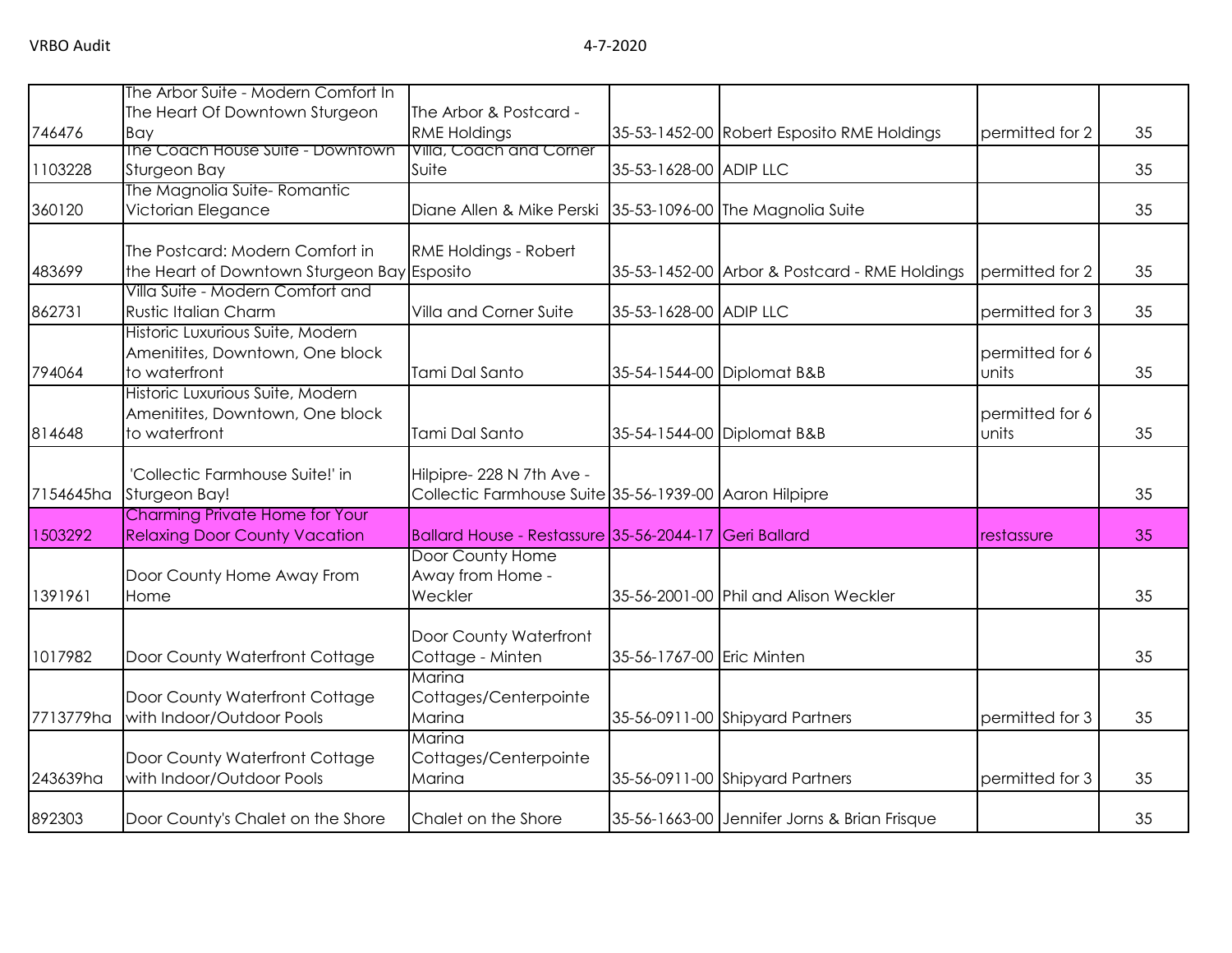|           |                                                                                                      | Lily Pad Cottage &                                  |                            |                                      |                 |    |
|-----------|------------------------------------------------------------------------------------------------------|-----------------------------------------------------|----------------------------|--------------------------------------|-----------------|----|
| 1618234   | Eagle's Nest, Waterfront Apartment                                                                   | <b>Eagles Nest</b>                                  |                            | 35-56-1808-00 Alisa Landman          | permitted for 2 | 35 |
| 1618607   | Lily Pad, a Door County Waterfront<br>Cottage in Sturgeon Bay                                        | Lily Pad Cottage &<br><b>Eagles Nest</b>            |                            | 35-56-1808-00 Alisa Landman          | permitted for 2 | 35 |
|           | NEW! Modern Home w/Yard, 1 Mi to                                                                     | Doors Seventh Ave -                                 |                            |                                      |                 |    |
| 9367663   | Dtwn Sturgeon Bay                                                                                    | Struzynski                                          |                            | 35-56-2157-00 Christine Struzynski   |                 | 35 |
| 1318797   | New Listing - Lagoon Bungalow<br>Retreat in Sturgeon Bay, with direct<br>water access!               | Lagoon Bungalow                                     | 35-56-1898-00 Anne Thenell |                                      |                 | 35 |
| 1359613   | New Listing!! Beautiful Waterfront<br>Retreat On Sturgeon Bay with 114'<br>private doc               | Tacoma Beach Getaway 35-56-0880-00 Anne Thenell     |                            |                                      |                 | 35 |
| 7124043ha | NEW! Sturgeon Bay Home Near<br>Potawatomi State Park!                                                | Port View Cottage                                   |                            | 35-56-1927-00 Christine Dehnert      |                 | 35 |
| 1870341   | Shabby chic updated downtown<br>living                                                               | Sunset House/Door Bell -<br>Keleny - ODK PROPERTIES |                            | 35-56-2017-00 ODK Properties         |                 | 35 |
| 1576606   | Sturgeon Bay Hidden Gem                                                                              | Sturgeon Bay Hidden<br>Gem                          | 35-56-2074-00 Paul Peot    |                                      |                 | 35 |
| 1349260   | Sturgeon Bay Waterfront Estate                                                                       | R & H Bayshore Estate                               |                            | 35-56-1957-00 Helen & Robin Urban    |                 | 35 |
| 862730    | The Corner Suite: Modern Comfort in Robert and Teresa<br>the Heart of Downtown Sturgeon Bay Esposito |                                                     |                            | 35-56-1628-00 Villa and Corner Suite | permitted for 3 | 35 |
| 1643221   | Waterfront cottage 2bdrm                                                                             | Bleck-316 N Joliet                                  | 35-56-1911-00 Mike Bleck   |                                      |                 | 35 |
| 4976711ha | Waterfront Sturgeon Bay Home w/<br>Deck & Fire Pit                                                   | Cheryl Link                                         |                            | 35-56-1875-00 On Bay Thyme           | evolve          | 35 |
| 379533    | 1 of 2 beachfront RUSTIC dog<br>friendly cottage Sturgeon Bay, Door<br>County, sleeps                | <b>Firefly Cottages</b>                             |                            | 36-56-0879-00 Irene Johnson          | permitted for 3 | 36 |
| 418990    | A Scenic Lakefront cottage. Door<br>County spring is comsing soon<br>flowers wildlife                | David & Kay Jenkins                                 | 36-56-1243-00 Michigan Dr  | Jenkins 2359-2361 S Lake             | permitted for 3 | 36 |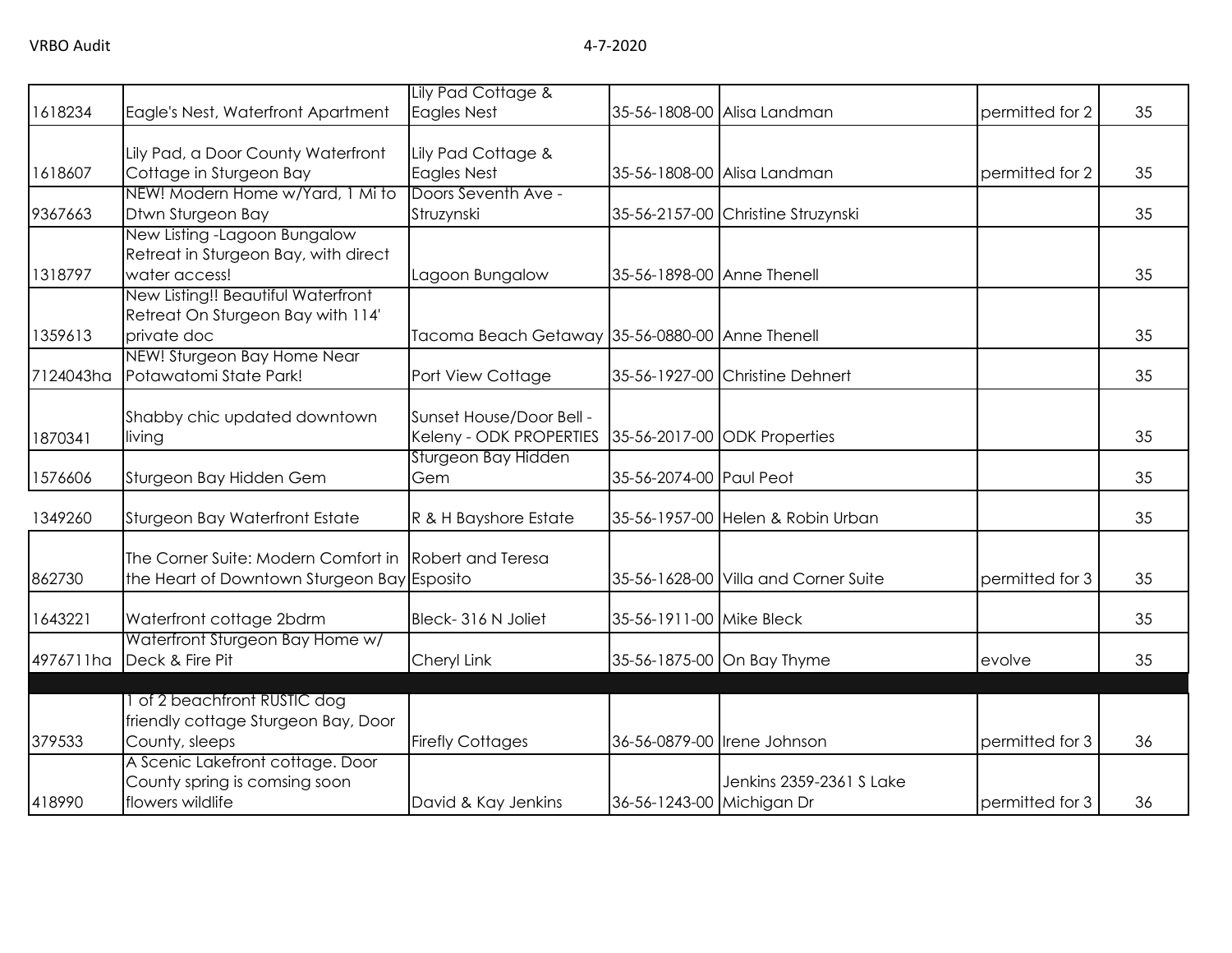|         | All Season Home- 200 Ft. of<br>Beachfront, Spectacular Views of                        |                                                          |                           |                                                                          |                 |    |
|---------|----------------------------------------------------------------------------------------|----------------------------------------------------------|---------------------------|--------------------------------------------------------------------------|-----------------|----|
| 437119  | Lily Bay                                                                               | Mike Moreno                                              |                           | 36-56-1323-00 Moreno All Season Home                                     |                 | 36 |
| 838167  | Arrowhead Waterfront Log Cottage<br>On Sand Beach With Fireplace.                      | <b>Arrowhead Cottage</b>                                 |                           | 36-56-0844-00 Tom Groenfeldt                                             |                 | 36 |
| 893687  | Authentic Waterfront Log Cottage<br>On Sand Beach                                      | Pioneer Cottage                                          |                           | 36-56-0866-00 David Groenfeldt                                           |                 | 36 |
| 429277  | Beautiful cozy cottage on Lake<br>Michigan. Steps to sandy beach.<br>Shake off winter! | David & Kay Jenkins                                      |                           | Jenkins 2359-2361 S Lake<br>36-56-1243-00 Michigan Dr<br>permitted for 3 |                 | 36 |
| 659505  | Beautiful waterfront home with<br>swimming pond - North Unit                           | Joe Fittshur                                             |                           | 36-56-1329-00 Porthaven Executive Homes<br>permitted for 2               |                 | 36 |
| 659503  | <b>Beautiful Waterfront Home with</b><br>swimming pond - south unit                    | Joe Fittshur                                             |                           | 36-56-1329-00 Porthaven Executive Homes                                  | permitted for 2 | 36 |
| 1013091 | Door County Sand Beach Lake<br>House * Linens Incl. * Prime Beach<br>Location * Kayaks | Harbour Lake House                                       | 36-56-1701-00 Tammy Estes |                                                                          |                 | 36 |
| 1154854 | Get away from it all at this serene,<br>modern Door County estate.                     | The Clerestory on Lake<br>Michigan                       | 36-56-1789-00 Kretchmar   | Christopher Mohar and Kerry                                              |                 | 36 |
| 505916  | Lake Michigan Home; Awesome<br>SAND Beach; Taking October<br>Reservations; filling up! | Mike Boyer                                               |                           | 36-56-1358-00 Boyer Beach House                                          |                 | 36 |
| 897656  | Lakefront, waterview, sand beach,<br>RUSTIC, dog friendly, Sturgeon Bay<br>Door County | <b>Firefly Cottages</b>                                  |                           | 36-56-0879-00 Irene Johnson                                              | permitted for 3 | 36 |
| 701320  | Merry Breeze 4 Cottage~Romantic<br>Getaway With 212 Ft Of Sandy Lake<br>Michigan Beach | Merry Breeze Unit 4                                      |                           | 36-55-1438-00 Peggy & Don Donaldson                                      |                 | 36 |
| 1375405 | New! Lake Michigan Beach Home<br>with 107' of Private Sand Beach                       | Just Beechy                                              |                           | 36-56-1924-00 Kristin & Theodore Blackwood                               |                 | 36 |
| 1863503 | Newly remodeled water front home<br>on Lilly Bay!                                      | Philip & Rebecca Roever 36-56-2232-06 Cedars on Lily Bay |                           |                                                                          | <b>DCPM</b>     | 36 |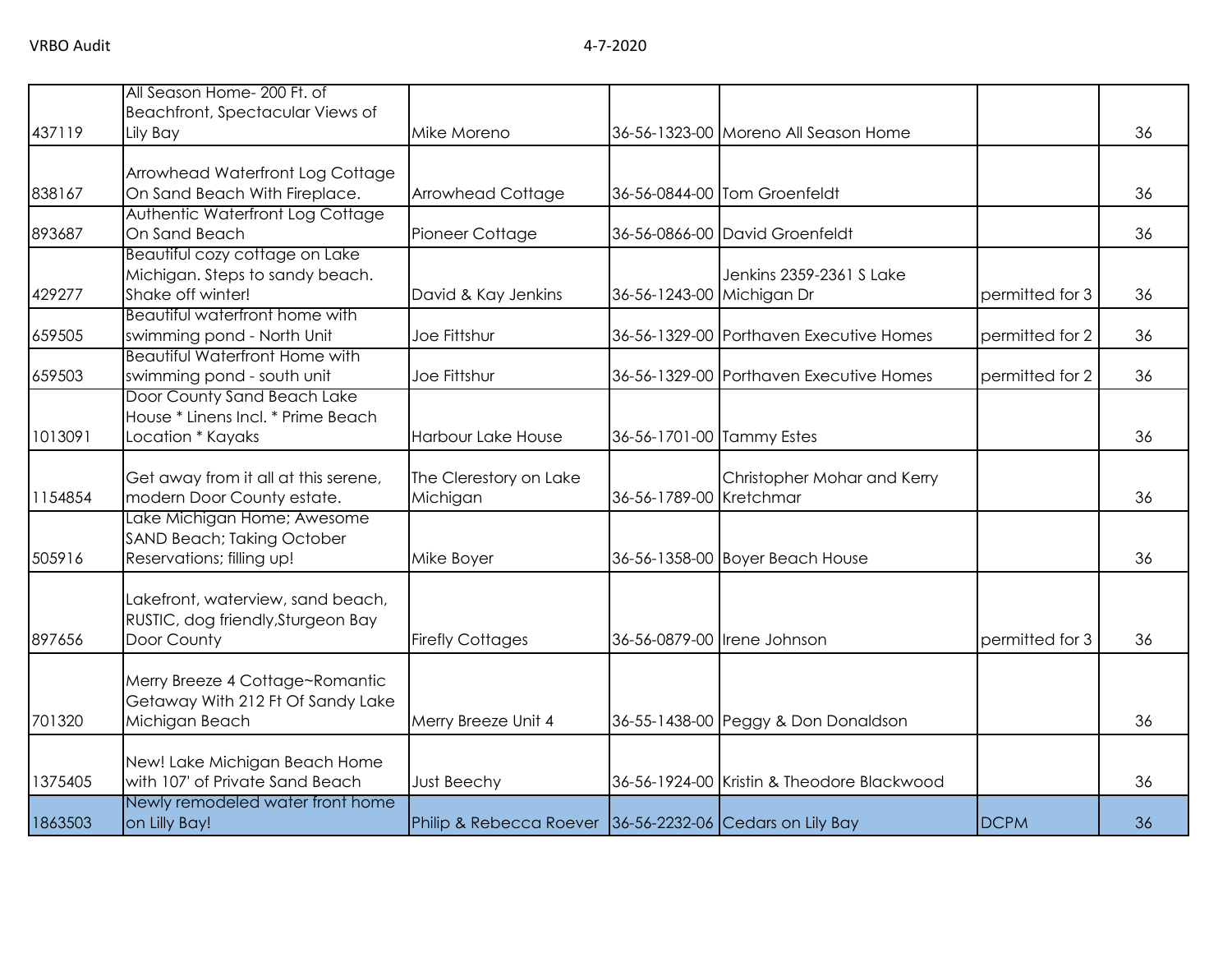|           | Peace of Beach Cottage, private                                |                                                           |                           |                                                |                 |    |
|-----------|----------------------------------------------------------------|-----------------------------------------------------------|---------------------------|------------------------------------------------|-----------------|----|
|           | cottage on beautiful shores of Door                            |                                                           |                           |                                                |                 |    |
| 7189649ha | County                                                         | Chris Jeanquart                                           |                           | 36-56-1969-00 Jeanquart -3140 Lake Forest Park |                 | 36 |
|           | Relaxing cottage in the woods near                             |                                                           |                           |                                                |                 |    |
| 1616605   | Lake Michigan                                                  | Chickadee Cottage                                         |                           | 36-56-2073-00 KL Development Group LLC         |                 | 36 |
|           | Sand Beach on Lake Michigan-                                   |                                                           |                           |                                                |                 |    |
| 870129    | Rustic-Tolan's Log Cabin                                       | <b>Tolans Cottage</b>                                     |                           | 36-56-0816-13 Sally Tolan (Sandy Tolan)        |                 | 36 |
|           | Spacious Waterfront Home + High                                | Writt-3446 N Lake                                         |                           |                                                |                 |    |
| 1928341   | Speed Internet                                                 | Michigan Drive                                            |                           | 36-56-2139-17 Amber and Brian Writt            |                 | 36 |
|           |                                                                |                                                           |                           | Jenkins 2359-2361 S Lake                       |                 |    |
| 433883    | Property overview                                              | David & Kay Jenkins                                       | 36-56-1243-00 Michigan Dr |                                                | permitted for 3 | 36 |
|           | Sunrises, Quiet Beach WalksRelax                               |                                                           |                           |                                                |                 |    |
|           | with Family & Friends. Dogs                                    |                                                           |                           | Great Wulf Partners LLC/Capn                   |                 |    |
| 451482    | Welcome!                                                       | Abode on the Beach                                        | 36-56-0811-00 Wulf        |                                                |                 | 36 |
|           |                                                                |                                                           |                           |                                                |                 |    |
|           | Walking distance to Lake Michigan -                            | Clay Banks Woodsy                                         |                           |                                                |                 |    |
| 1489258   | Public Beaches   Family-Pet friendly                           | Retreat                                                   |                           | 36-56-1731-17 David Goettelman                 |                 | 36 |
|           |                                                                |                                                           |                           |                                                |                 |    |
|           | Beautiful spacious home with 260                               |                                                           |                           |                                                |                 |    |
| 224425    | feet of lakefront                                              | <b>Steve Pratapas</b>                                     |                           | 39-56-1015-00 White Star Lodge                 |                 | 39 |
|           | <b>BOOKING NOW! WATERFRONT-</b>                                |                                                           |                           |                                                |                 |    |
|           | ISLAND-LG.SCREEN PORCH-SUNRISE-                                | Gordon's Isle View                                        |                           | Jane & Brett Barr/ Jerry &                     |                 |    |
| 810620    | SUNSET-CAMPFIRES                                               | Cottages                                                  |                           | 39-56-1648-00 Jacquelyn Gordon                 |                 | 39 |
|           | <b>BOOKING NOW-WATERFRONT-</b>                                 |                                                           |                           |                                                |                 |    |
|           | ISLAND- FIRE PIT-SUNRISE SUNSET-9                              | Gordon's Isle View                                        |                           | Jane & Brett Barr/ Jerry &                     |                 |    |
| 570935    | <b>MI.TO STURGEON BAY</b><br>Cozy Corrage On the water: Relax, | Cottages                                                  |                           | 39-56-1648-00 Jacquelyn Gordon                 | permitted for 2 | 39 |
| 1447164   | Fish, Kayak                                                    | Cottage Creek Ahlswede 39-56-2005-00 Rob & Emily Ahlswede |                           |                                                |                 | 39 |
|           | Cozy newly built home 35 feet off                              |                                                           |                           |                                                |                 |    |
| 1492937   | the Bay with stunning sunsets                                  | Fox Lane Beach House                                      |                           | 39-56-2039-00 Duane and Linda Nolte            |                 | 39 |
|           | <b>Picturesque Door County Waterfront</b>                      |                                                           |                           |                                                |                 |    |
|           | Cottage! Swim, Play, RelaxHave It                              | Bayhouse, The - 2769 Bay                                  |                           |                                                |                 |    |
| 1765908   | All!                                                           | Road                                                      |                           | 39-56-2219-00 Michael Morrison                 |                 | 39 |
|           | Sunset Cliff Cottage - Peaceful &                              |                                                           |                           |                                                |                 |    |
|           | Serene perched on a 35' Cliff                                  | Jon Hanson / Snug                                         |                           |                                                |                 |    |
| 586665    | breathtaking views                                             | Harbor                                                    |                           | 39-56-0860-00 Sunset Cliff Cottage             |                 | 39 |
|           |                                                                |                                                           |                           |                                                |                 |    |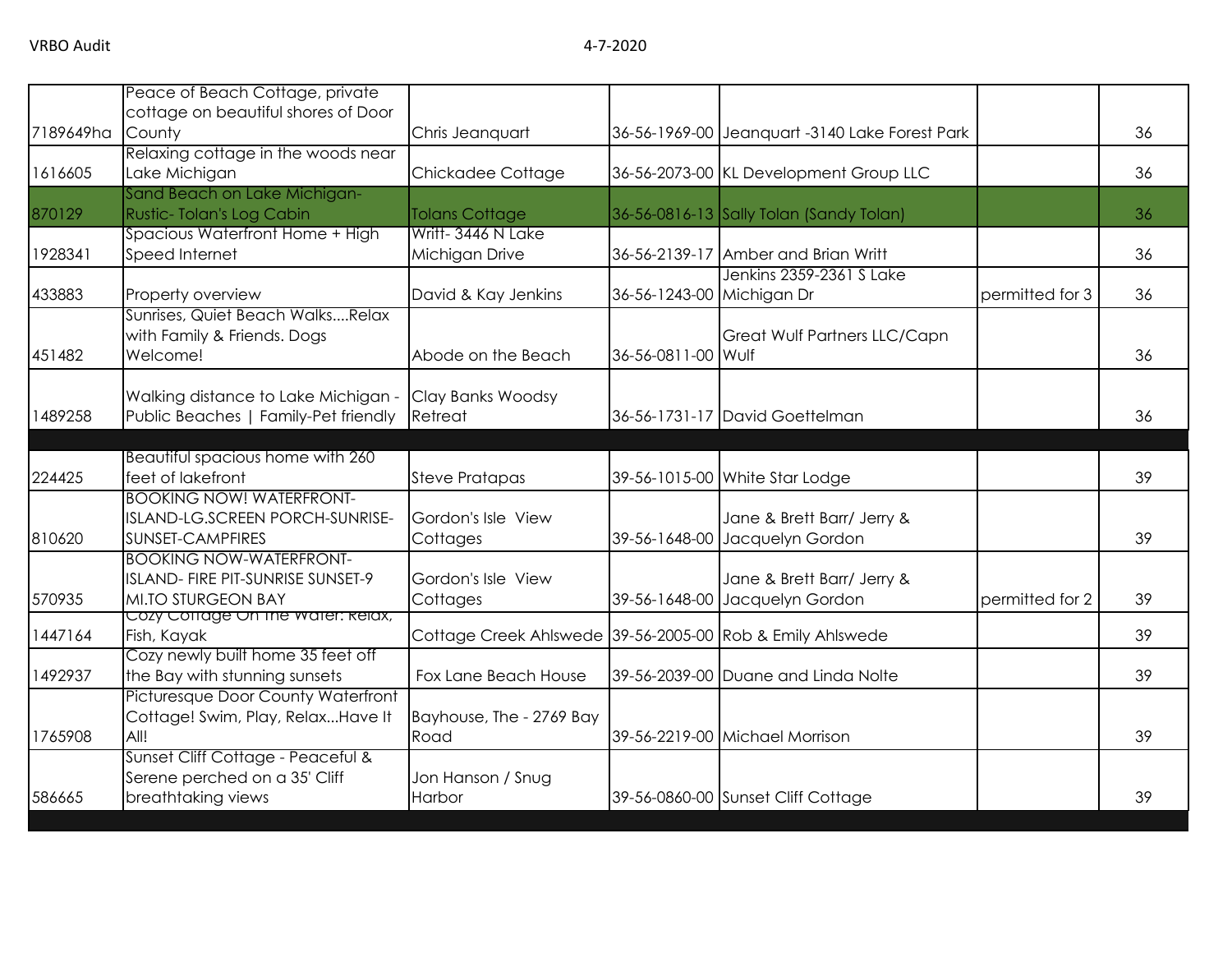|           |                                                                                     | <b>Writers Haven - Desotell</b>            |                           |                                               |            |                 |
|-----------|-------------------------------------------------------------------------------------|--------------------------------------------|---------------------------|-----------------------------------------------|------------|-----------------|
| 1150626   | Dock, Firepit, WIFI, Large Private Yard Waterfront Property                         |                                            |                           | 42-56-1781-13 Helen M Desotell & Tim Desotell | dreamland  | 42              |
| 1269309   | Door county rental on Sand Beach or Madl                                            |                                            |                           | 42-56-1862-00 George Madle                    |            | 42              |
| 4264111ha | Cottage. 20 minutes to Green Bay                                                    | Waterfront Cottage - Bur                   |                           | 42-56-1666-00 Waterfront Cottage - Bur        |            | 42              |
|           |                                                                                     |                                            |                           |                                               |            |                 |
|           | NEW!!! STUNNING BAY-FRONT NEW                                                       |                                            |                           | KAMI LLC-315 Breezy Acres LLC -               |            |                 |
| 1688188   | CONSTRUCTION IN SOUTHERN DOOR! 315 Breezy Acres                                     |                                            |                           | 42-56-2115-07 Michael Martell                 | simplelife | 42              |
| 1117085   | Door County, near Green Bay and                                                     | Soukup                                     | 42-56-1774-00 Lisa Soukup |                                               |            | $\overline{42}$ |
|           | Amazing Sunsets*80ft shore* 25                                                      |                                            |                           |                                               |            |                 |
| 285175    | acres*great cottage                                                                 | Amy Jorgenson                              |                           | 46-56-0581-00 Funks Cottage                   |            | 46              |
|           | Beautiful lake front 4 bedrom home                                                  |                                            |                           |                                               |            |                 |
| 292728    | with incredible sunsets                                                             | <b>RC Rudolph</b>                          |                           | 46-55-0566-00 Cascio Cottages                 |            | 46              |
|           | Beautiful waterfront log home,                                                      | Washington Island LP -                     |                           |                                               |            |                 |
| 1889052   | stunning private swimming area                                                      | Jennifer Imig                              |                           | 46-56-2262-00 Sunrise Cove - 406 Hemlock      |            | 46              |
| 1391479   | <b>Breezy Beach Cottage</b>                                                         | <b>Richard Tobey</b>                       |                           | 46-56-1940-00 Breezy Beach                    |            | 46              |
| 806333    | Century farmhouse with 4 bedrooms<br>and large outside deck.                        | Debra Sheridan (Thielke)<br>and Dawn Chier |                           | 46-56-1867-00 Old Orchard Century Farmhouse   |            | 46              |
| 780911    | Great sunrises 200 ft of Lake<br>Michigan Shorefront 1.5 acres, 2<br>bedroom 1 bath | Greg & Kristine Koetter                    | 46-56-1588-00 Koetter     |                                               |            | 46              |
| 594977    | Home Owner Custom Built Log Cabin Dan & Lory Porter                                 |                                            |                           | 46-56-1668-00 Log Cabin House - Porter        |            | 46              |
| 1243560   | Initiative's Retreat - Ultimate<br>Lakefront Destination!                           | Initiatives Retreat LLC                    |                           | 46-56-1846-00 Initiatives Retreat             |            | 46              |
| 362233    | Sectacular Sunsets from Becutiful<br>Lake Shore Home                                | Trudy Schelitzche                          |                           | 46-55-0564-00 Deer Run Shorefront Home        |            | 46              |
|           | Spacious Washington Island Home                                                     |                                            |                           | Washington Island Historical                  |            |                 |
| 1308276   | 4bed 2bath                                                                          | Carol Lemon                                |                           | 46-56-1917-00 Home - Lemon                    |            | 46              |
| 806850    | Washington Island Westside<br><b>Shorefront Home</b>                                | William & Mary Filer                       |                           | 46-56-1428-00 Above and Beyond Cottage        |            | 46              |
| 1392021   | Waterfront cottage on Detroit<br>Harbor. Beautiful beach and<br>dockage.            | Leon A Shellswick                          |                           | 46-55-0587-00 Spring Beach Cottage            |            | 46              |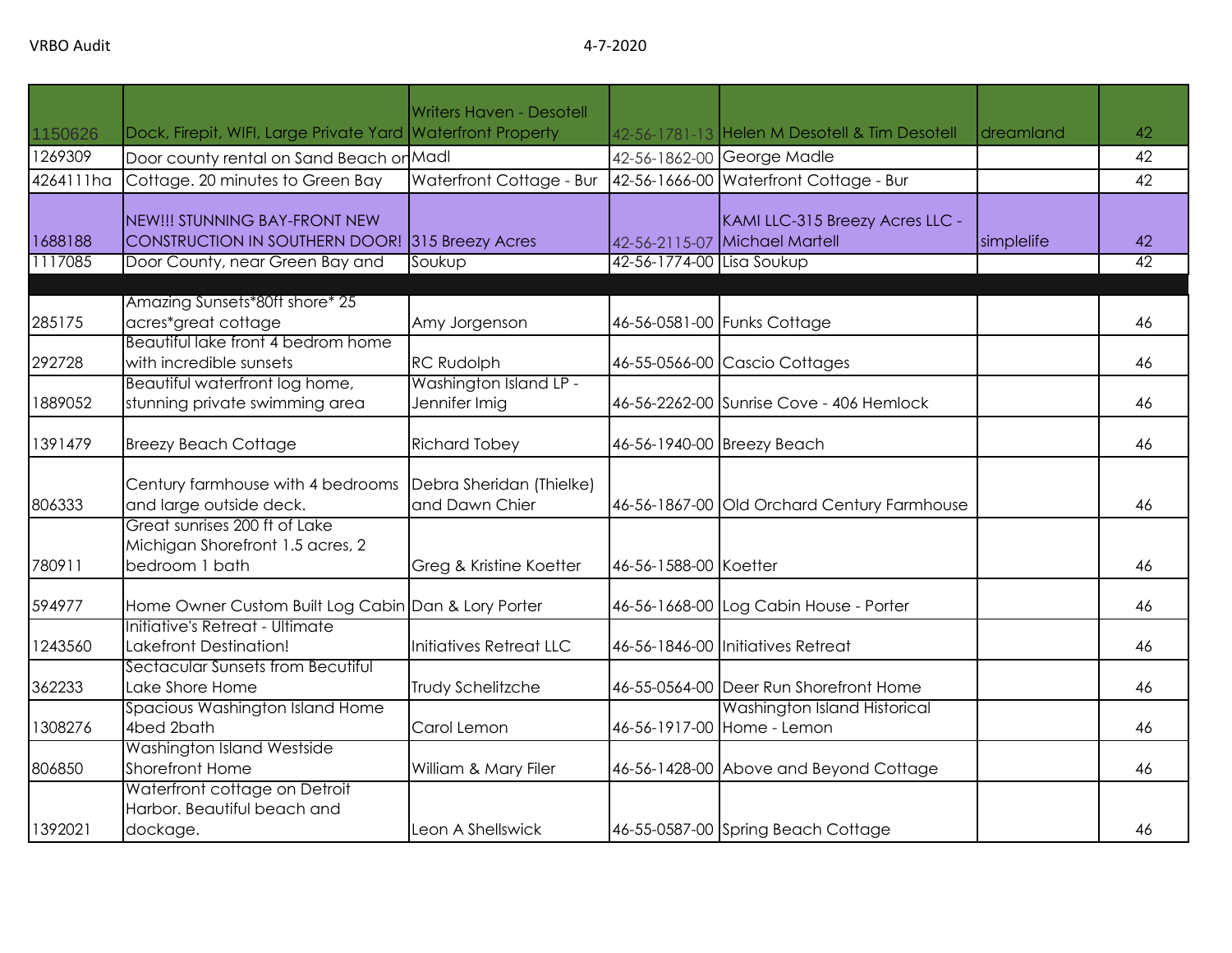|         | Amore' De Bay Romantic Suite for 2                        |                    |
|---------|-----------------------------------------------------------|--------------------|
|         | includes Free Continental Breakfast                       |                    |
| 728187  | & WiFi.                                                   | Not in Door County |
|         | Homey Lakefront Condo In Serene                           |                    |
|         | Algoma, WI, A Stone's Throw From                          |                    |
| 480722  | Door County                                               | Not in Door County |
|         | Your Home Base for Discovering                            |                    |
| 1375338 | Green Bay & Door County!                                  | Not in Door County |
|         | Modern Condo just steps from Lake                         |                    |
| 1364728 | Michigan.                                                 | Not in Door County |
|         | One of the best lakefront condos                          |                    |
| 723000  | Algoma has to offer!                                      | Not in Door County |
|         | 2 Bdrm Waterfront condo in                                |                    |
|         | beautiful Algoma, minutes to Door                         |                    |
| 1318887 | County and Lambeau                                        | Not in Door County |
|         | Beautiful Apartments in a turn-of-the-                    |                    |
| 428159  | century historic building                                 | Not in Door County |
|         | Rivers Edge Condominiums,<br>Waterfront condos located in |                    |
| 843879  | Algoma WI. Lake Michigan                                  | Not in Door County |
|         | <b>Beautiful Gem of a Home in Algoma</b>                  |                    |
| 4590279 | Wisconsin                                                 | Not in Door County |
|         | Home Base for Discovering Green                           |                    |
| 25466   | <b>Bay &amp; Door County!</b>                             | Not in Door County |
|         |                                                           |                    |
|         | Waterfront, Beautiful Sunrises, WIFI,                     |                    |
| 344207  | Direct TV, Sleeps a Family of Six.                        | Not in Door County |
|         | Secluded Beach Cottage - 100ft of                         |                    |
| 394047  | Private, Sandy Beachfront                                 | Not in Door County |
|         | Cozy Condo with Gorgeous Views                            |                    |
| 1414157 | on Lake Michigan                                          | Not in Door County |
|         | Charming farmhouse located near                           |                    |
|         | National Shrine of Our Lady of Good                       |                    |
| 1574130 | Help                                                      | Not in Door County |
|         | <b>CEDAR CABIN on the BAY (Lake</b>                       |                    |
|         | Michigan--Green Bay): Just listed!                        |                    |
| 7855081 | Sleeps 6, Dog friendly,                                   | Not in Door County |